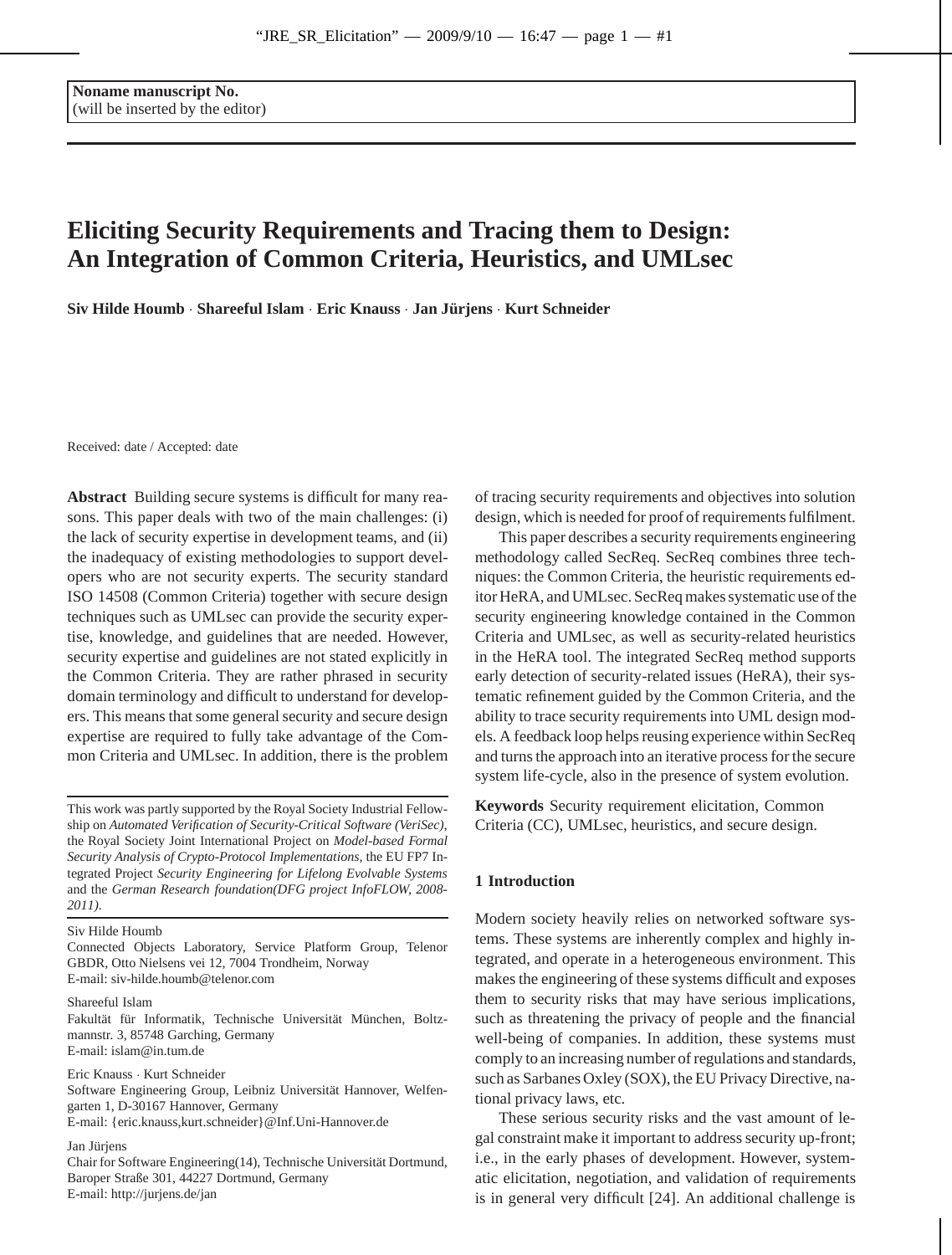2

to ensure that the set of identified security requirements is consistent and complete; i.e., that no necessary security requirements are left undiscovered, and that the set of security requirements jointly indeed enforces the security needs.

#### 1.1 Security requirements challenges

During requirements elicitation, vague and un-documented demands and desires from multiple stakeholders must be detected and merged with more conscious and documented requirements. This task is inherently difficult due to the different backgrounds, tacit assumptions [62], and styles of communication [52] among stakeholders. Experience has shown that stakeholders are often unable to voice their requirements [22]. There is an additional challenge in security: many stakeholders are not even aware of the threats and the consequent losses they may face.

Standardization organizations such as the European Telecommunications Standards Institute (ETSI) are committed to include security requirements in their standards. The industrial background of the work presented in this paper is the IPTV standardization activities undertaken by ETSI (see Section 4.1), and in particular the IPTV security requirements elicitation activities. While there usually is technical and architectural expertise available, security expertise is a scarce resource, also among the member companies of ETSI. Therefore, security knowledge and experience need to be made available to non-security technicians.

Security knowledge and experience can be explicit or tacit. Explicit information is either documented or somehow easily accessible. For example, security standards, security checklists and vulnerability bulletins contain explicit experience and knowledge. Security experts usually have experience and tacit knowledge about security issues. They are not aware of their tacit and unspoken experience, but they use it all the time. Tacit knowledge is often needed to make best use of explicit knowledge. Furthermore, the major challenges in in experience and knowledge management are the elicitation and the reuse of tacit knowledge. Ideally, security experts can turn security principles into guidelines, e.g., for identification and authentication of users to a system. Developers and other stakeholders can then use these guidelines and by that reduce the need for involvement of security experts. However, in many cases this will not be possible: e.g. key management for cryptographic operations requires a deep understanding of security that can hardly be captured by checklists. Thus, there is a need for additional supportive constructs.

Furthermore, the terminology used in many documents, even though they present knowledge explicitly, is not intended to be understood by security novices. There are many reasons for this, one being that there are underlying processes and methodologies or ways of thinking or working

that are assumed in these documents, i.e., not stated explicitly. One such source is the security standard ISO 15408:2007 Common Criteria for Information Technology Security Evaluation [17], here referred to as the Common Criteria. The Common Criteria provide support in building a secure system by offering classes of functional security components that a developer can select from. These classes address security principles such as identification and authentication, encryption, security management, and audit. Together with the security refinement guidelines, these classes support a security expert in eliciting security requirements. However, the Common Criteria are formulated using domain-specific security terminology, which makes it hard for non-security developers or stakeholders to take full advantage of the guidelines in the standard. Hence, the security requirements elicitation support is inherent in the standard, but requires security knowledge and experience to be accessed. So far there is no thorough description of the security requirements elicitation process implied in the Common Criteria, nor an extensive demonstration of its use in practise, and both are required for the developer community to benefit from this tacit information.

In addition, to ensure correct employment of security principles in a secure design, the security requirements need to be unambiguous and specific. Therefore, a Common Criteria based security requirements elicitation methodology was standardized by ETSI's standardization program Telecoms & Internet converged Services & Protocols for Advanced Networks (TISPAN). This methodology supports a non-security expert to hierarchically elicit security requirements from overall functional system descriptions and functional requirements. The methodology was developed during a series of security requirements projects, and applied within the IPTV standardization project discussed in this paper (cf. Section 4.1). The Common Criteria document is large in size (three parts of together more than 600 pages and a significant amount of additional material, such as existing Protection Profiles [18]), tailored for security evaluation and certification rather than security requirements elicitation support, and few people really understand all aspects of the Common Criteria. Making use of the Common Criteria requires an understanding of the security assurance paradigm and a deep general security domain knowledge. To extract the security requirements, requirements engineering expertise is also necessary. In the IPTV project, the methodology used at ETSI helped structuring the security requirements interpretation and negotiation process, helped in the formulation of the security requirements, but provided no support for requirement tracing to design. Also, a need for better reuse of security experience was evident, as the process turned out to heavily rely on the presence of experts with experience in both security and requirements engineering to run smoothly. However, the way the Common Criteria were used proved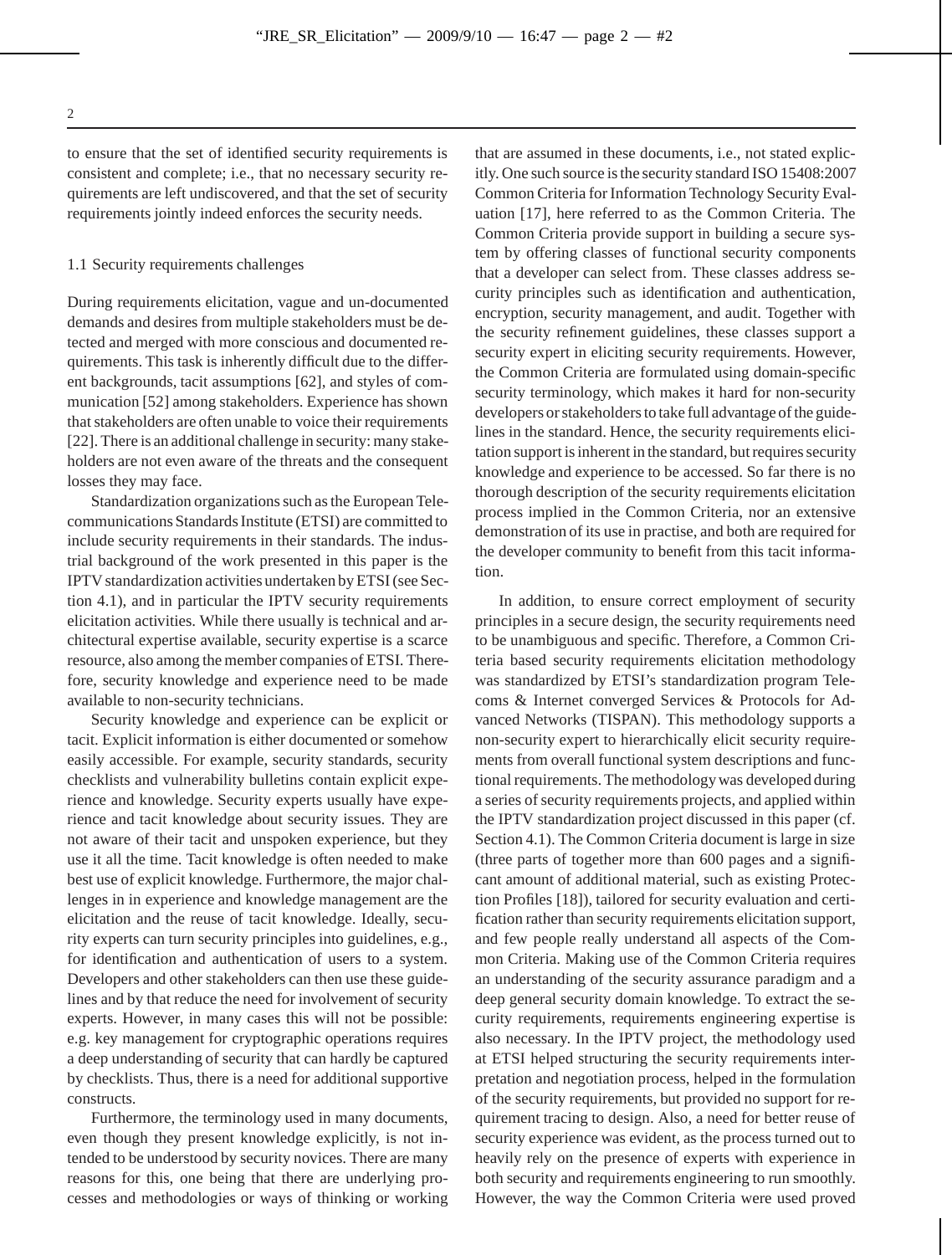to be effective and has been adopted in the security requirements elicitation and tracing methodology described in this paper.

### 1.2 Reusing security expertise: SecReq

This paper describes SecReq, a security requirements elicitation and tracing methodology that is built upon the methodology applied at ETSI. SecReq enhances the ETSI methodology with security requirements elicitation and writing support, as well as requirements analysis and tracing capabilities. Those added elements are supported by a systematic use of different sources of security expertise and experience, and by integrating three existing techniques, namely the Common Criteria (from the ETSI methodology), the heuristic requirements editor HeRA, and the model-based security engineering approach UMLsec.

In order to raise awareness early in the requirements process, SecReq provides support for identifying potential security relevant aspects of service descriptions and functional requirements. This has been identified as being a challenging and time-consuming task in the ETSI methodology. For structuring and refining security issues systematically, SecReq contains a more explicit description of the process implied in the Common Criteria.

In this paper we describe the four-fold contributions of SecReq to security requirements elicitation and tracing:

- (i) explicit description and demonstration of the underlying security requirements elicitation process, guidelines and refinement steps of the Common Criteria,
- (ii) direct support for writing better security requirements by supporting the information flow between the stakeholders who are involved,
- (iii) support for identifying potential security aspects in service descriptions or requirements, and
- (iv) security requirements tracing to secure design.

SecReq integrates three techniques that address the four above-mentionedaspects of security requirements elicitation and tracing:

- (1) The Common Criteria standard, with its underlying security requirements elicitation process as an extension of the ETSI methodology, to guide the elicitation process from identifying overall security objectives to specific security requirements. This covers (i).
- (2) The HeRA (Heuristic Requirements Assistant) tool applies security-relevant heuristics to requirements and service descriptions in order to identify potential security issues. HeRA raises awareness and provides feedback while people write requirements. This covers (ii) and (iii).
- (3) The UML extension UMLsec to trace security requirements to secure design and to analyse and verify that the

design solution complies with the security requirements. This covers (iv).

### 1.3 Overview of the three techniques integrated in SecReq

The Common Criteria based security requirements elicitation part of SecReq (technique 1 of SecReq) takes high-level security needs (objectives) through several refinement steps to produce specific security requirements, which are at a refinement level suitable to formulate design solutions. A demonstration of this is given in Section 5, where SecReq is explained using the IPTV security requirements elicitation project mentioned earlier (cf. Section 4.1).

The HeRA tool [50] (technique 2 in SecReq) supports technical experts, as well as security experts, in identifying potential security issues. HeRA is integrated with the Common Criteria based requirements method (technique 1) and together these two techniques make up the elicitation phase of SecReq. HeRA contains a requirements editor that allows technicians to enter system functional information such as service requirements. The input to this editor is checked against security-related heuristics. In particular, these heuristics search for keywords and patterns that may indicate security-relatedness. This search for security keywords are in SecReq used, among other things, to help a developer in selecting appropriate parts of the Common Criteria security requirements knowledge, and thus, HeRA works closely together with the Common Criteria based method.

The UML security extension UMLsec (technique 3 in SecReq) contains security principles expressed as UML stereotypes. Within the SecReq integrated approach, these stereotypes are incorporated into security-related heuristics within the HeRA tool. When a stereotype occurs in a text during elicitation, HeRA issues a warning or advice. The Common Criteria are another source of heuristics. Furthermore, UMLsec, together with the Common Criteria refinement process, is also used for tracing security requirements from elicitation into UML design models. Finally, the UMLsec analysis module is used to analyse and verify that the requirements are met by the resulting UML design models.

Integrating the Common Criteria, the HeRA tool, and UMLsec is not straight-forward and posed numerous challenges. For example: to apply UMLsec in the industrial application at hand, we had to extend the set of UMLsec stereotypes with new ones to deal with the specific security requirements in the telecommunication application domain, as explained in Section 5.3. We envision further extensions to the UMLsec stereotypes. In order for the HeRA tool to support the elicitation process, we had to derive the security-related heuristics based on the UMLsec stereotypes we wanted to identify. In addition, we had to add facilities to HeRA that allowed the refinement of security requirements once they were detected. In order to link UMLsec models to the input

3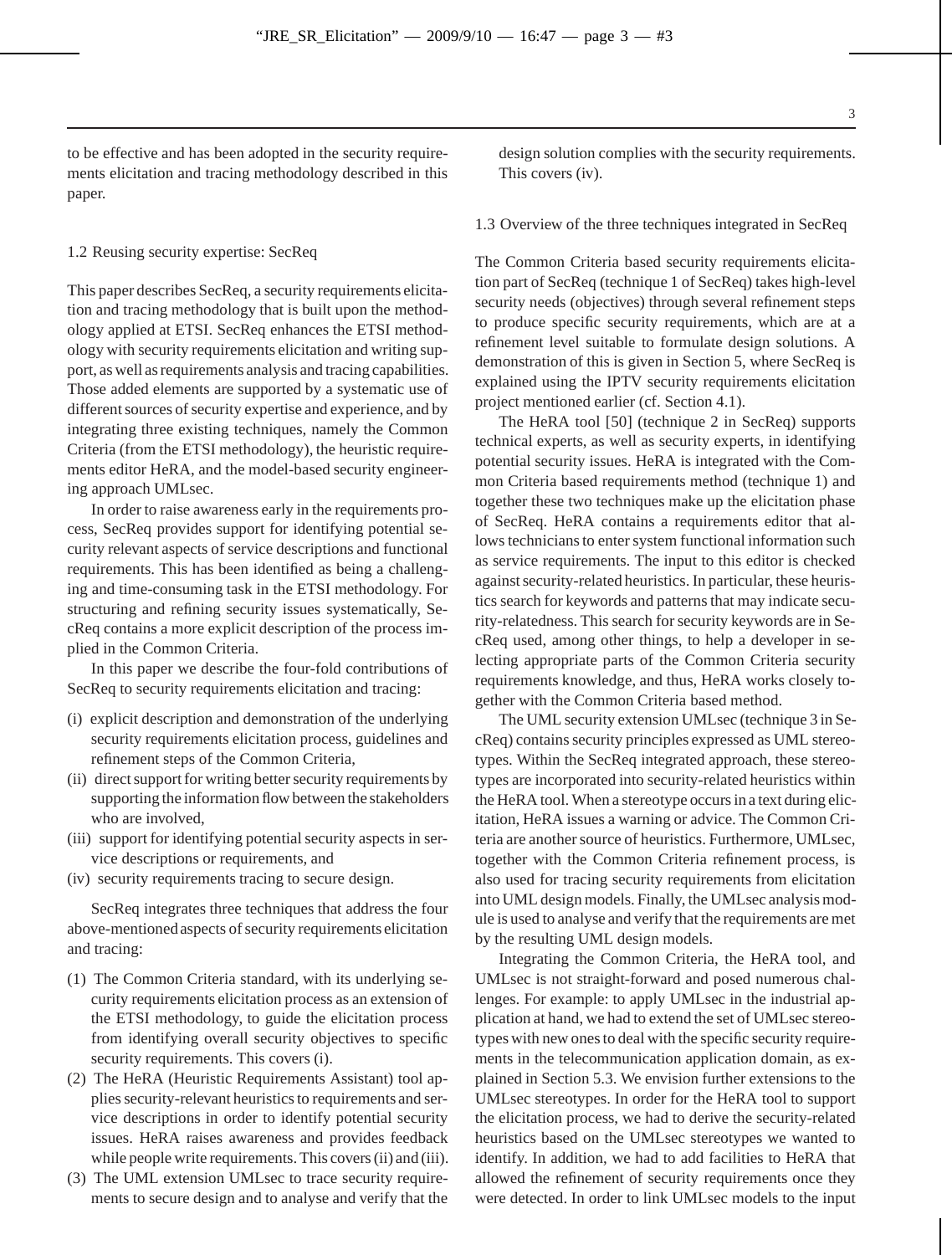

**Fig. 1** Overview of sections: components, application and integration of techniques in SecReq

from the Common Criteria on the one hand and to the toolbased process using the HeRA tool on the other, we had to develop an approach which allows us to incrementally develop the UMLsec models in parallel with the incremental development of an associated goal-tree, as explained in Section 2.3. Also, we developed an approach which allows the user to trace the security requirements through the SecReq process using the UMLsec models, as visualized in figure 9.

Nevertheless, SecReq does contribute to making developers not familiar with security able to elicit security requirements. Furthermore, it provides an effective way to reuse security experience across projects, and for accessing tacit security knowledge. This is particularly important in cases where only limited security expertise is available. For these cases, SecReq adds synergy that enables stakeholders to better master the challenging task of developing complex security-critical systems.

### 1.4 Overview of this paper

The paper is structured as outlined in Figure 1, which gives an overview of how the SecReq approach is presented in the different sections in this paper (referred to in the figure by their section numbers). In Section 2, we present the three techniques as components of SecReq. In Section 3 we describe how SecReq exceeds its components by integrating them in a non-trivial way: they are "glued together" by flows of security experience that might otherwise be neglected. In Section 4, we provide the industrial context under which the main parts of SecReq were developed, as well as present the Internet Protocol Television (IPTV) project (the example project discussed in this paper). Section 5 explains the details of SecReq and how we applied SecReq in the IPTV project introduced in the section before.

In Section 6, we provide a critical discussion of the various parts of SecReq, and outline some of our experiences from the practical application of SecReq. In Section 7, we discuss different approaches relevant for SecReq. We conclude the paper in Section 8 and give an outlook on future work.

### **2 Heuristics, Common Criteria, and UMLsec**

This section provides background information related to the three techniques of the SecReq approach.

# 2.1 The role of the Common Criteria in security requirements elicitation

The Common Criteria project was established in 1995 as a response to the national and regional security evaluation standardization initiatives. These include:

- **–** Trusted Computer System Evaluation Criteria (TCSEC), also known as the orange book [25].
- **–** Canadian Trusted Computer Product Evaluation Criteria (CTCPEC) [35].
- **–** Information Technology Security Evaluation Criteria (IT-SEC) [26].

The project was led by the International Standardization Organization (ISO) and the aim was to harmonize these diverse standardization initiatives (TCSEC, CTCPEC, ITSEC, etc). In 1999, after four years of rigorous evaluation of the existing standards and current industrial practise, the project published ISO 15408: Common Criteria for Information Technology Security Evaluation (Common Criteria) version 2.1 [16]. The standard has since gone through several revisions until version 3.2 revision 2 [17], which was released in September 2007. This is the version that SecReq is built upon.

The Common Criteria consist of three parts:

- Part 1: Introduction and General Model [18],
- Part 2: Security Functional Components [19], and
- Part 3: Security Assurance Components [20] and an evaluation methodology (CEM) [13].

The CEM methodology is different from parts 1-3 as it is a guidance tool aimed only at the Common Criteria evaluator, who must be formally certified to carry out evaluations of IT products. Parts 1-3 provide general guidelines to the developers and the customers of IT products, as well as to the evaluators. Note that the Common Criteria operate under the security assurance paradigm. Security assurance refers to the level of confidence in that the system delivers the specified security functionality, rather than the level of security functionality (often simply referred to as security level).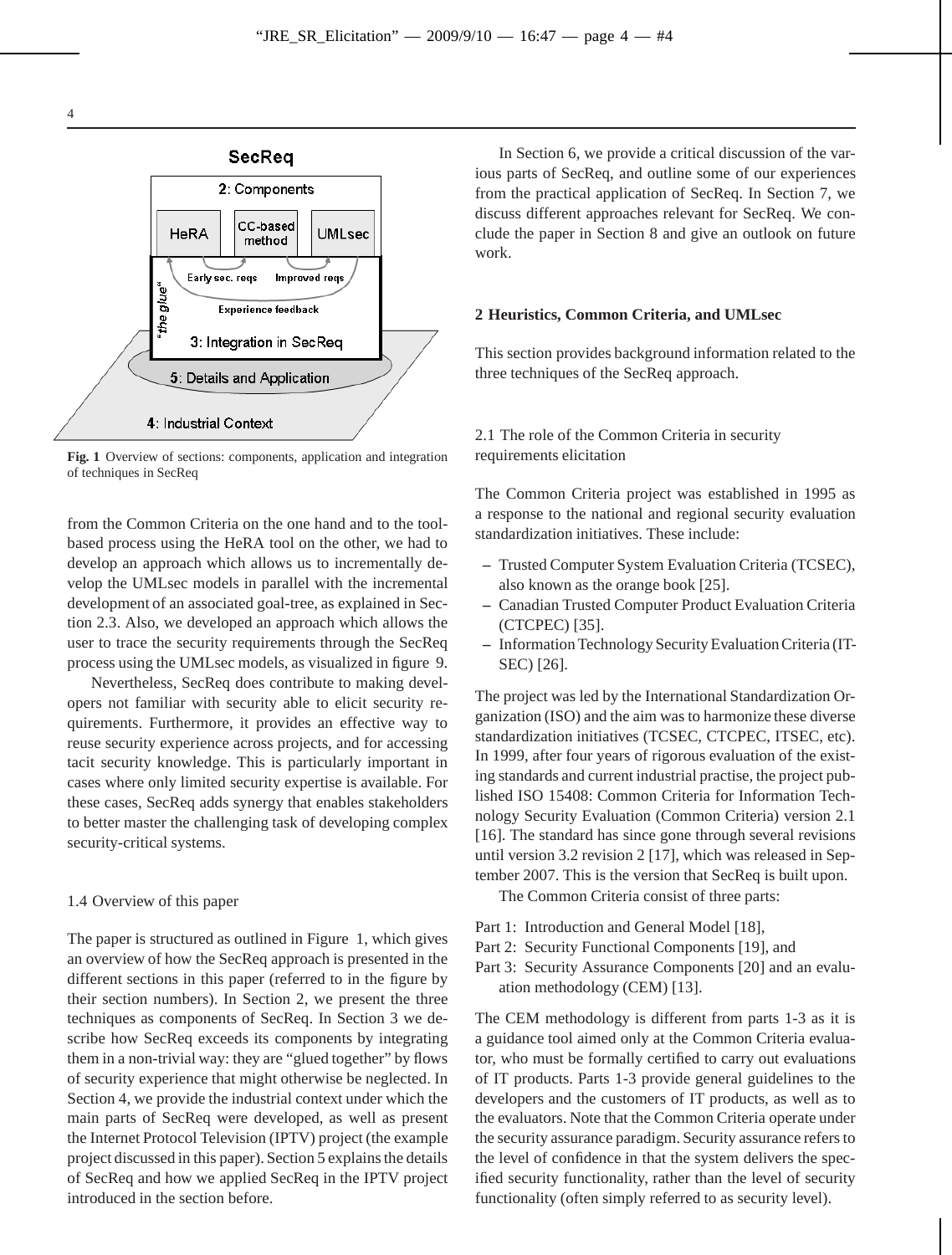The main contribution of the Common Criteria is a framework that permits comparability between results of independent security evaluations. This is done by providing a common set of requirements for the security functionality of IT products, and for the assurance measures that are applied to these products during an evaluation. The evaluation process is used to establish confidence in the fulfilment of particular security functionalities. The process also helps the customers of IT products to determine whether the identified functionalities meet their security needs. The IT product or its part being evaluated is referred to as Target of Evaluation (ToE). A ToE can include any combination of hardware, firmware or software, the development of these and the operational environment that they are intended to work in or that they are being evaluated for. Hence, a ToE is a specific configuration of an IT product. Details can be obtained from the Common Criteria portal (http://www.commoncriteria.org).

The three groups with general interest in Common Criteria evaluations are consumers, developers and evaluators. Consumers are aided by Common Criteria evaluations and Common Criteria information in procuring IT products. They may have alternative IT products to choose from and Common Criteria information can thus be used to compare different IT products. Consumers or developers may also use Protection Profiles (PP) to specify security requirements. A PP contains security requirements targeted at a specific type or group of IT products. Developers use the Common Criteria to help them identify security requirements and to market their products. An evaluator uses the Common Criteria to aid in formulating judgements about the conformance of ToEs to the security requirements in the evaluation of a particular product.

The Common Criteria standard recognizes two types of evaluations:

- (1) ST/ToE evaluation and
- (2) PP evaluation

The standard provides support for developing all three constructs (ST (Security Target), ToE, and PP). Here ST denotes the Security Target, which is the construct used to formulate the functional security requirements for a particular ToE and can be considered as the security requirements specification for a ToE. A PP is the same for a group or a specific type of ToE, and lists implementation-independent functional security requirements for a particular IT product type, such as smart cards. A ToE can also be evaluated against a PP, which is made implementation-specific by constructing an ST. Thus, a PP states the security objectives and the general functional security requirements for an IT product type that can be made ToE specific in an ST. Figure 2 shows how PP, ST and ToE relate to the development phases.

Common Criteria Part 2 [19] specifies the security principles along with their internal dependencies and supports



**Fig. 2** PP, ST, and ToE in relation to phases of a development process

with a refinement process to refine high-level security statements to specific security requirements. Part 2 consists of 11 security functional *Classes*, each refined into sets of *Families*, *Components* and *Elements*. In Section 5, we present the refinement process for the Identification and Authentication (FIA) class.

Classes are the most general grouping of security requirements, which means that all members of a class share a common general focus. An example of a class is the FIA class, which is focused at identification of users, authentication of users and binding of users as subjects to objects. Classes are refined into one or more families. A family is a grouping that shares a more specific focus, but that differs in emphasis or rigor. An example of a family is the User Authentication (FIA\_UAU) family, which is part of the FIA class. This family concentrates on the authentication of users. Each family within a class contains a set of components to represent increasing strength or capability. The components may be partially ordered but in some cases, there is only one component in a family and thus ordering is not applicable. An example of a component is FIA\_UAU.3 (Unforgeableauthentication), which is used to specify unforgeable authentication of subjects to objects. The components are constructed from individual elements. An element is the lowest abstraction level in CC part 2 that is relevant for security requirement elicitation and is formulated in such a way that the fulfilment of an element is verifiable in practise. An example of an element is FIA\_UAU.3.2, which specifies that use of copied authentication data shall be prevented.

The SecReq approach performs the security requirement refinement activities along the abstraction levels of classes, families, components and elements, that, together with the PP, ST and ToE activities and constructs, define the underlying security requirements elicitation process of the Common Criteria. The first rule for a refinement is that a security objective or requirement at some abstraction level has to meet both the refined and unrefined construct. If a refinement does not meet this rule, the resulting refined construct is considered to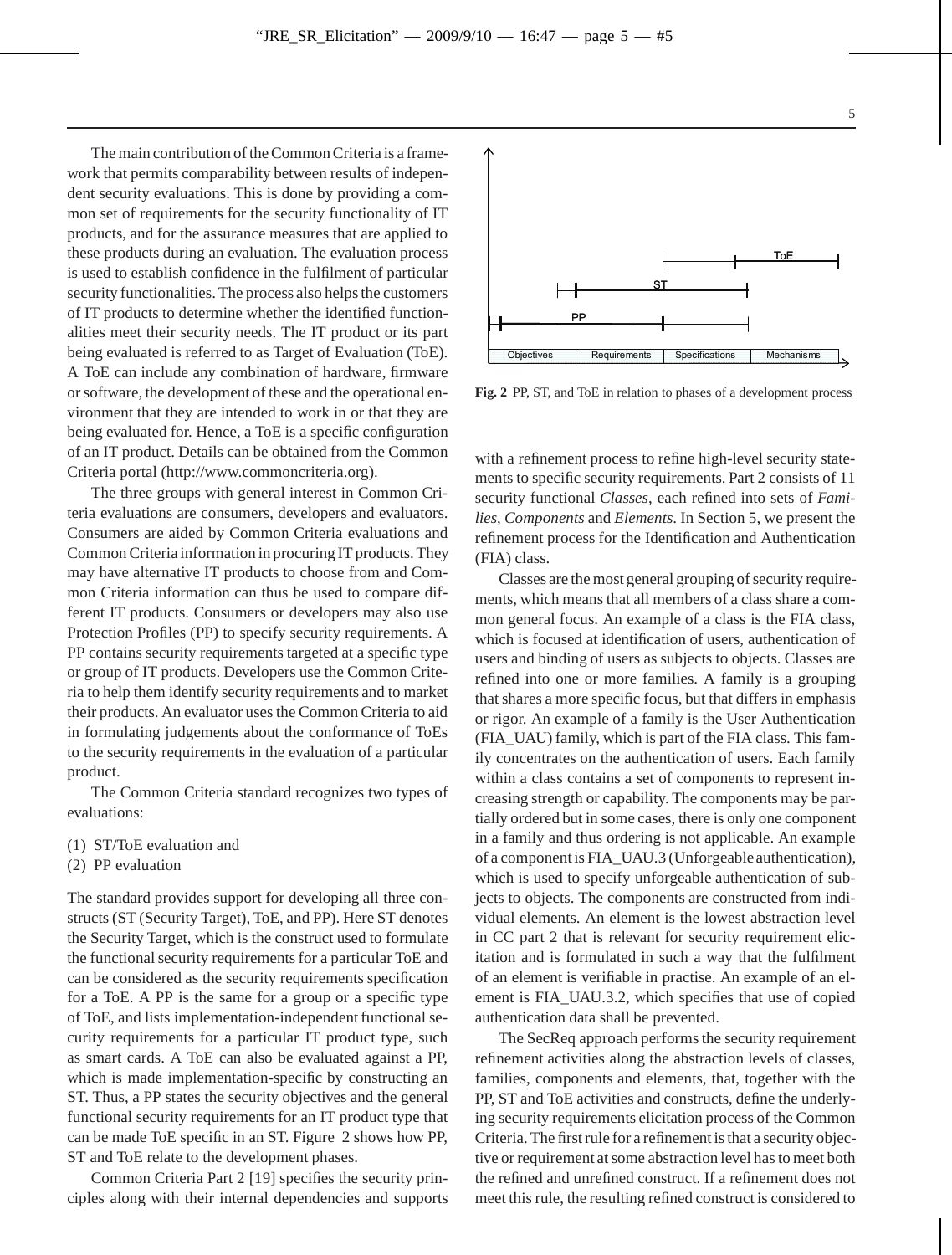be an extended construct and shall be treated as such. For an example of a valid refinement consider FIA\_UAU.2.1: "The ToE Security Functionality (TSF) shall require each user to be successfully authenticated before allowing any other TSFmediated actions on behalf of that user." This can be refined to: "The TSF shall require each user to be successfully authenticated by *username/password* before allowing any other TSF-mediated actions on behalf of that user." TSF refers to the security functionality of a system and is comprised of all hardware, software, and firmware of the ToE that must be relied upon for the correct enforcement of the security requirements. The second rule of refinement is that a refined requirement shall be related to the original requirement. For example, refining an audit requirement with an extra element for masquerade prevention is not allowed.

This hierarchy of security requirements refinement levels and the associated refinement rules provide the underlying elicitation process of SecReq.

#### 2.2 Heuristic for security requirements elicitation

When requirements analysis start, stakeholder wishes should be captured and documented as requirements. These initial requirements tend to be vague and weakly documented, but are nevertheless important. In addition, stakeholders may have conflicting or unclear goals and perspectives. Therefore, it is crucial that the requirement engineers have good communication skills and the ability to understand the ongoing processes between stakeholders (which might be explicit or implicit), as well as to understand the stakeholders' views and early requirements. However, as the domain knowledge and familiarity with the involved stakeholders and customers may be rather limited at the beginning, this is a challenging task. Misunderstandings and errors in meeting notes, use cases, or other requirements-related documents can easily lead to design flaws or even wrong design that later cause severe and costly problems. Errors can be simple typos, usage of synonyms or homonyms, problematic sentence structures, and inconsistent process descriptions, that all somehow makes the requirements imprecise. Furthermore, in e.g. neuro-linguistic programming (NLP) grammatical patterns are identified as potential reasons for misunderstanding [8]. Correcting these errors may be costly, but when it comes to security requirements, errors can even open up for severe security attacks. Thus, getting the security requirements right from the early stages on, will save on cost, but will most probably also reduce the chance of severe security attacks that may affect company reputation, lead to loss of customer data, loss of customer privacy, etc.

Security requirements appear throughout the elicitation process, the stakeholders are simply not aware of them. E.g., when stakeholders discuss general requirements in meetings, they are often not aware that they also discuss security-related

topics. One way to deal with this and to make the stakeholders aware of the security-relatedness, is to work with a requirements support tool that prompts whenever indicator terms or expressions that relate to security occur. Security-relatedness can e.g. be recognized by certain words or patterns of words, such as the combination of "Internet" and "payment", which then should be investigated in more detail. Such a prompt will elicit more considerations and possibly even make hidden security requirements explicit. The earlier a security requirement can be identified, the easier it is to trace and to cover it throughout implementation. Therefore, rapid feedback mechanisms are needed.

HeRA (Heuristic Requirements Assistant) is a tool that incorporates the concept of heuristic requirements elicitation [50]. In SecReq, HeRA uses heuristic rules to represent security related experience. Users of HeRA receive warnings and hints that are triggered when they type a certain term or pattern. Rules are created from the experience of security experts, and from observations in earlier projects [51]. Findings can be codified as rules. E.g., considering the refinement of requirements, a security expert could specify a rule that whenever a requirement contains the keyword "authenticate" a refined requirement with the specific authentication mechanism has to exist. HeRA supports writing and editing rules, and integrates them during run-time. Rules are organized in layered sets of rules: There is a layer of basic general rules, with more security-specific layers on top.

HeRA is one instance of a family of tools that are based on Fischer's architecture for domain oriented design environment (DODE) [30]. The central part of this architecture is a construction component; in the case of HeRA, requirements are "constructed" using a general-purpose requirements editor, or a use case editor. Both editors check heuristic rules. In Figure 10, HeRA's requirements editor is shown. Each requirement has an ID and a textual description by default, but additional attributes can be added (e.g., relevant UMLsec stereotypes). The second DODE component of HeRA that we use in SecReq is the argumentation component: Security experts can use HeRA mechanisms to codify their findings from earlier projects. As a rule set in HeRA, those heuristics will support future users who are less proficient in security. HeRA applies these rules to the input in the requirements editor and then analyses it. Based on this analysis, HeRA's argumentation component gives context-sensitive feedback to the input.

In HeRA, heuristic rules are defined in JavaScript and can access the data model of the requirements editor. There are wizards that allow users to generate JavaScript code for a rule, along with a description and parameters (e.g. certain keywords). Rules can be changed during runtime and the results become visible immediately. Figure 3 shows how a rule can be defined in HeRA, and in Section 5 we will see work-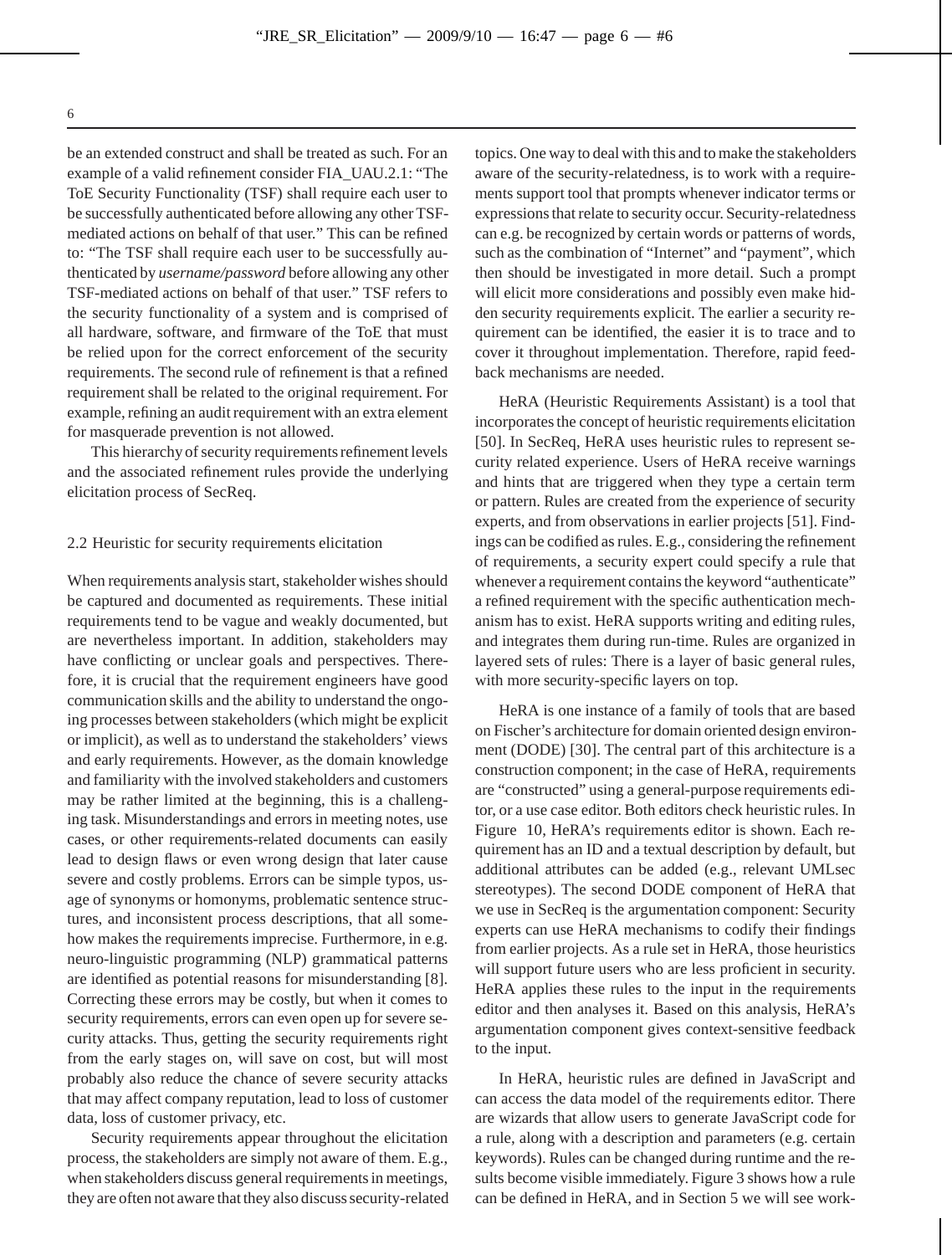



**Fig. 3** Definition of a heuristic rule in HeRA

ing examples of such rules for detecting security-relatedness; here referred to as security heuristics.

The underlying idea of requirement tools in the DODE family is to create awareness and improve feedback about domain specific knowledge (coded into the heuristic rules) during documentation of requirements. Fischer investigated the effects of a DODE in different domains and reports its effectivity [30]: The argumentation component analyses the user's actions and issues computer-based *critiques*. During an activity like typing requirements this triggers breakdowns [66]. In this way, authors are interrupted and made aware of a problem they may have overlooked. They can decide to fix it, finish their work and return to the warning later, or give feedback to the warning. Feedback results in an improved rule set for the next project. Fischer calls this the SER-cycle [31]:

- **Seeding** A knowledge based system needs to be initialised with knowledge. Otherwise it would not be helpful; hence it would not be used.
- **Evolutionary Growth** While the system is being used, additional experiences are added in response to warnings. In HeRA, comments or explanations may be given. Even ignoring a warning provides feedback. Heuristic rules can be changed based on feedback.
- **Reseeding** At some point, the experience base needs to be cleaned up. In HeRA, the security expert would usually remove heuristics that were often ignored and change others that were commented on.

HeRA works with different sets of heuristic rules. The basic set covers general warnings like typos. Additionally,

there are requirements specific rules, like the detection of ambiguities. In [49] we investigated how this rule sets can be used to increase the quality of use case descriptions (based on the template and guidelines provided by Cockburn [15]). We found that HeRA helped to achieve better quality. In fact, the issues brought up by HeRA were not found during quality gate reviews in similar projects. Some of the findings in the reviews never caused a heuristic in HeRA to fire. We concluded that HeRA's constructive feedback complements analytical quality assurance with constructive assistance [49], but cannot replace it.

Therefore, in SecReq we define an additional role to make the elicitation of security requirements more effective. This role is the security instructor, which ideally should be someone with experience and knowledge within both security and requirements engineering. The reason for this is that an experienced moderator can guide the stakeholders in how to use HeRA, as well as capture new security concerns not currently covered by HeRA. Furthermore, often stakeholders tend not to see the link to security, even when they are prompted by HeRA, and a moderator can help mitigating this risk. However, there is usually a severe shortage of experienced moderators, so SecReq does not depend on one being present. Figure 4 shows the information flow in a moderated elicitation situation. An information flow model according to the FLOW notation [65] depicts the flow of requirements within a project. Flow of requirements is denoted by black arrows. Grey errors indicate the flow of experiences. Unlike requirements, experiences are not specific to a single project.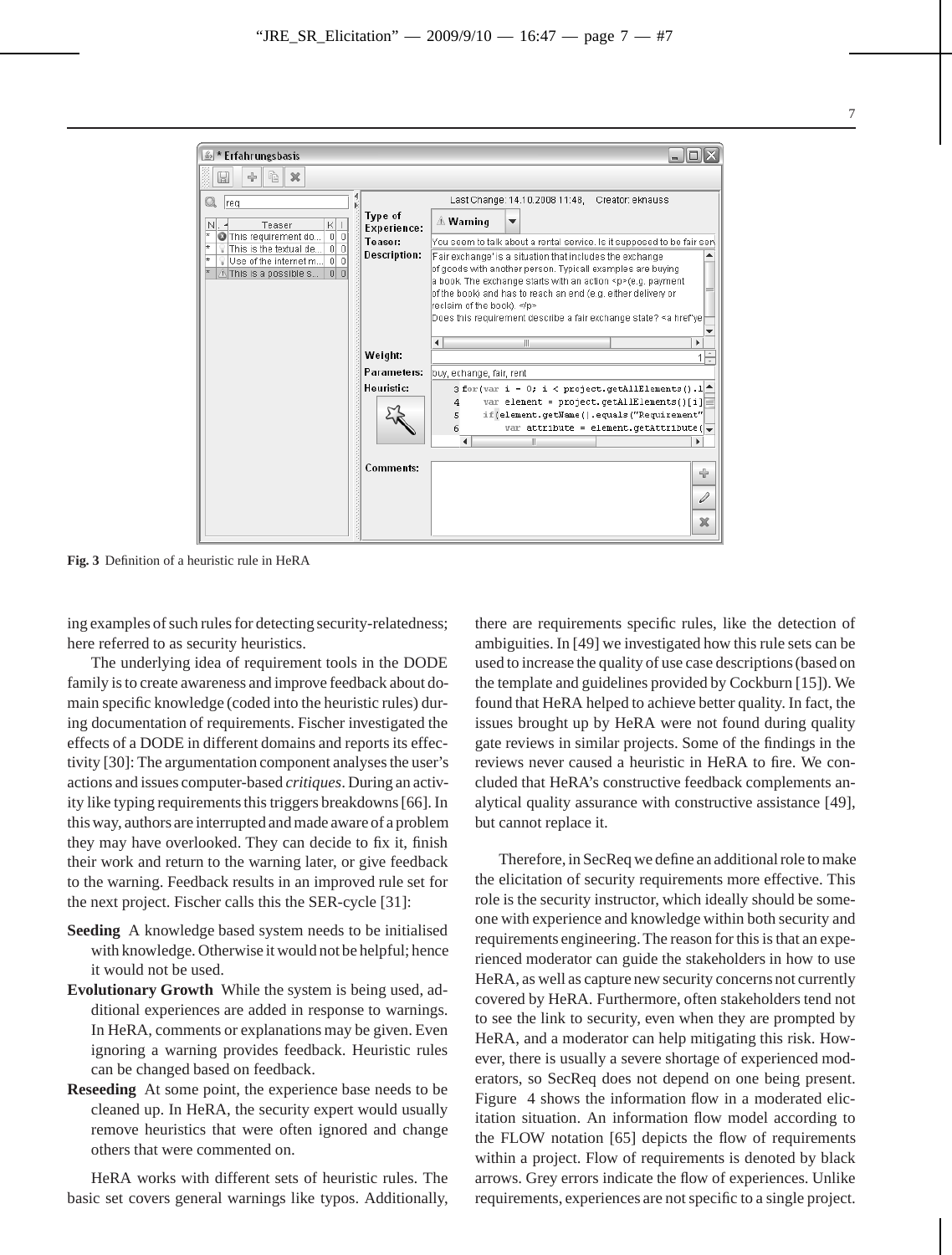

**Fig. 4** Information flow in an elicitation situation

FLOW distinguishes between documented information (requirements, experience) and oral or informal communication. Solid lines and document symbols indicate documented information, while dashed lines stand for informal or oral representation of information, which is called "fluid" in FLOW. Information and experience people have in mind is fluid. It is denoted by a face symbol. In Figure 4, an experienced requirements engineer uses her personal, un-documented experience (grey dashed arrow) to support stakeholders in their elicitation effort. Ideally, the stakeholders should receive a briefing by an experienced security instructor before the elicitation starts. The instructor will provide insights (i.e., experiences - grey arrow) and raise awareness for security issues. The requirements engineer receives information on security requirements (black arrow) from the elicitation step by listening to discussions, carrying out interviews, etc. HeRA supports these needs in an elicitation situation through its ability to capture the security experience of e.g. a security expert explicitly by adding new rules to its heuristics, and by allowing the security instructor (expert) to merely guide the elicitation process. I.e., it is the stakeholders that perform the actual elicitation, supported by HeRA, while the security instructor observes, guides and inserts new heuristic rules if necessary. E.g., if the security instructor discovers security concerns in e.g. functional documents not currently covered by the heuristics of HeRA, he can update the heuristics as part of the elicitation process. This way, HeRA learns from new experience.

#### 2.3 UMLsec for security requirements analysis

The Unified Modeling Language (UML) consists of different types of diagrams for describing different views on a system. It offers rich extension mechanisms in the form of labels that can be used to provide additional data. These can be either stereotypes (written in guillemets or double angle brackets «stereotype») or tag-value pairs (written in curly brackets such as  $\{tag=value\}$ ). Using these extension mechanisms, one can construct an extension of the UML notation for a given application domain.

UMLsec is such a UML profile for security-critical systems that can be used to express and analyse security requirements [45]. The purpose of security analysis is to achieve a



**Fig. 5** Use case diagram with goal tree

satisfactory level of confidence that the relevant security requirements are properly fulfilled. For the analysis, the design solution is expressed using UML diagrams and the security requirements are expressed as UMLsec stereotypes and tags and integrated with the diagrams. This way, one can trace the security requirements into the solution design. Moreover, one can also backtrack from the solution design to the security requirements, as each «stereotype» has a precisely defined semantics that links the design to the requirement.

By developing a security goal tree alongside with the development of the solution design specification, the security objectives are refined in parallel by giving more system details in subsequent UMLsec diagrams. Goals are refined in parallel in an iterative fashion by refining the UMLsec diagrams with additional system details as they become available as part of a given UML based development process. The resulting goal tree and subsequent UMLsec diagrams then link the solution design to the security objectives.

The UMLsec approach is supported by a number of automated analysis tools, which are based on a formal semantics of the relevant fragment of UML [42,43]. It has been applied to a number of application domains such as service-oriented systems [56]. In the following, we give a short background overview of the part of UMLsec relevant for SecReq using examples.

*Requirements Capture* We employ use case diagrams to capture security requirements. To start with our example, Figure 5 gives the use case diagram describing the situation to be achieved together with the (yet trivial) goal tree: a customer buys goods from a business in a way that should provide a fair exchange of the goods against the payment. The semantics of the stereotype «fair exchange» is, intuitively, that the actions "buys goods" and "sells goods" should be linked in the sense that if one of the two is executed then eventually the other one will be (where these actions are specified on the next more detailed level of specification). The "U" in the goal tree stands for "undetermined" – it is not yet known whether the goal will be *satisfied* ("S") or *denied* ("D") [14, 44].

In general, the idea of the UMLsec extension is to use UML diagrams that would also be used for a system that is not security relevant (such as use case diagrams), and add the security relevant information as stereotypes or tagged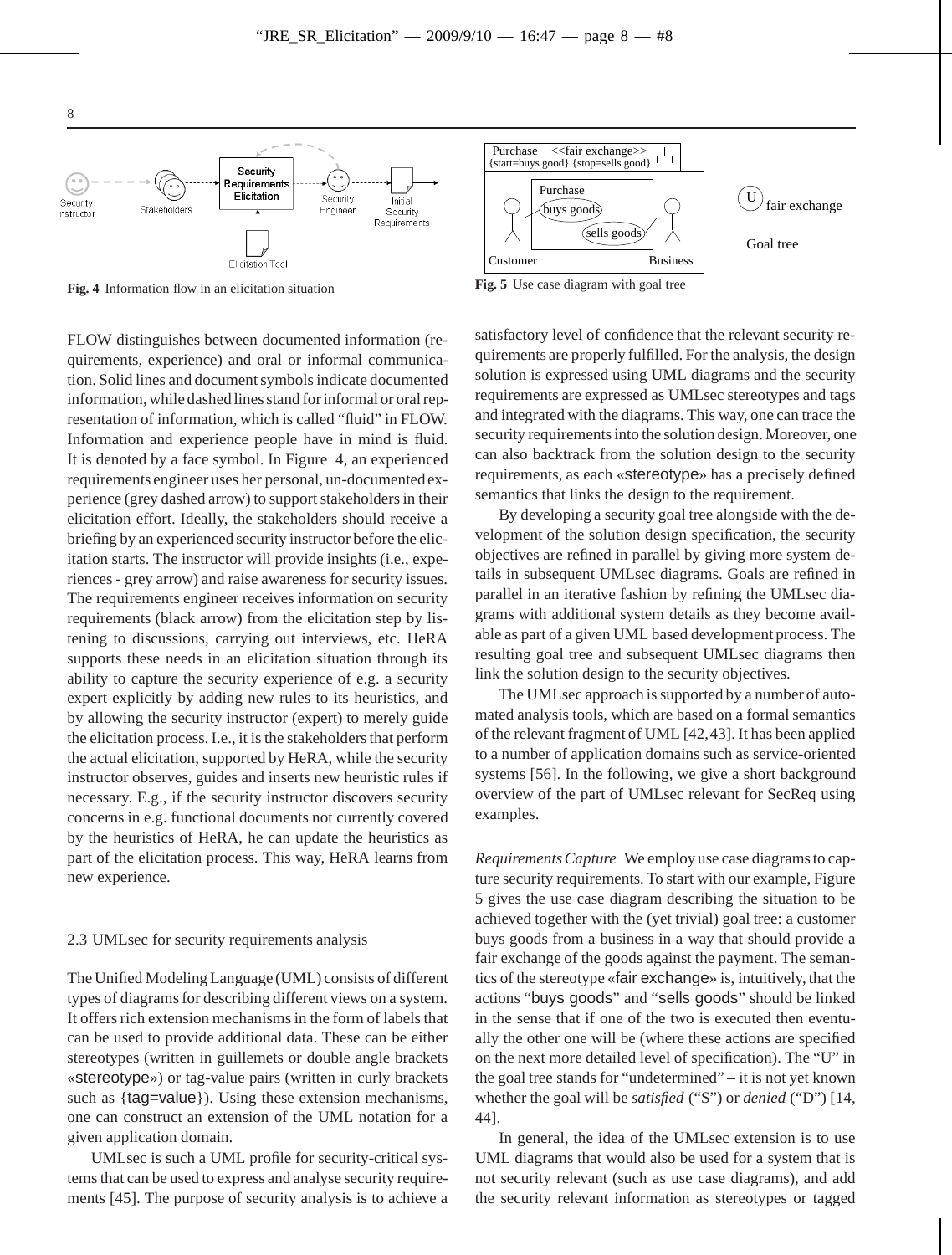

**Fig. 6** Activity diagram and goal tree

values. Note that there are also diagrammatic notations similar to use case diagrams which are specifically used to express security-relevant information, such as Misuse case diagrams [68], Abuse case diagrams [55], or Secure Tropos diagrams [60,54]. These specialized notations can often be used successfully together with the UMLsec extension of the general-purpose notation UML. E.g. for Secure Tropos this is explained in [61]. However, this is not in scope of the current paper.

*Analysis* We use activity diagrams to explain use cases in more detail. Following our example, Figure 6 explains the use case of Figure 5 and the associated goal tree in more detail by giving an activity diagram and a refined goal tree. The activity diagram is separated in two *swim-lanes* describing activities of different parts of a system (here Customer and Business). Two tag-value pairs {start=Pay} and {stop= final} are used to mark certain actions. Now any such diagram fulfils the security requirement fair exchange given in the diagram in Fig. 5 if the condition holds that if one of the start actions is executed, then eventually one of the stop actions will be.

*Design: object and sequence diagrams* An object is an entity with well-defined boundary and identity that encapsulate state and behaviour. State is represented by attributes (for instance properties of a user of a system) and behaviour is represented by operations, methods, and states. Object diagrams provide instance level information and represent different objects and their interfaces (e.g. dependencies) to analyse the system behaviour. Sequence diagrams show the interaction of objects or components. Both object and sequence diagram are part of the security analysis and the associated goal tree is used to trace security objective and sub-security-objective along with design diagrams. Additionally, relevant stereotypes are incorporated within these diagrams so that the design contains security requirements related information.

*Implementation: deployment diagrams* Deployment diagrams describe the underlying physical layer; we use them to ensure that security requirements on communication are met by the physical layer. Deployment diagrams consist of nodes as modelling element represents the system components to the physical structure of the system and links among the nodes. User node specifies the external actor's components, whereas system node specifies the internal system actor's components. These components from different nodes are connected by link stereotype.

### **3 SecReq overview: integrating security techniques**

The goal of SecReq is to assist in all steps in the security requirements elicitation and to provide mechanisms to trace security requirements from high-level security objectives to the design of a secure system. SecReq combines three distinctive techniques that have been integrated to meet this goal. These techniques are:

- **–** Use of the Common Criteria standard and its underlying security requirements elicitation and refinement process;
- **–** the HeRA tool with its security-related heuristic rules, and
- **–** UMLsec stereotypes, secure design principles and the UMLsec security analysis tool-set.

These three techniques are integrated in a way supporting the two purposes of SecReq:

- (i) security requirements elicitation and
- (ii) security requirements tracing and mapping to design, as shown in Figure 7.

The security requirements elicitation is supported by the Common Criteria requirements refinement process and by the HeRA tool. Some heuristic rules in HeRA are derived from the security principles in the Common Criteria, others come from UMLsec stereotypes, and others are stimulated directly by observations of security experts. Tracing security requirements is enabled by UMLsec and goal trees.

The crucial resource of security expertise and experience is used to tie all parts of SecReq together. As the grey lines in Fig. 7 show, the HeRA tool supports security requirement elicitation and uses the expertise of security engineers and the experience expressed in stereotypes of UMLsec. The requirements elicitation approach reuses experience from the elicitation (via the security expert) and is guided by the documented experience in the Common Criteria etc. UMLsec can build on a significantly improved input of security requirements as a basis for its analysis. When new security issues occur, they may be encoded into UMLsec stereotypes and models. The latter are fed back to HeRA where they contribute to detect the new kind of issues in stakeholder interviews.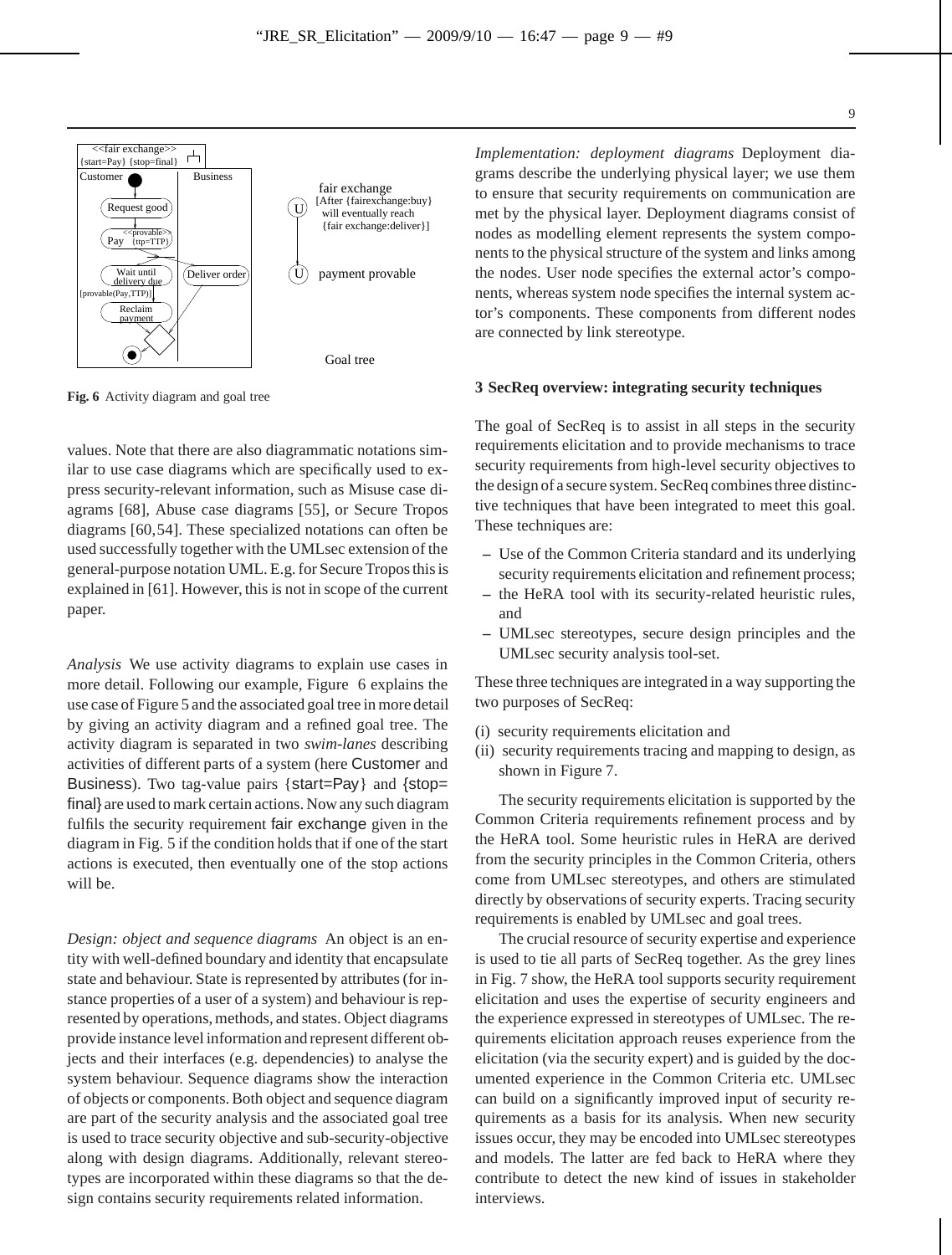



**Fig. 7** The main elements of the SecReq method as an information flow model. Black parts represent requirements and their flow, while grey parts stand for experience. Document symbols and solid lines indicate documented information. Dashed lines and human face symbols represent information that is kept in mind or transferred orally or informally (which is called "fluid" in FLOW terminology [65]). Note the fluid feedback from Step 6 (UMLsec) to the elicitation activity. Problems identified in UMLsec design models are used to improve heuristics in security requirement analysis. Other experience reuse mechanisms are depicted above the CC-based method box. Elicitation using HeRA provides input to Steps 1-5: security issues discovered by applying the heuristics.

The integration of the HeRA tool, the Common Criteria based requirements elicitation method, and UMLsec goes beyond putting one technique next to the other. Instead, the flow of experience and expertise glues all parts together and facilitates an evolutionary learning cycle. The resulting specifications run through an integrated set of filters. UMLsec stereotypes convey parts of that experience on security concerns. They are both used to assist in eliciting security requirements and in tracing these from high-level security statements (security objectives) to secure design. Firstly, UMLsec stereotypes assist in the elicitation activities involving the HeRA tool: UMLsec stereotypes are incorporated into the heuristic rules of HeRA. Secondly, UMLsec stereotypes are identified from the security objectives, sub-security-objectives, security requirements and specific security requirements that were elicited. UMLsec stereotypes help to make the security needs (in the objectives and requirements) explicit, verifiable, and traceable.

### 3.1 Security requirements elicitation and analysis (SecReq)

SecReq is a security requirements elicitation and tracing method built on the Common Criteria, the HeRA tool and UMLsec. The elicitation part consists of five steps that take a developer through a series of refinement steps starting from system objectives and functional requirements and ending with specific security requirements at an early stage.

These requirements should be verifiable and measurable expressions about the mandatory, desired and optional security features of the system. Furthermore, the requirements expressions should be on the refinement level of Common Criteria elements and according to the SMART principles [53]. There are several definitions of SMART available. In SecReq, we use the adaptation of the SMART terminology of ETSI TC TISPAN. This means that each elicited security requirement must be *Specific, Measurable, Achievable, Realizable,* and *Traceable* (SMART). *Specific* means that the requirement must be described in such a way that it is well defined and clear to anyone who has a basic knowledge of the project and security requirements. *Measurable*means that the requirements must be described in such a way that one can verify whether it has been met. *Achievable*means that the requirements must be possible to meet and include a description that can be used to determine whether it has been met. *Realizable* means that the requirements should be possible to meet given the system and physical constraints, and given the project resource and schedule constraints. *Traceable* means that the requirements should be expressed in such a way that it is possible to trace them into the solution design, and eventually into the implementation. The security functional elements of the Common Criteria are the proper abstraction level to analyse for fulfilment of SMART. This refinement level further makes it possible to analyse for fulfilment of the requirements in the solution design using UMLsec, which is the requirement tracing and analysis activity of SecReq as shown in Figure 7.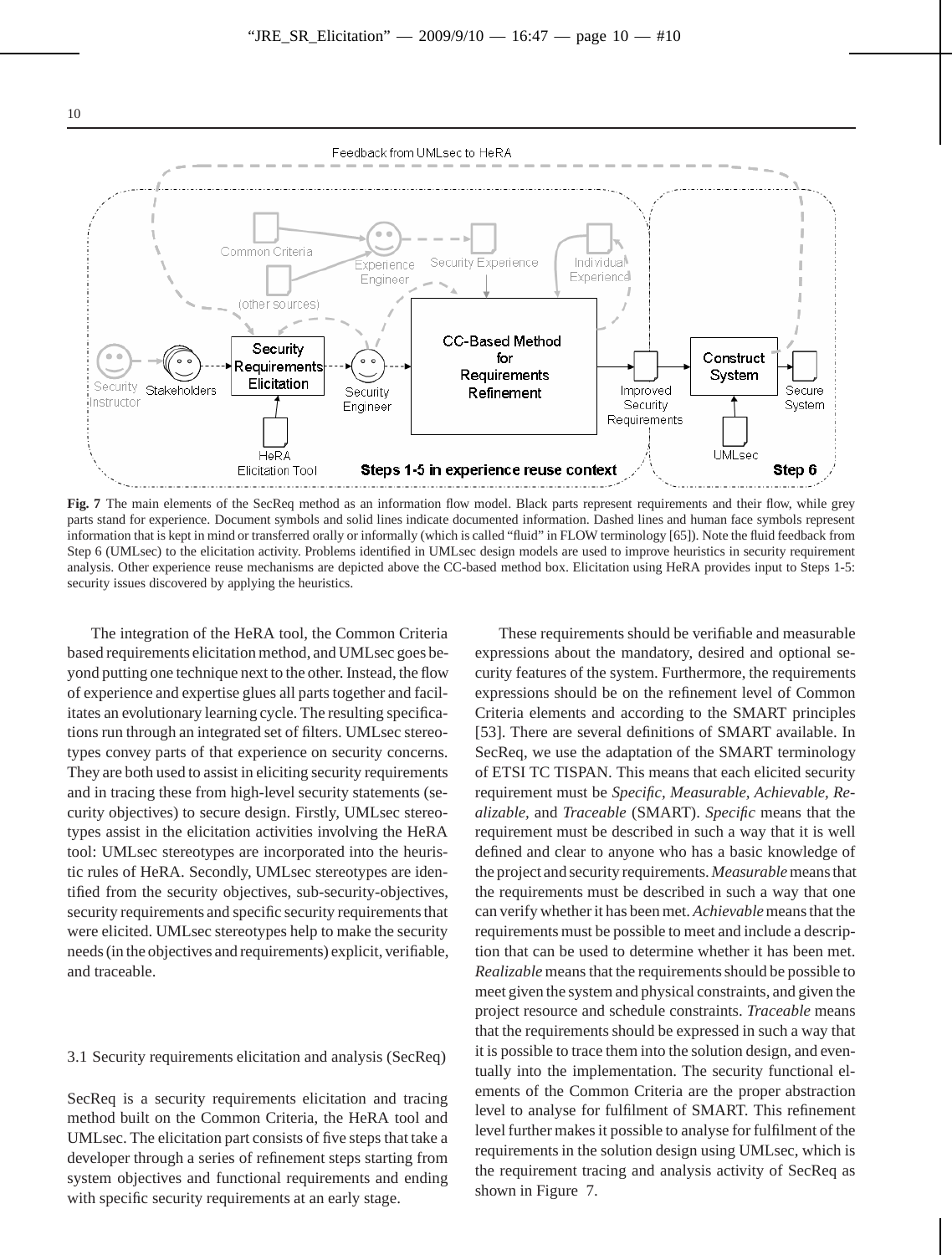In the process of going from functional descriptions to specific security requirements, we make use of the abstraction levels of the various constructs in the Common Criteria: *Class*, *Family*, *Component*, and *Elements*, the refinement specifications given in Common Criteria part 2, and the HeRA tool with its security-related heuristics.

The SecReq method consist of the following six steps:

# **Step 1: Specify security objectives from system objectives and functional requirements**

This step involves deriving security objectives from system objectives and functional requirements. Other sources for security objectives are the system architecture, concept descriptions, or any other relevant system information available, such as existing standards. Common Criteria security functional classes offer guidance throughout this step. HeRA supports this refinement by identifying security relevant requirements and asking the right questions for the refinement.

# **Step 2: Associate a security functional class to each security objective**

During this step, for each security objective, the relevant security functional requirement class is selected from the Common Criteria. Again, HeRA could guess an appropriate security functional class based on heuristics.

# **Step 3: Refine security objectives to sub-security-objectives**

The task of this step is to refine each security objective into one or more sub-security-objectives. Each subobjective should comply with one or more of the Common Criteria families contained within the relevant functional class from the previous step. The HeRA tool is also used to aid this step by identifying additional candidate sub-security-objectives, and by guiding the refinement process.

# **Step 4: Refine sub-security-objectives to security requirements**

This step involves refining each sub-security-objective into one or more security requirements supported by the contained components of the relevant Common Criteria family (i.e., the family used for the sub-security-objective). The HeRA tool is also used to aid this step, similar to that of Step 3.

# **Step 5: Refine security requirements to specific security requirements**

This is the last step of the requirement elicitation part of SecReq and refines each security requirement into one or more specific security requirements supported by the elements contained in the relevant Common Criteria components (i.e., the components used for the security requirements). Similar to Step 3 and 4, the HeRA tool supports this step by identifying potential additional security requirements. Again, it guides the refinement process with a dialogue based assistant.

# **Step 6: Analyse the security requirements using UMLsec**

This is the analysis part of SecReq. The goal of this step is to check whether the secure design contains the mandatory, desired and optional specific security requirements that were elicited. This includes checking the UML models specifying the design for fulfilment of the requirements, and it enables tracing from the solution design, via specific security requirements, back to the security objectives. This analysis requires that all security requirements elicited in Steps 1–5 be specified on the abstraction level of Common Criteria security functional elements (specific security requirements). The security analysis with UMLsec models is supported by the development of a security goal tree in parallel to the development of the UMLsec model.

*Security requirements elicitation in SecReq* Security requirements elicitation in SecReq thus consists of a tight integration of a Common Criteria based requirements refinement process and the HeRA tool. HeRA contains, among others, security specific heuristic rules derived from the UMLsec stereotypes and the security principles of the Common Criteria. In particular, elicitation in SecReq follows the first five steps of the process described above, which produces specific security requirements. These requirements are refined from the high-level system descriptions and security needs, which are called security objectives. The process is iterative and whenever new system information becomes available or new high-level security issues appear, the process iterates back to the relevant refinement step.

The five steps are refinement steps that follow the hierarchical refinement structure of Common Criteria part 2, the security functional components. As discussed earlier, the Common Criteria standard structures security needs or principles into five refinement levels, where the most abstract level is called a security functional class and the most refined level is called security functional element. Note that elements both represent a security principle abstraction level and contain specification of the necessary security actions to be undertaken by the involved parties. It is this refinement process that drives the elicitation process, as there is a direct link between the Common Criteria classes and elements. One class represents one security principle that is refined in such a way that following the class structure intuitively results in specific security requirements that can be mapped directly to the design. The Common Criteria standard also contains specification of dependencies between the classes (security principles), which also guide the elicitation process.

Fig. 8 illustrates the role of the Common Criteria and the HeRA tool in the five step elicitation process of SecReq. Drawn in grey, the Common Criteria are considered solid, documented experience. The Common Criteria control all five steps, which are indicated by the flows coming in from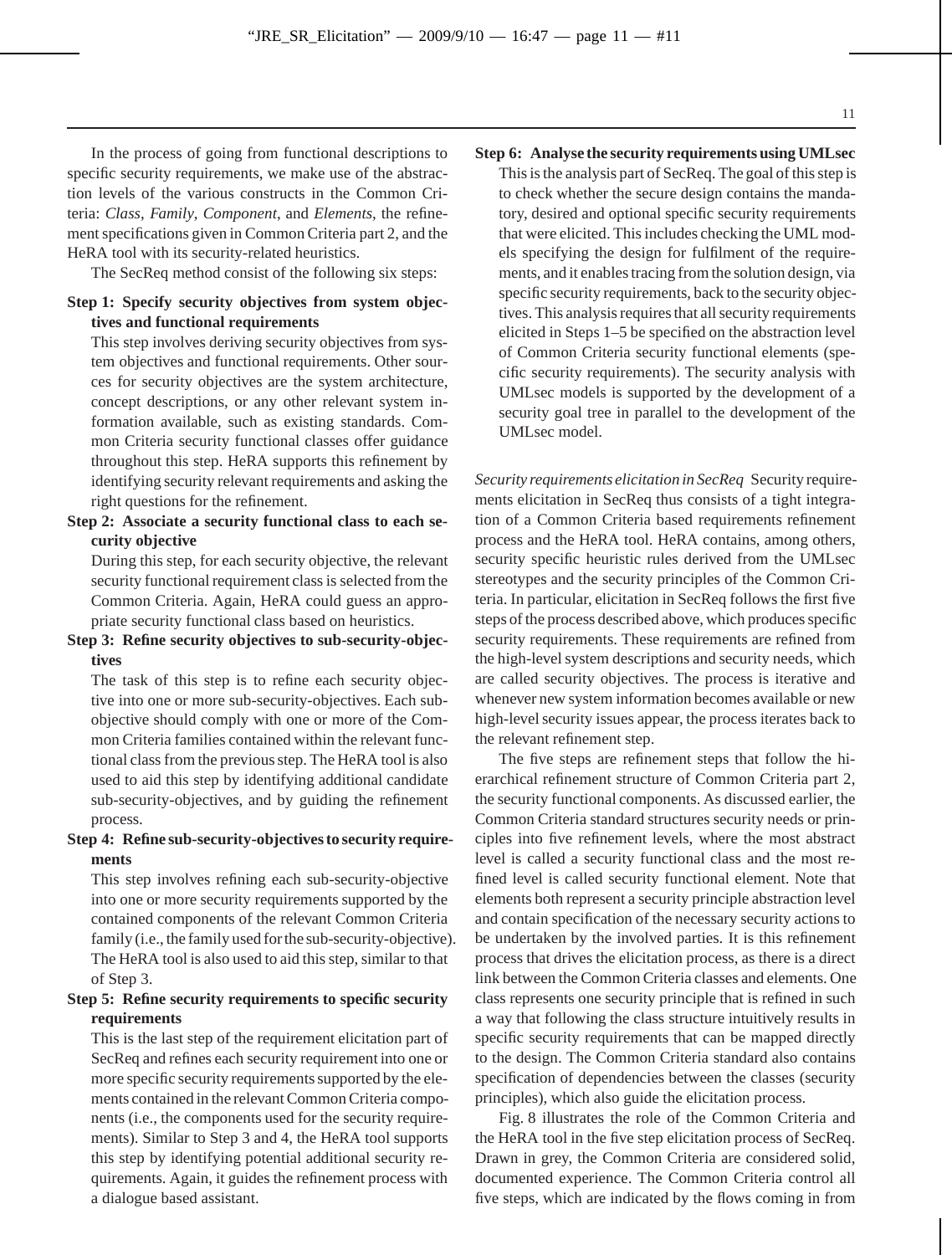

**Fig. 8** The role of the Common Criteria and HeRA in the requirements elicitation process

the top. HeRA is supporting all steps at the same time, which is indicated by arrows from HeRA to the bottom of the steps. Fig. 8 focuses on these experiences from Common Criteria and from HeRA. Further input, such as incoming fluid requirements, are omitted in this figure. Note that the iterative nature of the elicitation process is not shown here.

The HeRA tool is the elicitation support tool of SecReq. The tool can support all five elicitation steps, but in particular the difficult Step 1. Heuristic rules derived from experience notify stakeholders when they describe issues that seem to be security-related. UMLsec stereotypes are one of the sources of experience that are captured in heuristic rules in HeRA. They are most helpful in identifying potential security issues from system objectives, functional requirements and the like. HeRA has two main tasks in the elicitation process:

- (i) identify potential security issues in system description of various abstraction levels, such as high-level system objectives descriptions, service functional requirements etc. (by means of a security instructor as shown in Fig. 4), and
- (ii) guide the developer in formulating security objectives, sub-objectives, security requirements and specific security requirements, in the five steps respectively.

Task (ii) is crucial to produce formulations that are both specific and verifiable. The task is supported by the security principles and the security functional requirements hierarchy of Common Criteria part 2.

The heuristics within HeRA are triggered at any of the elicitation steps when technical experts use the HeRA editors and run into a suspicious word or pattern. At this point, they are supposed to discuss related security issues and potentially pin down additional security requirements. Note that these additional security requirements must also be on the refinement level of specific security requirements. On this level it

is possible to trace them into the security design. In addition, we ensure that all security requirements are refined to a detail level that allows one to analyse their fulfilment in Step 6.

*Security requirements tracing to design in SecReq* In addition to an effective and tool-supported elicitation process, in Step 6 we move from specific security requirements to secure design. The goal of this step is to achieve a satisfactory level of confidence that the design can properly fulfil the security requirements, and thus meet the security goals. This forward tracing can be done at an early stage of development. If required, tracing can also be done backwards from the design to the requirements, and finally to the security objectives.

Successful security requirements elicitation relies on the assumption that the requirements are later fulfilled in a secure design. The design represents the solution space for the requirements. Achieving a satisfactory solution and checking it for the fulfilment of the requirements involve:

- (i) producing a solution representation in the design and
- (ii) tracing requirements from the high-level security statements (security objectives), via the elicitation refinements, to secure design.

Without (i), the security requirements merely represent good intension, and without (ii), there is no control regarding whether or how the security requirements are realized. Thus, there cannot be any security assurance.

SecReq uses UMLsec for advancing security requirements to secure design, and for tracing the requirements from security objectives to design. One part of the requirement tracing is to specify the relationships between the security objectives, sub-security-objectives, security requirements and specific security requirements. This is done using a goal tree, where security objectives are the goals, and where these goals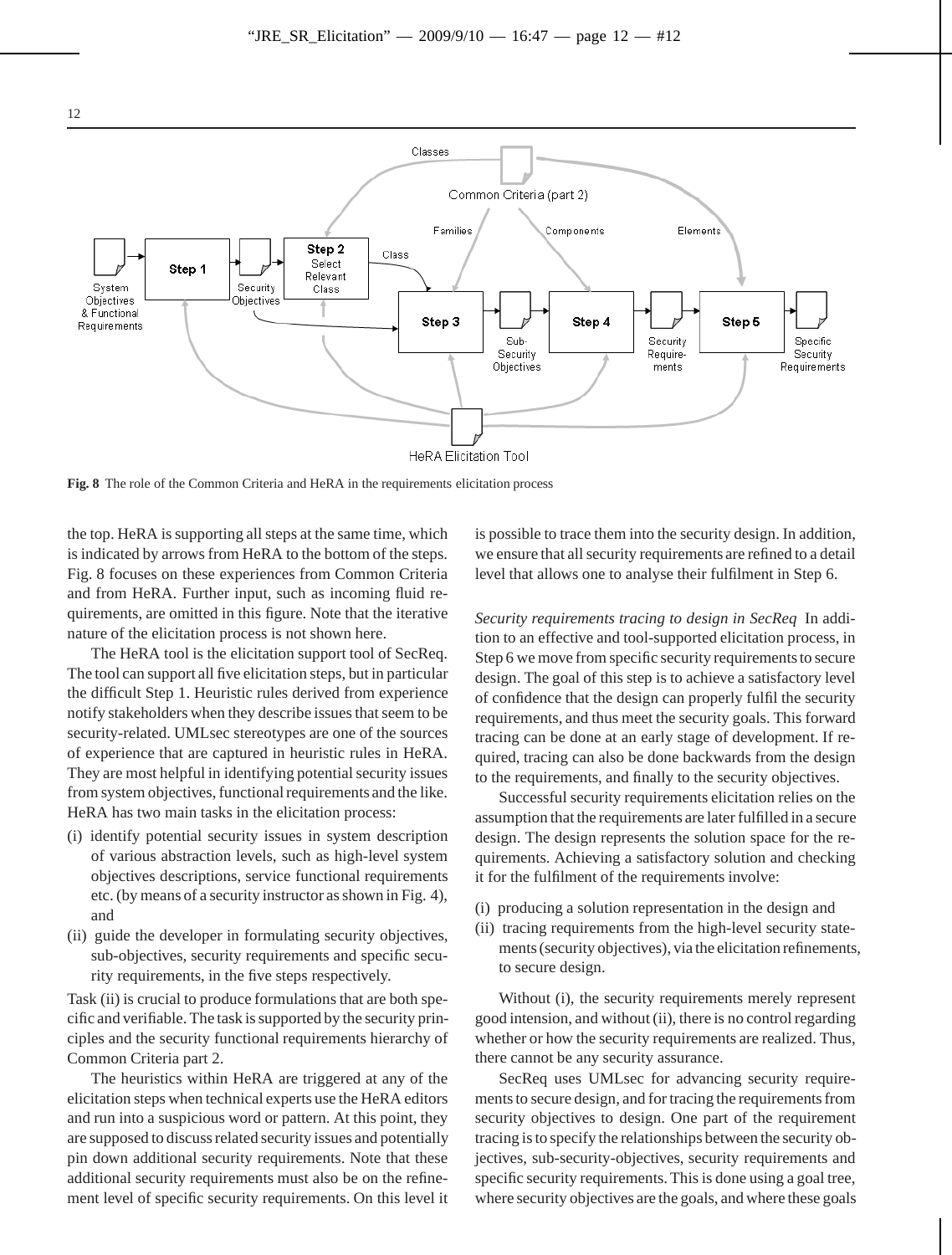are linked to the specific requirements through the two intermediate refinement levels (sub-security objectives and security requirements). By doing so, each goal tree specifies the dependency among the involved security refinement level constructs. In addition, the goal tree is integrated with the UMLsec diagrams and hence the security objectives can be traced to and enforced by the UML design diagrams.

A UMLsec design specification requires a set of constructs that must be identified to map the elicited requirements to the design. First, the relevant UMLsec stereotypes must be identified. As the UMLsec stereotypes are used as input to the heuristic rules during the elicitation phase, some of these are already identified. Nevertheless, it is necessary to go through the goal trees and map the security constructs to UMLsec stereotypes. When that is done, the involved actors and their interactions for each UMLsec stereotype must be identified. Note, however, that any conflicts between the UMLsec stereotypes identified on any of the layers in the goal tree must be resolved before the actors and their interaction can be specified. The actors and interactions are always specified on the refinement level of the specific security requirements; i.e., the lowest level in the goal tree. If there are more than one specific security requirements associated with a security objective, several sets of actors and interactions are the result of this activity. The final step of moving requirements into design is to choose the relevant diagram type. UMLsec is modelled using both behavioural and structural UML diagrams as discussed in Section 2.3. Depending on the UMLsec stereotype and the actors and interactions, one or several UMLsec diagrams are created, which together represent the realization of the security requirement in the design.

### **4 Industrial Context and Case Study**

In this section we outline the industrial context that the SecReq methodology was developed and applied within. One of the projects to which it has been applied is introduced as an example.

#### 4.1 Industrial Context

Parts of the development of SecReq were carried out within the context of the standardization organization ETSI. ETSI is the main standardization organization for Telecommunication (Telco) in Europe and has worldwide influence. ETSI is based on voluntary contributions from its members, which are typically companies with interest in Telco standards, such as companies that provide equipment, software or services to the Telco domain. ETSI consists of a number of programs, such as the "Telecoms & Internet converged Services & Protocols for Advanced Networks (TISPAN)". Within TISPAN,

there are eight working groups with different perspectives and focuses, such as technology, protocols, security, user, etc. TISPAN's main aim is to specify the requirements and architecture for the Next Generation Network (NGN). Due to the heavy workload of some of the tasks of TISPAN, ETSI employs a number of experts in various fields each year, including security experts. These security experts work at ETSI for a limited time and are representatives from the ETSI members. The SecReq approach builds on an approach used by a group of such security experts. The methodology was later extended with the HeRA tool, and with additional features of requirements tracing and fulfilment analysis using the UML extension UMLsec. This work was done in collaboration with security experts employed at ETSI.

SecReq was developed in an iterative manner through actual security requirements elicitation projects in TISPAN. We use one of these projects, namely the IPTV standardization project, as a running example to demonstrate the methodology. The IPTV project was carried out between March and August 2007 and resulted in a set of IPTV specific security requirements that achieved formal acceptance by the TISPAN members. This means that the resulting IPTV security requirements are part of an ETSI standard and will be used by the ETSI members when implementing IPTV solutions for NGN.

4.2 Case study: Internet Protocol Television (IPTV)

IPTV is a system where a digital television service is delivered by using the Internet Protocol (IP) over a network infrastructure, which may include delivery by a broadband connection. A general definition of IPTV is television content that, instead of being delivered through traditional broadcast and cable formats, is received by the viewer through the technologies used for computer networks. IPTV is one of the subsystems of the NGN and provides a variety of services, such as Video on Demand (VoD) for residence users, and may be bundled with Internet services such as Web access and VoIP. More information can be found in [71,72].

There are several other standardization efforts for NGN in general and IPTV in particular, such as that of  $ATIS<sup>1</sup>$ ,

13

 $1$  ATIS is a United States based body committed to rapidly developing and promoting technical and operations standards for the communications and related information technologies industry worldwide using a pragmatic, flexible, and open approach.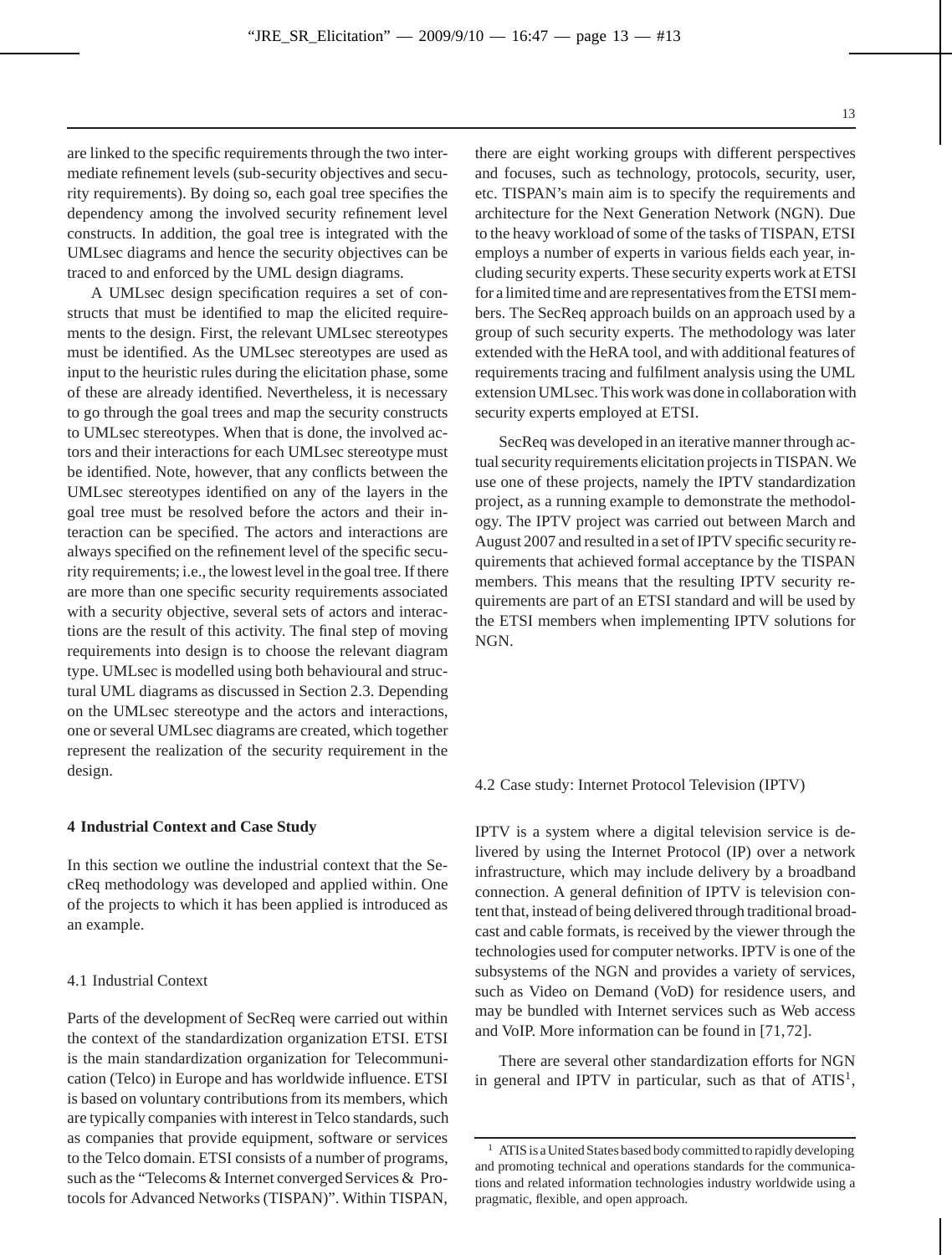International Telecommunication Union (ITU-T)<sup>2</sup>, and Open Mobile Alliance  $(OMA)^3$ .

Standardization deals with specifying concepts at a general level. The goal is to derive specifications that make it possible for all stakeholders involved to together provide services to the end-users. This involves describing what the underlying network looks like, how the system should use the network, how end-users should relate to the service, etc. Therefore, future providers of the different parts of NGN in relation to IPTV have interest in and participate in the IPTV standardization efforts. This includes companies such as access network providers, service providers, IPTV providers, and content providers. This leads to a development context with multiple stakeholders having different, often conflicting, goals. This situation is common in standards development, as well as industrial development, and puts constraints on the elicitation process.

SecReq deals with this challenge by performing requirements elicitation in a step-wise manner, which makes it possible to continuously communicate concrete results at various levels of abstraction, and hence gain repeatable feedback from the core stakeholders throughout the elicitation process. The process allows its users to iterate back at any point in time and provides results that can be used as a basis for discussion from early on in the elicitation.

# **5 SecReq and its application at IPTV**

This section explains the SecReq process outlined in Section 3 in more detail, and describes how it was applied in the IPTV standardization project introduced in Section 4.

#### 5.1 Overview of the application of SecReq to IPTV

The SecReq approach supports eliciting and tracing the specific security requirements with the help of the Common Criteria and the heuristics in the HeRA tool to secure design. In the IPTV case, we identified specific security requirements to ensure non-forgeable identities so that end-users and named groups of end-users can be successfully identified and authenticated before being allowed to perform any service action. Steps 1 to 5 of SecReq support identifying and refining the security requirements by using the Common Criteria

and security-related heuristics. In step 6, a set of UMLsec stereotypes are identified from the security objectives, subsecurity-objectives, and refined security requirements that were elicited in order to trace the specific security requirement into secure design diagrams, and by that achieve the security objective.

Figure 9 gives an overall view of how the SecReq approach was applied in the IPTV case study. The left part of the figure shows the activities needed for the security requirement elicitation supported by the Common Criteria and the heuristics, and includes the relevant security objectives, heuristics, and the security requirements that were elicited. The right part of the figure shows the activities followed to create the secure design supported by UMLsec, and includes the relevant stereotypes and UMLsec diagrams. E.g., the security objectives identified, such as access control, which are addressed by the specific security requirement: "Successful authentication and identification before any action is permitted". This again is based on the refinement process provided by the Common Criteria through its classes, families, components and functional elements, and assisted by the security-relevant heuristics of HeRA. As described earlier, these heuristics represent security expertise and knowledge and are used to identify potential security aspects from e.g. functional requirements.

Furthermore, the security objectives and specific security requirements are traced to the UML design diagrams by identifying the relevant UMLsec stereotypes (such as «fair service delivery»,«authentication provable», «non forgeable identity», «secure links», etc), and by developing the associated goal tree to ensure that the UMLsec models keep track of all security requirements that are needed. The stereotype «fair service delivery» represents the elicited security requirement from the IPTV application that endusers and named groups of end-users require to subscript and prove identity and authenticity before requesting any IPTV service action. Also, the service providers are supposed to deliver the service requested by the legitimate user in a manner that is fair for both involved parties. The stereotype «authentication pro vable» specifies that users are required to prove the authenticity whenever requesting any service action. Furthermore, the provider is required to send authentication provable information to the successful authenticated user before starting the delivery of service. This gives the user the possibility to reclaim the service in cases where the service delivery is interrupted or not delivered according to agreement. The stereotype «non forgeable identity» specifies that every subscribed user shall have unique identity to support the IPTV specific security requirement. The stereotype «secure links» enforces security to the communication link established between the user and the provider. Both «authentication provable» and «non forgeable identity» refine the «fair service delivery» stereotype. All identified

<sup>&</sup>lt;sup>2</sup> ITU is the leading United Nation's agency for information and communication technologies. As the global focal point for governments and the private sector, ITU's role in helping the world communicate spans three core sectors: radio communication, standardisation, and development. ITU also organizes TELECOM events and was the lead organizing agency of the World Summit on the Information Society.

OMA is the leading industry forum for developing market driven, interoperable mobile service enablers. OMA focuses on service enabler architectures and open enabler interfaces that are independent of the underlying wireless networks and platforms.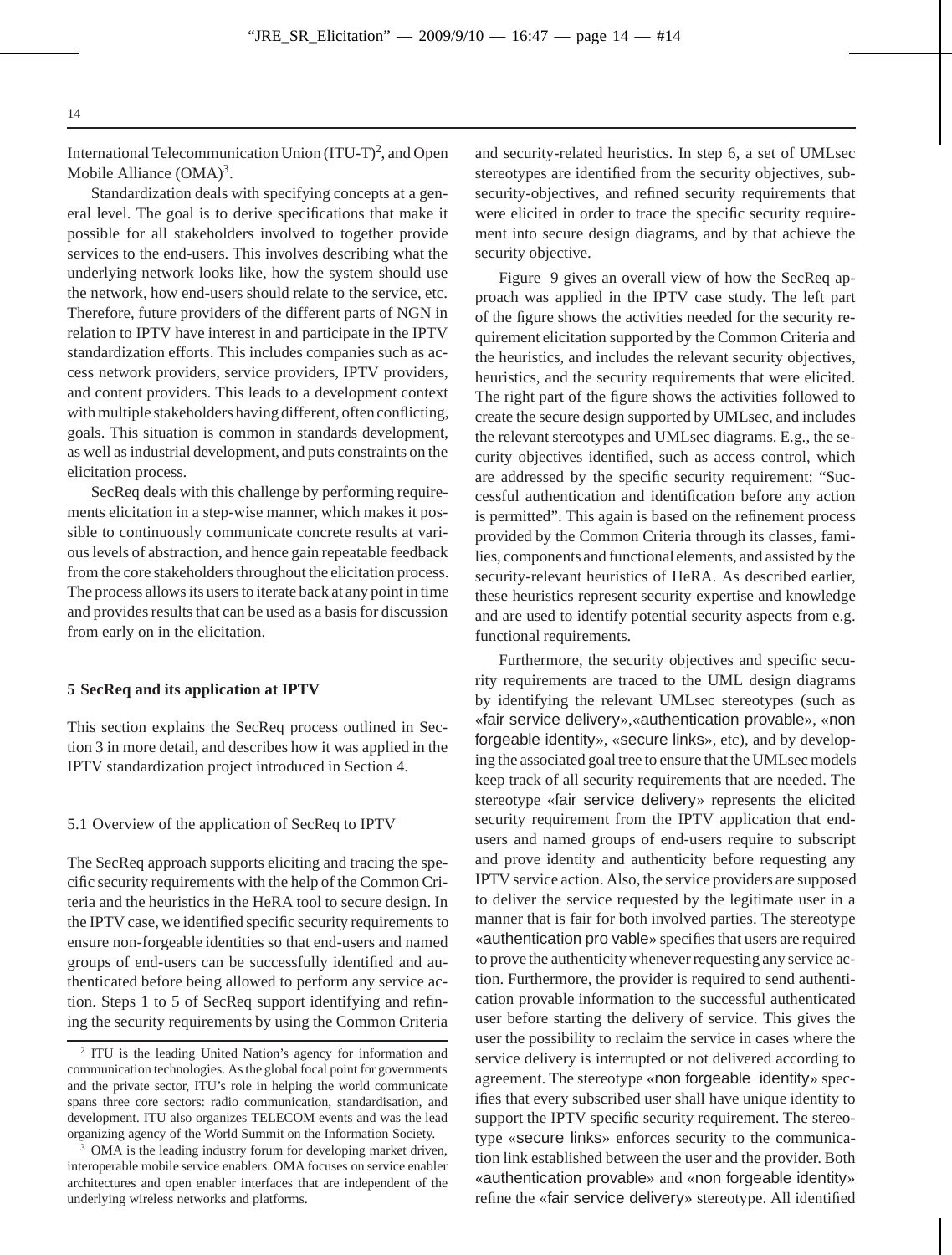

**Fig. 9** UML diagrams and UMLsec stereotypes in SecReq

UMLsec stereotypes support the IPTV security, sub-securityobjective and relevant specific security requirements. Since these stereotypes have a precise semantic meaning, they can also be used to trace back from the UMLsec analysis phase (Step 6 of the SecReq process; cf. Section 3.1) to the original specific security requirements (Steps 4 and 5), and eventually back to the security objectives (Steps 1 and 2). In the next sections, we will demonstrate parts of SecReq by discussing how it was applied to the IPTV project.

### 5.2 Steps 1–5: Common Criteria supported Security Requirements Elicitation

In the SecReq method, five steps lead through the process of specifying security requirements. The goal is to define requirements in a way that allows for requirements tracing and fulfilment analysis using UMLsec, and to generate feedback from the analysis. This demands high quality and a highlevel of details for the requirements specified. The HeRA tool supports requirements engineers in this task throughout the five steps, by identifying potential security requirements, and by means of providing support to the refinement activities of each step. The kind of support offered differs only in details between each step. Therefore, we start by explaining how the Common Criteria are used in aiding security

requirements elicitation, and then we walk through an example demonstrating how HeRA was applied. This separation in the demonstration of Steps 1-5 does not reflect that there is an actual separation in practise, but is merely done for readability purposes.

### *5.2.1 Step 1: Specify security objectives from system objectives and functional requirements*

Step 1 starts with collecting and refining the necessary information about the system at the appropriate abstraction level. As a minimum, the information should contain some highlevel description of the main objectives of the system and some functional descriptions, such as some details on the system architecture and/or the assumptions posed upon it, and the functional requirements. These pieces of information are then analysed with the aim of specifying the set of system objectives, and to get an overview of the functional requirements already specified, as these can be used as the starting point when specifying security objectives.

Definition **System Objective** is a high-level goal of the system in meeting the expectations of the end-users of the system.

A system objective is the highest level of abstraction and is met by a set of functional requirements. Existing system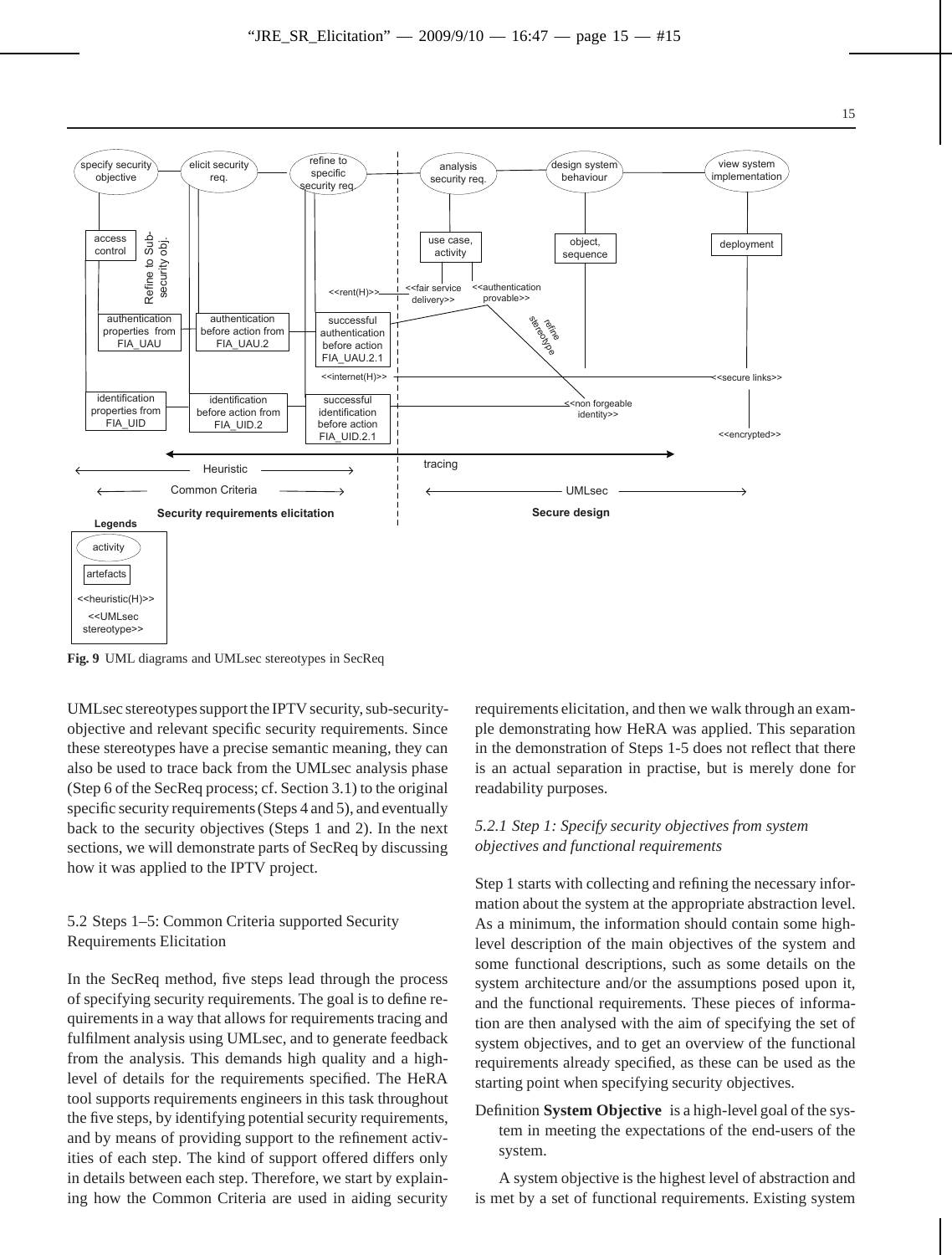16

objectives may give rise to additional functional requirements and vice versa. Both system objectives and functional requirements are useful in the process of deriving the specific security requirements, which are needed in order to comply with the SMART principles. The output of Step 1 is a set of security objectives.

Definition **Security Objective** is a high-level goal of the system in providing a secure environment for end-users of the system for a particular system objective.

There might be several security objectives relevant for one system objective. This means that one might have to add more than one security enhancement to each core functionality of the system. The number of security objectives will vary from system to system. In the following, we use the IPTV project as a case study to elaborate on the relationship between system objective and security objective.

Looking at our IPTV case study, one of the main functional services offered by IPTV is Video on Demand (VoD). An example of a narrative system objective for VoD is given below.

IPTV System Objective: IPTV should offer all categories of end-users (note there might be more than one category, e.g., parental control) to select and watch video and clip content over some Internet connection as part of an interactive television system.

The system objective is either extracted from existing functional requirements or from the high-level description of the system given as input to Step 1. If the first case, we use the existing functional requirements to abstract system objectives. As the set of functional requirements might not be complete, additional system objectives may be specified from the available high-level description of the system or system goals. Please note that to abstract means to move one abstraction layer up.

IPTV Functional Requirement VoD.1: IPTV shall offer the ability to specify different service groups for VoD to allow for categorizing of end-users.

From the above functional requirement, we can deduce that IPTV service providers would like to offer different service levels for VoD, i.e., to provide higher service levels at higher charges. We can also deduce that there are categories of end-users and that these need to be distinguishable, i.e. parental control. The latter is particularly relevant for security.

From the above system objective and functional requirement, we can derive the relevant high-level security goals or security objectives. For simplicity reasons, we limit the example to one security objective.

IPTV Security Objective: The IPTV service should restrict the access to services for end-users and named groups of end-users according to a pre-defined access control policy.

# *5.2.2 Step 2: Associate a security functional class to each security objective*

The above security objective addresses the issue of end-users or groups of end-users need to be distinguishable and separable to the system. Therefore, the system needs to be able to uniquely identify end-users, and to ensure that the identified end-users are properly authenticated to the system, as specified in the VoD.1 functional requirement. We use the Common Criteria part 2 security functional classes as support when formulating the above security objective. More specifically, we examine the security objective to identify the relevant security functional class or classes (which means that there might be several classes that are of relevance). This is Step 2 of SecReq. That is, we do a concept match between each of the security functional classes and the security objective. In this context, the security functional class FIA (Authentication and Identification) is highly relevant.

We can derive more security objectives relevant for the functional requirement VoD.1. By examining the functional classes, we see that the classes Security Management (FMT, dealing with management of user roles) and ToE Access (FTA, dealing with the control of user sessions) also are of relevance. However, to focus the demonstration of SecReq, we limit the security requirement elicitation to the FIA class.

# *5.2.3 Step 3: Refine security objectives to sub-security-objectives*

Step 3 takes the security objectives from Step 2 and refines each into sub-security-objectives, which are expressions of the security goals of the system at a grainer level of abstraction. As it is not easy to choose the appropriate abstraction level, we use Common Criteria part 2 to support this refinement as well. In particular, we use the refinement process between component classes and their contained component families to go from a security objective to sub-securityobjectives.

Definition: **A Sub-Security-Objective** is a refinement of a security objective and is a detailed description of the relevant part of the secure environment for end-users of the system specified by the security objective.

The relationship between security objectives and subsecurity-objectives in SecReq is an extension to the refinement step from class to family in Common Criteria Part 2. The specifics of the relationships are: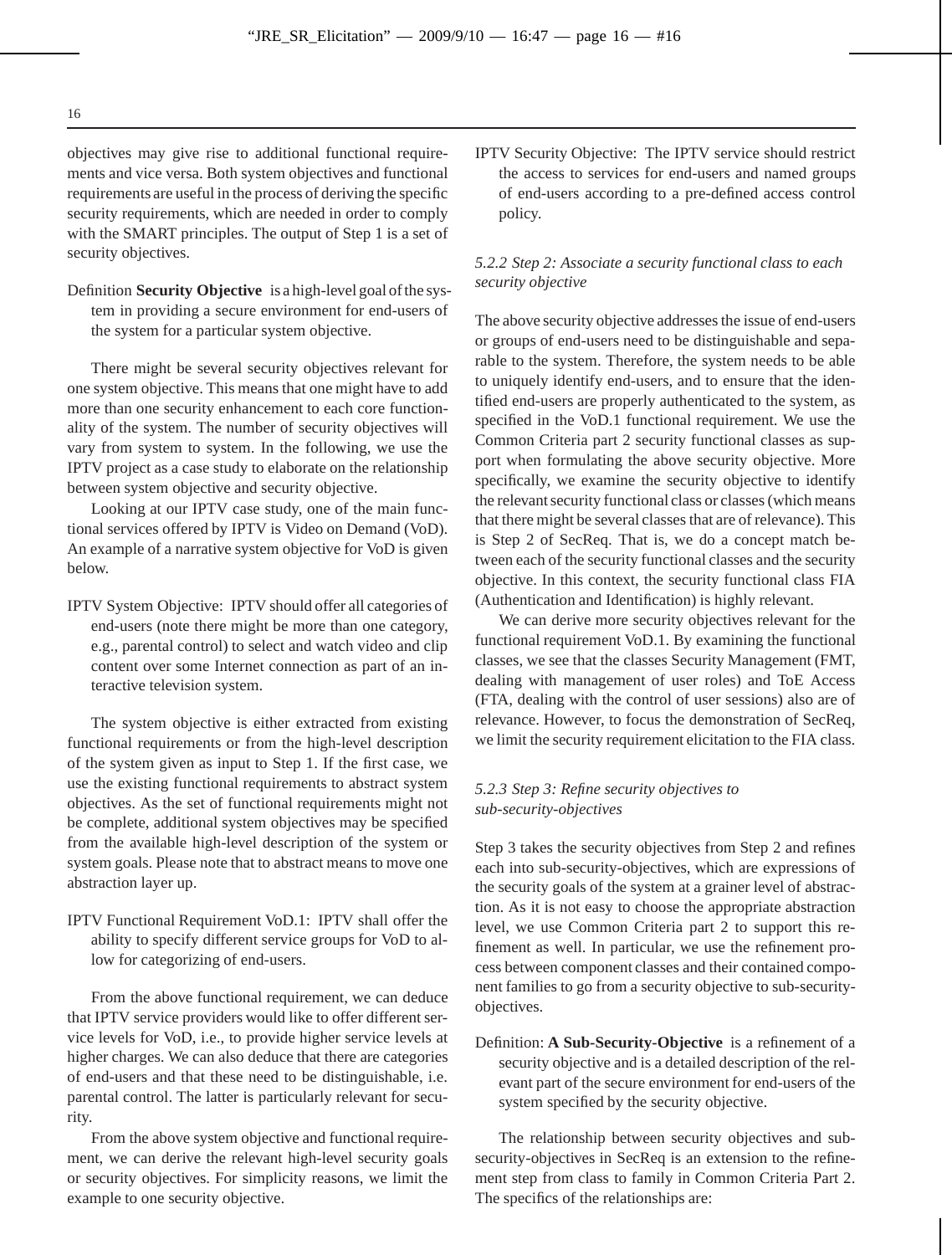- **–** A security objective can be refined into *One or more* subsecurity-objectives connected by the operator "and",
- **–** A security objective can be refined into *One or more* subsecurity-objectives connected by the operator "or", and
- **–** A security objective can be refined into a set of *at least three* sub-security-objectives connected by the operators "and" and "or".
- **–** Nothing else is a sub-security-objective.

If we examine the IPTV security objective from above we see that the security features needed are identification and authentication of end-users and named groups of endusers. The two directly relevant FIA families are: FIA\_UID (user identification) and FIA\_UAU (user authentication). The other families of this class are also relevant, but to focus the demonstration of SecReq they are not considered further in this paper.

To ease the process of selecting the relevant families from a class, we use the functional requirement to support the process. If we look at the functional requirement VoD.1, the focus is primarily on the actual user identification and authentication activities, and for this only the FIA\_UID (user identification) and FIA\_UAU (user authentication) are directly relevant. The other families are also of relevance, but only indirectly. In practise, several of the security objectives and functional requirements will interrelate and thus other security objectives will ensure the proper protection of secrets etc.

- IPTV Sub-Security-Objective 1: The IPTV service shall include features to define identification properties of endusers and named groups of end-users (derived from FIA\_UID).
- IPTV Sub-Security-Objective 2: The IPTV service shall include features to define authentication properties of endusers and named groups of end-users (derived from FIA\_UAU).

# *5.2.4 Step 4: Refine sub-security-objectives to security requirements*

Step 4 takes the result from Step 3 and refines the subsecurity-objectives into security requirements supported by the refinement step between functional families and functional components in the Common Criteria. This means that the security requirements should be stated at an abstraction level similar to the security functional components of Common Criteria. The abstraction level should also align with the abstraction level of the functional requirements.

Looking at the IPTV case again, we start by examining the specification of the functional components of the two functional families FIA\_UID and FIA\_UAU.

The user identification family (FIA\_UID) defines the conditions under which users shall be required to identify

themselves before performing any other actions that are to be mediated by the security functions of IPTV, and which require user identification. The user identification family is made up of two sequential components: FIA\_UID.1 and FIA\_UID.2, where the latter represents a stricter enforcement than the first. FIA\_UID.1 specifies timing of identification and is used in situations where one can allow users to perform certain actions before being identified to the system. FIA\_UID.2 is used to specify that users must identify themselves before they can perform any other actions on the system. For the IPTV functional requirement that we are examining in this paper, it is necessary to prevent any actions of the user before identifying and authenticating them to the IPTV service. The reason for this is that we want to restrict the browsing of the VoD catalogue so that children can only view content pre-approved by the parents. This gives the following security requirement:

IPTV security requirement 1: The IPTV service shall have features to ensure that end-users and named groups of end-users always are identified before any other actions are allowed (FIA\_UID.2).

The user authentication family (FIA\_UAU) consists of eight components, where the first two are similar to the UID components in their specification of timing. These are FIA\_UAU.1 (Timing of authentication) and FIA\_UAU.2 (User authentication before any action).

Similar to user identification, we want to prevent any IPTV service action before user identification and authentication is performed successfully. This means that we need to specify the timing of the authentication the same way we did for the identification. Hence, we choose FIA\_UAU.2 rather than FIA\_UAU.1, as component 2 is used to restrict all actions and to disallow any action before authentication.

IPTV security requirement 2: The IPTV service shall have features to ensure that end-users and named groups of end-users always are authenticated before any other action is allowed (FIA\_UAU.2).

# *5.2.5 Step 5: Refine security requirements to specific security requirements*

Step 5 follows the same type of refinement process as for the other steps. The only difference is that the targeted abstraction layer consists of the security functional elements. The result of Step 5 should be specific security requirements; i.e., requirements expressions that are specific, measurable, achievable, realizable, and traceable (following the SMART principle discussed in Section 3.1). Please note that the SMART principle is not used to validate the requirements, but only to guide the formulation of the specific security requirements.

Going back to the IPTV case study we have two security requirements that we need to refine. We perform this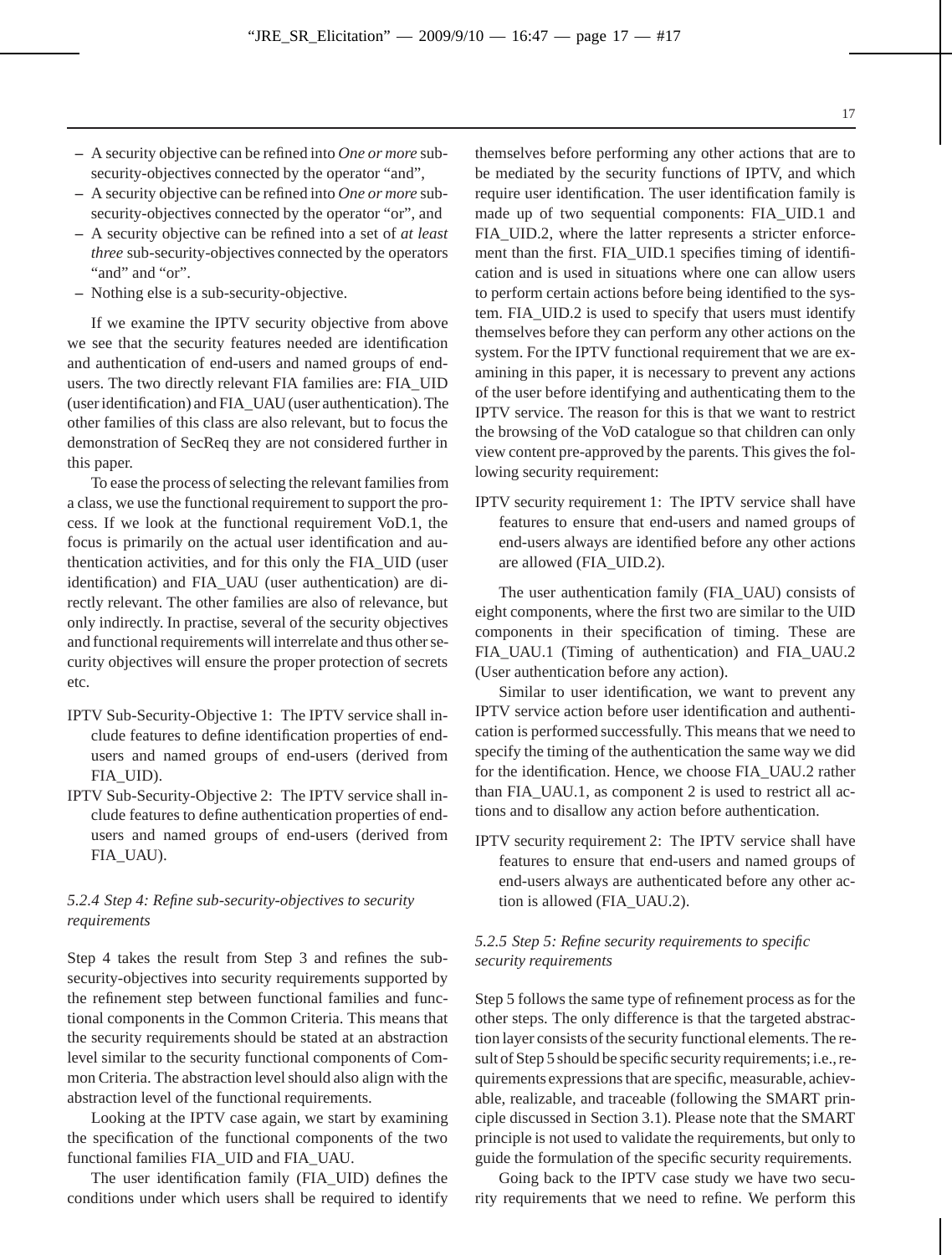18

refinement by examining the associated functional components of each security requirement. For IPTV security requirement 1, we see that the FIA\_UID.2 component has one associated functional element, which is FIA\_UID.2.1. This element specifies that the security features of a system shall require each user to be successfully identified before allowing any other actions on behalf of that user. Tailored for the IPTV service and security requirement number 1, this gives the following specific security requirement:

IPTV specific security requirement 1: The IPTV service shall require all end-users and named groups of end-users to be successfully identified before allowing any IPTV service actions to be executed on behalf of that end-user.

Specific security requirement number 2 is derived from the FIA\_UAU.2 component, which also has one functional element, namely FIA\_UAU.2.1. This element specifies that the security features of a system shall require each user to be successfully authenticated before allowing the execution of any other actions on behalf of the end-user. Tailoring this to the IPTV service by taking security requirement number 2 into consideration gives the following:

IPTV specific security requirement 2: The IPTV service shall require all end-users and named groups of endusers to be successfully authenticated before allowing any IPTV service actions to be executed on behalf of that end-user.

As can be seen from the above specific security requirements, there are still some security decisions left to be made. E.g., the mechanisms for identity control need to be specified.

Conforming to the SMART principle does not guarantee anything in respect to the actual fulfilment of a security requirement. Also, there may be dependencies and interrelations between the security requirements. As identification is a pre-requisite for authentication, there is clearly a dependency between these two specific security requirements. These issues are handled in the analysis step of SecReq (Step 6) discussed in Section 5.3. However, first we will give a short example of how the security-related heuristics and HeRA were used to support the activities of Steps 1-5.

# *5.2.6 Step 1 – 5: Heuristic Support for Security Requirements*

Throughout Steps 1-5 of the SecReq process, the HeRA tool offers support. The HeRA tool observes requirements input and raises warnings and hints when security-related input is detected. This additional layer facilitates reflection and raises awareness for security issues whenever requirements are captured and documented. It also helps in classifying requirements according to their abstraction level. This is done by dialogue based wizards.

*Preparation:* Before the HeRA heuristical editor can analyse and criticise security-requirements-elicitation, it has to be *seeded* with an initial set of heuristics from the security domain. We start with the stereotypes and tags provided in UMLsec, to create an initial set of heuristics. These heuristics range from a certain pattern of interaction in a Use Case to simple keywords (e.g. web, online, etc.).

HeRA can observe a wide range of heuristic rules. To get started, we only need to create an initial set that is useful in our context. Additional security related patterns and keywords will appear over time and lead to an evolutionary growth of the rule set when more experience is collected.

The advantage of starting with UMLsec stereotypes as a seed is that these are directly linked to a pre-defined and well tested set of security related issues. Furthermore, UMLsec makes a good starting point as we can configure the security related advices in HeRA based on the definition of the UMLsec stereotypes and thus make direct use of the implicit security experience captured in UMLsec. E.g., by linking the security requirement to one of the UMLsec keywords we can provide step-by-step support in formulating security requirements to fulfil the SMART principles. In addition, UMLsec includes analysis mechanisms that can be used for tracing security requirements into solution design.

*Identification of potential security requirements:* We illustrate how the HeRA tool supports any of the five steps with a simplified example. The example starts with a discussion with the technical experts involved in the IPTV project. During this discussion, one of the domain experts formulates a requirement - she is not aware whether it contains securityrelated aspects:

Customers should be able to rent a movie over the Internet. This will be movie-on-demand. (Statement 1)

One of the participating domain experts from a company types this requirement into the HeRA heuristic-based editor. The editor automatically applies the related set of heuristics and fires two reactions:

**(heuristic 1) «rent»** You seem to talk about a rental service. Is it supposed to be fair service delivery?

**(heuristic 2) «Internet»** Use of the Internet makes this a security-challenged requirement. You may want to consider different options.

The HeRA screen is shown in Figure 10, where the typed text is on the left-hand side and the HeRA reaction is on the right-hand side. In a group of domain experts with little security experience, this reaction may cause confusion and in-depth discussions. They may not know what "fair service delivery" means, so they press "more" and access the additional information shown in Figure 10. Further comments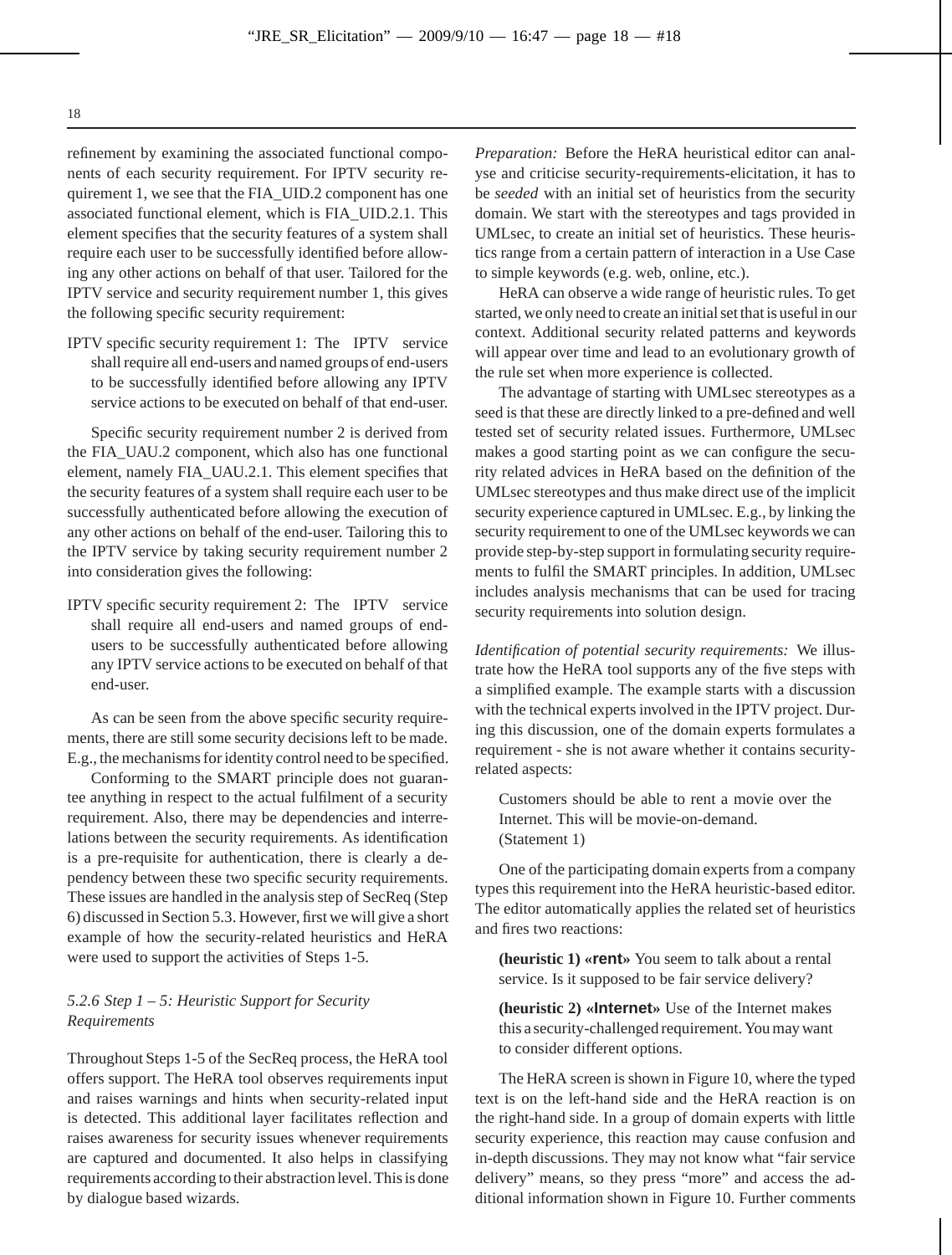

**Fig. 10** Screenshot of a heuristic security warning in HeRA.

explain the issue of fair service delivery. By the next warning of the same type, the domain experts will know the meaning of this already and will not need to read the explanation again. Domain experts agree: they want to ensure *fair service delivery* in this case.

Domain expert clicks on "yes" button: fair service delivery. (Statement 2)

By using the UMLsec stereotypes and associate tags (such as «fair service delivery», «Internet») during the elicitation of general requirements we are able to mark and link statement (1), the decision made in statement (2), and the UMLsec capabilities of dealing with design models for fair service delivery. Adding administrative data on participants, time, etc., provides an excellent basis for tracing, despite the informal and open setting.

*Refinement of identified security requirements:* In the scenario, statement (2) triggers an assistant that enriches the security information by asking follow-up questions:

**(heuristic 1.2)** You specified this requirement (1), is it supposed to be a 'fair service delivery'? Please indicate which action causes the exchange to start (e.g. payment) and which action concludes it (e.g. delivery ).

At that point, the fair service delivery annotation will be used to remind the designer when he starts building design UML models. Note that this mechanism can be used throughout the different abstraction levels in the steps  $1 - 5$  in order to map requirements to corresponding UMLSec stereotypes. The information captured by HeRA can be handed to the UMLSec Tools via XMI.

5.3 Step 6: Security Requirements Analysis with UMLsec

We now continue with *Step 6* of the SecReq approach in order to analyse the security requirements. We capture the specific security requirements and integrate them into UML diagrams by using the UMLsec stereotypes. In parallel to the UMLsec models, we develop a security goal tree that keeps track of the security objectives and their sub-objectives that need to be enforced, and their mutual dependencies. Our aim is thus to provide a satisfactory level of confidence that the design will correctly enforce the security requirements, in a way that allows one to trace back to the security requirements from the security design models.

#### *5.3.1 Requirements: use case diagrams*

To initiate the security analysis, use case diagrams are used to capture the IPTV security requirements that were elicited in Steps 1-5 of the SecReq approach, as explained in the previous subsections. Continuing with the IPTV case study at Step 6 of the SecReq approach, Figure 11 gives the use case diagram describing the situation to be achieved together with the initial (trivial) goal tree. An end-user or named group of end-users may request IPTV services (e.g. Video on Demand (VoD), Internet services (VoIP), etc.) from the providers (e.g. access network provider, service provider, IPTV provider and content provider). Prior to the service request, the user needs to complete the subscription formalities for any service or group of services. When subscribed, the user needs to prove her identity to the provider before carrying out the service request. If the service delivery is initiated, this means that the provider has already successfully recognised the user. Depending on the service type, the provider continues to deliver the service and finally finishes delivery whenever requested by the user. Service delivery and the end of the delivery need to occur in such a way that the transaction is fair from the point of view of both ends (in that the user only pays for the services requested and received, and in that the service provider delivers exactly what the user pays for). This security requirement can be specified using the «fair service delivery» stereotype, which has the associated tagged values {start}, {continue}, and {stop} with system actions as values. More specifically, this stereotype is supposed to capture the requirement that, when the workflow of the transaction will be later specified (i.e. using an activity diagram), that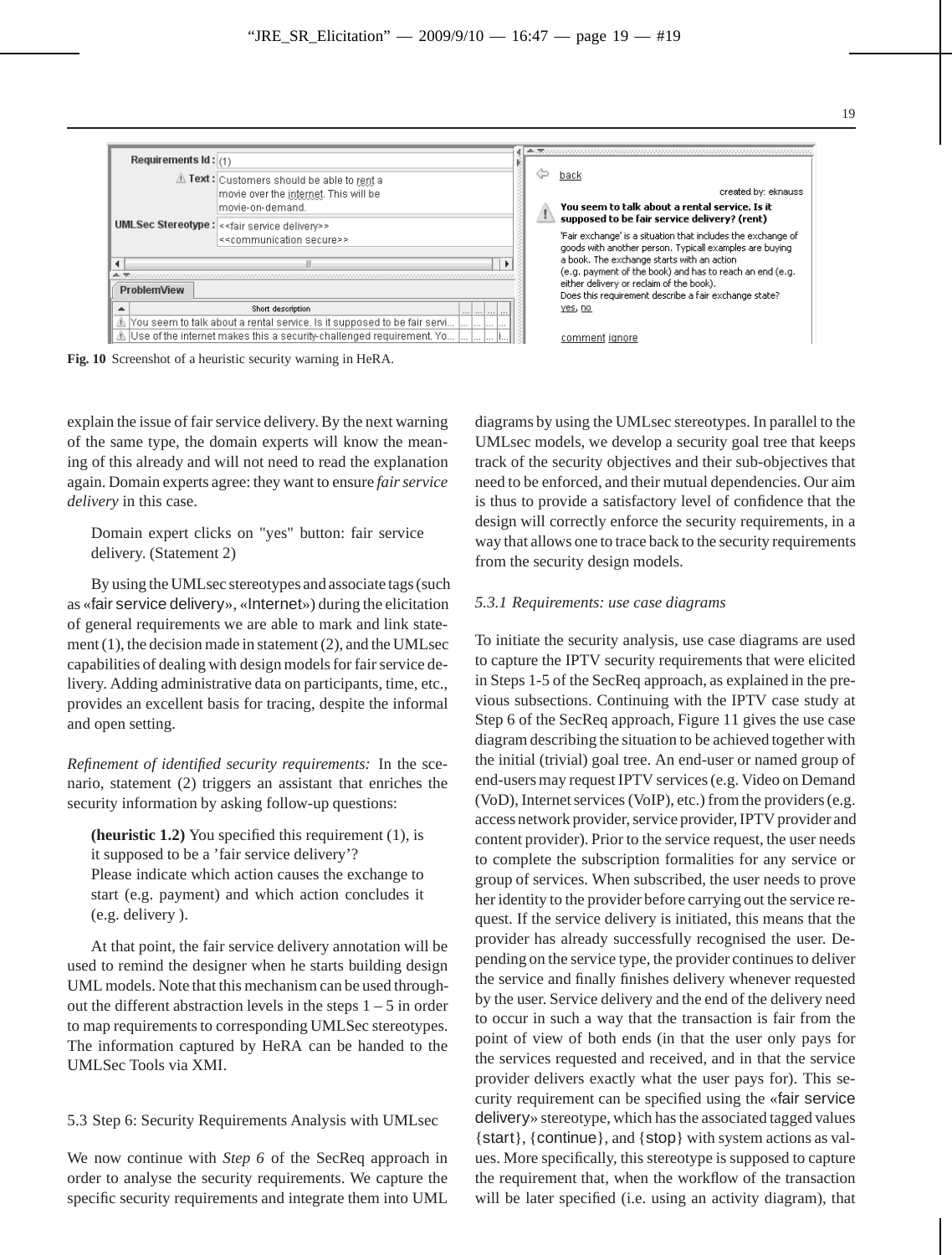

**Fig. 11** Use case diagram and goal tree

workflow will also have to satisfy the «fair service delivery» property, as defined below in Sect. 5.3.2. Correspondingly, the security goal is at this stage in the goal tree marked with "U", which stands for "undetermined"; that is, it is not yet known whether the goal will be *satisfied* ("S") or *denied* ("D") [14].

#### *5.3.2 Analysis: activity diagrams*

The use case diagrams that capture the IPTV specific security requirements are now elaborated further using activity diagrams. Figure 12 elaborates the use case of Figure 11 using an activity diagram, and provides the associated and refined goal tree. As can be seen in the figure, the stereotype «fairservice delivery» with the associated tags {start}, {continue}, and {stop} has now been refined. All three tags take (service, action) pairs as values, where service specifies the type of service that the user request and action specifies the possible actions involved within the requested service, and possible actions are: subscription request, service request, deliver service and finish delivery.

The refined scenario and analysis start with the user requesting an IPTV service using the tagged value {start=subscription request}. This request is eventually approved by the provider upon fulfilment of certain pre-defined conditions (such as payment, signature of agreement etc.). We omit the details here and just mention that this happens between the 'subscription requests' activity on the user side and the 'id & auth data' activity on the provider side in Fig. 12. Then, the provider generates and sends identification and authentication data to the user. Upon reception of the user identification and authentication data from the provider, the user approves the subscription. The user then issues a service request and sends the earlier received subscription authorization user identity and authentication data. If the authorization is successful, the user receives authentication provable information from the provider as a proof of authentication. This is shown by the «authentication provable» stereotype with tags {action} and {data}. This stereotype specifies that the user has to provide proof of authenticity before the provider initiates the delivery of service and is therefore specified as a security requirement in Fig. 12. The {action} tag holds the

list of actions (e.g. subscription request, generate IDAuth, service request, prove authentication, authSucceed, service delivery, and finish deliver). The {data} tag contains a list of values associated with the actions (e.g. authentication and identification, authentication proved). The security requirement («authentication provable») is satisfied if each execution of the activity diagram fulfils the following two conditions:

- **–** whenever the {action=service request} is executed by the subscribed user, then the{action=prove authentication} is eventually executed by the provider;
- **–** whenever the user has successfully authenticated by sending {data= identification and authentication}, the provider is required to send {data=authentication proved} and continue with {action=service deliver}.

These two constraints specify the conditions that need to be satisfied for the requirement («authentication provable») to be meet, which can be by automatically verified using the UMLsec tool suite [74]. What the UMLsec tool suite does is to check whether the activity diagram satisfies these constraints. The stereotype «authentication provable» refines the «fair service delivery» stereotype with associate tags {start}, {continue}, and {stop}. We therefore extend the goal tree addressing «fair service delivery» and define 'authentication provable' as a sub-security objective of 'fair service delivery'.

### *5.3.3 Design: object diagrams*

We consider every end-user to have received identity and authenticity data at the time of subscription. This identity information needs to be unique so that each user can provide a non-forgeable identity to the provider. The stereotype «non forgeable identity» has associated tags {group}, {subscription}, and {user\_identity}. Tag {subscription= subs\_number} specifies the subscription number. We assume that every group would be under a specific subscription number. Therefore tag {group=subs\_number.group\_number} identifies user group. User can be individual end user directly under a specific subscription or under a group. The tag {user\_identity} requires two different values *subs\_info* and *ID*. The *subs\_info* determines which subscription the user belongs to (e.g. directly under subscription or under a group). The *ID* is used to ascertain that each user should have unique identity values. This because subscriptions are used to specify the services available to a specific user or group of users. Figure 13 shows an object diagram that displays an example for a possible combination between end users (who may be members of certain groups) and their IDs. It further extends our goal tree with the objective non-forgeable identity as a sub-objective of «authentication provable», in order to be able to uniquely identify every user. Prior to any service action specified by the stereotype «fair service delivery», the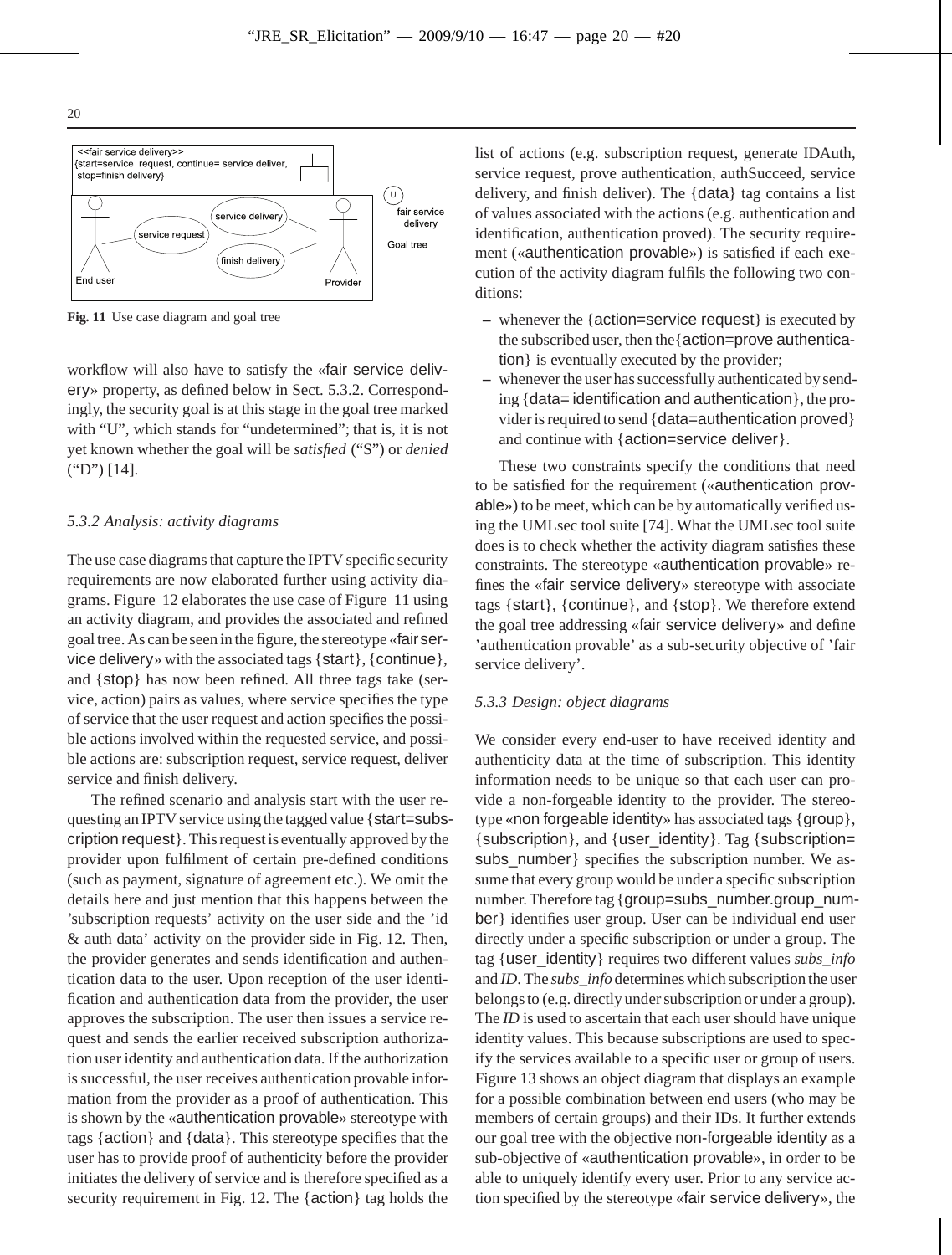

**Fig. 12** Activity diagram and goal tree

subscribed user is required to prove non-forgeable identity and authenticity.

Figure 13 shows unique user identity within groups or individuals under specific subscription. The relevant formulas for the unique user identity derive from the Figure 13 and are given below:

- $\forall user_1, user_2 \cdot (user_1 \neq user_2 \Rightarrow IDu_1 \neq IDu_2)$
- $-$  ∀ group<sub>1</sub> · user<sub>3</sub>, group<sub>1</sub> · user<sub>4</sub> · (user<sub>3</sub>  $\neq$  user<sub>4</sub>  $\Rightarrow$  $IDu_3 \neq IDu_4$
- $-$  ∀ group<sub>1</sub> · user<sub>3</sub>, group<sub>2</sub> · user<sub>5</sub> · (group<sub>1</sub>  $\neq$  group<sub>2</sub> ∧  $user_3 \neq user_5 \Rightarrow IDu_3 \neq IDu_5$
- $\forall$  subscription<sub>1</sub> · user<sub>1</sub>, subscription<sub>2</sub> · user<sub>6</sub> ·  $(subscripton_1 \neq subscripton_2 \land user_1 \neq user_6 \Rightarrow$  $IDu_1 \neg IDu_6$
- **–** ∀subscription1·group1·user3, subscription2·group3·  $user_7 \cdot (subscripton_1 \neq subscription_2 \land group_1 \neq$  $groups \land user_3 \neq user_7 \Rightarrow IDu_3 \neq IDu_7)$

The relevant rules based on the formulas are given below:

- **–** Two different end-users under the same subscription should have different user IDs.
- **–** Two different end-users belonging to the same group and under the same subscription should have different user IDs.



**Fig. 13** Object diagram for unique user identity and goal tree

- **–** Two different end-users belonging to different groups and under the same subscription should have different user IDs.
- **–** Two different end-users belonging to different groups and under different subscriptions should have different user IDs.
- **–** Two different end-users under the different subscription should have different user IDs.

### *5.3.4 Design: sequence diagrams*

As part of the security analysis, one can specify the system behaviour using UML sequence diagrams, which in the case of the IPTV example are used to describe the communication between the end-user and the provider. We assume the communication link to be untrustworthy on the underlying physical layer (e.g. an unprotected Internet link). We thus need to design protection to prevent an intruder from attempting to gain unauthorised access, or to obtain user authentication information.

Figure 14 explains the sequence of messages exchanged between the user and the IPTV service provider using a sequence diagram. The user subscription request is approved using the user profile management function by sending the unique ID and authentication data. Thus, only valid subscribed users can prove identity and authenticity. The sequence of message exchanges between the user and the provider needs to be secure. Therefore, we need to attain the security objective 'communication secure' so that message exchange between user and providers through the unprotected Internet link is prevented from any unauthorised access.

Our goal tree is thus extended by including the additional sub security objective «communication secure», as shown on the right side of Figure 14. To achieve this sub objective, we need to include cryptographic operations for encrypting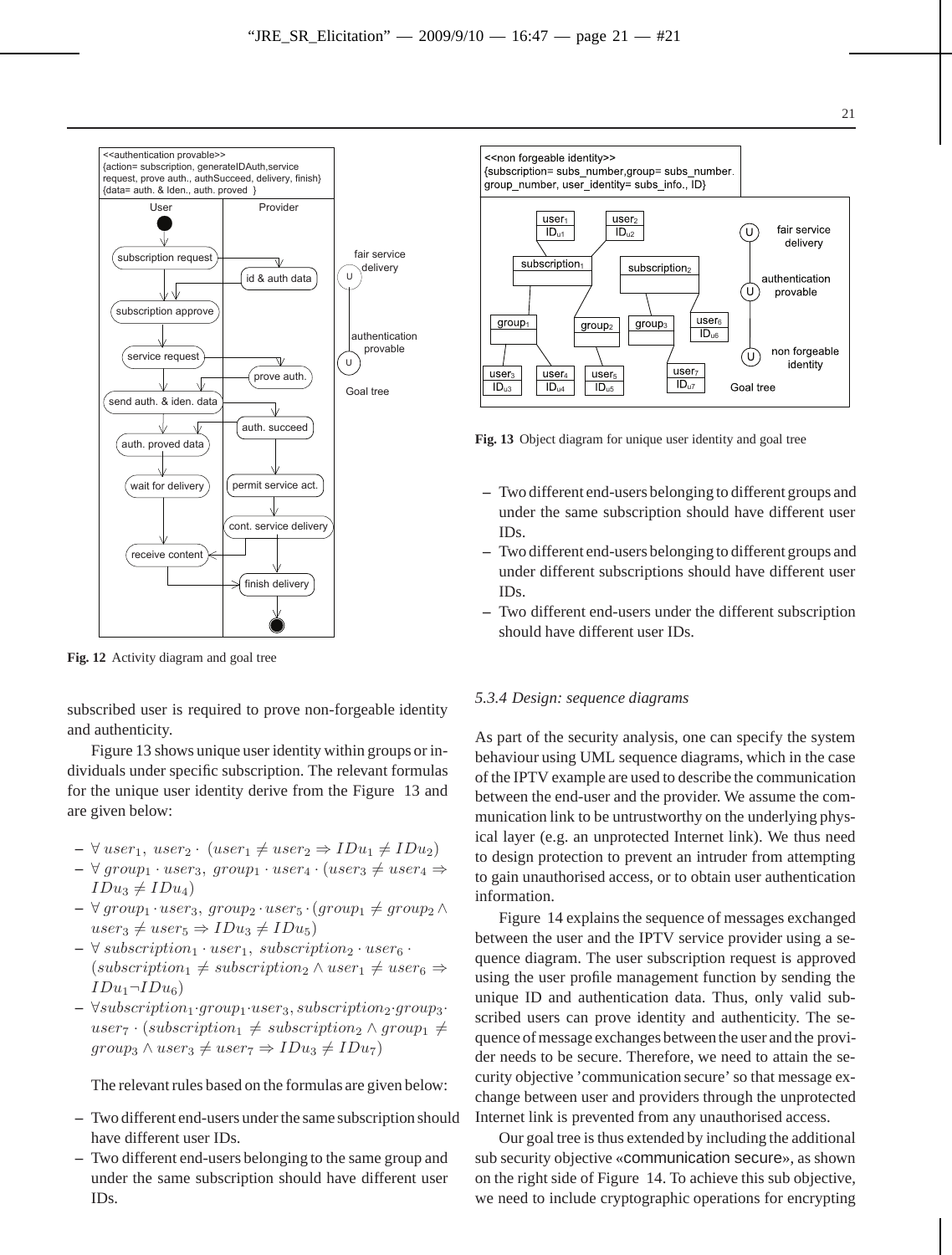



**Fig. 14** Sequence diagram and goal tree

and signing messages and by that ensure secrecy of the information contained in the messages and message authenticity to prevent masquerade attacks and identity theft. Therefore, our goal tree further includes *key confidentiality* for encryption, *signature authenticity* for non-forgeable identity, and *signature integrity* so that the non-forgeable identities cannot be modified during transmission. We formalise two constraints that need to be satsfied before any service action can be executed:

- $\forall h \in H \text{istories} (\exists t \cdot h_t = msg6_{UE} \Rightarrow \exists t' < t \cdot h_t' =$  $qenerateIDAuthor_{UE})$
- $\forall h \in H \text{istories} (\exists t \cdot h_t = m \text{sg} \tau_{\text{SSF}} \Rightarrow \exists t' < t \cdot h_t' =$  $authSucceeded_{UP}$

The above equations based on Fig. 14 specify that no user-initiated request for service action by means of message  $msg6_{UE}$  are processed before identification and authentication data have been generated by  $generate IDAuth_{UE}$ . Similarly, providers deliver the requested service by message  $msg7_{SSF}$  only after the user has successfully authenticated, which results in the generation of the  $authSucceeded_{UP}$ message. If the authentication fails for any reason, an error message is sent to the user instead of delivering of service. Note that this is an additional security objective to that identified in the previous subsections, which means that the UMLsec analysis has discovered additional security aspects, namely the need for *secure communication*.

In Figure 14, the actors of the IPTV system (i.e., *User* and *Provider*) exchange messages to support fair service delivery. The message exchange involves cryptographic operations (such as public-key encryption combined with digital signature) to ensure non-forgeable user authentication, and to make sure that the message exchange between the relevant objects is secure. Initially, the provider's user profile management function UPMF sends the user unique ID and authenticity data  $d$  encrypted with user public key  $K$  (denoted by  $\{d\}_K$ ) when the user subscription is approved. The user decrypts the data with her private key  $K^{-1}$  resulting in  $\{d\}_{K^{-1}}$  (for simplicity we assume the use of RSA type encryption). When the subscribed user U requests a service action, again the provider's user profile management function P:PPMF responds and requests the user to prove identity and to authenticate before the service action. This time the provider's user profile management function P:PPMF sends a session key  $K_s$  encrypted with the user public key K. Thus, all further communication between the user and the provider can take place using this session key for the given requested session. The subscribed user U sends her unique ID and authentication data signed with her private key and encrypted with the session key  $K_s$ . P decrypts the received message with the same session key  $K_s$ , verifies the signature with  $U$ 's public key, and finally recovers the message. This way, the User's non-forgeable identity and integrity can be ensured.

### *5.3.5 Implementation: deployment diagram*

Deployment diagrams describe the underlying physical layer. In SecReq, we use these to ensure that security requirements to the communication are met by the physical layer. Continuing with the IPTV case study, Figure 15 shows the deployment diagram for the physical layer of the communication link between the end-user node and the provider management function and service control node. Here, we assume that the end-user equipment node is connected with the provider nodes using the Internet Protocol over a network infrastructure with stereotype «Internet». Different nodes of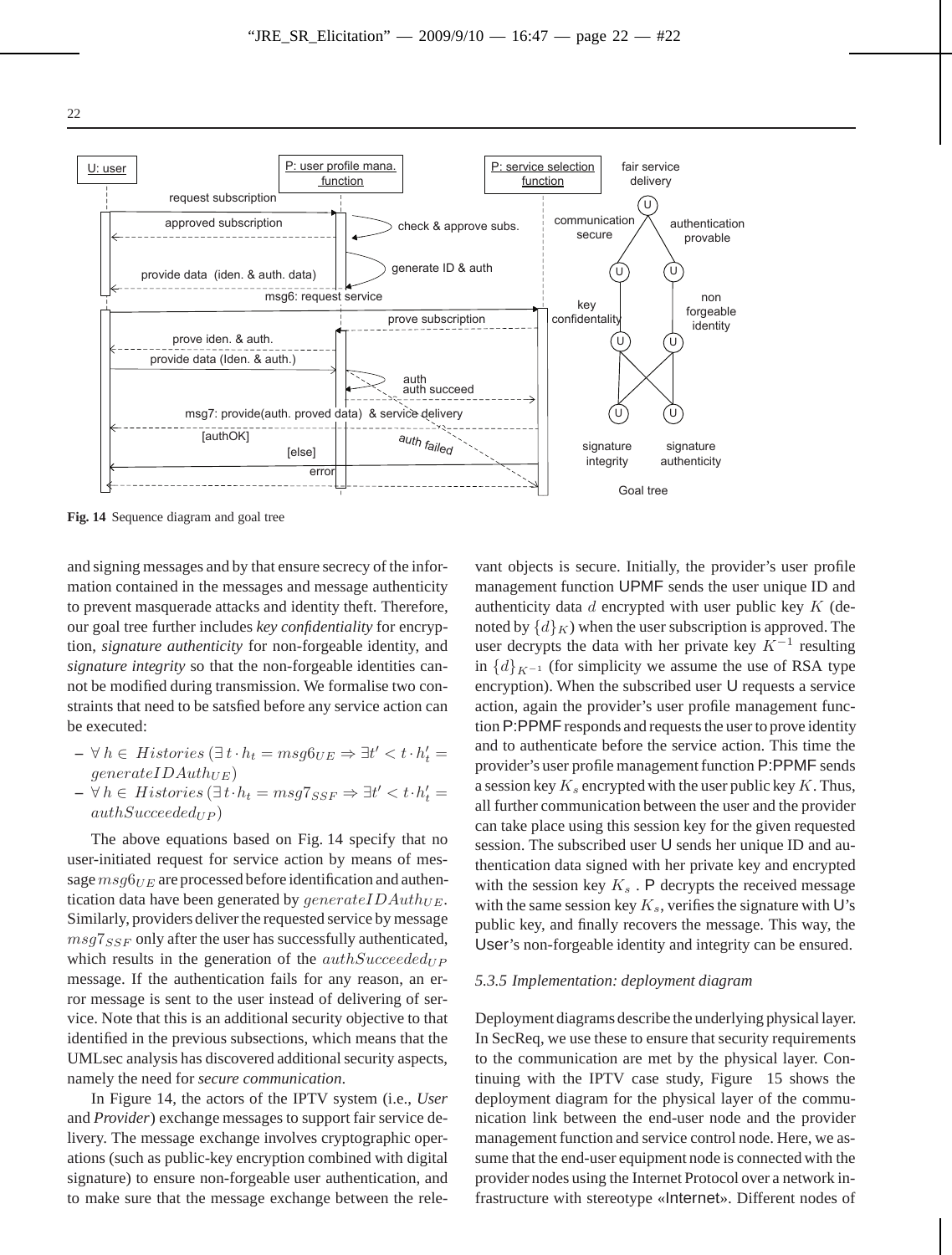

**Fig. 15** Deployment diagram and goal tree

the provider, such as the management function node and the service content control node, may be connected via Intranet or Internet. The system specification requires that the data exchanged in this invocation is guaranteed confidentiality, which is specified using the stereotype «secure links». This stereotype is used to ensure that security requirements on the communication between the nodes are supported by the physical situation. This stereotype requires the «encrypted» stereotype on the underlying communication link in cases of an Internet connection, as all user identification and authentication information must be protected from unauthorised users.

This concludes Step 6 of the SecReq approach, which has been demonstrated using the IPTV application.

### **6 Discussion**

This section gives an overview of the lessons learnt from using SecReq for security requirements elicitation in the IPTV project, and provides a general discussion of SecReq by highlighting some of the strengths and weaknesses of the methodology.

# 6.1 Lessons learnt from the IPTV project

Elicitation following the methodology resulted in 46 IPTV security requirements, where 19 were common IPTV security requirements, 13 were content specific requirements, 9 were network and service specific requirements, and 3 were availability specific requirements.

The IPTV work was reasonably successful compared to similar efforts. The reason for this was three-folded: (1) the

methodology used was step-wise in an iterative and facilitated rapid feedback loop, (2) the requirements engineering team worked closely together with the rest of the development (standardization) team, which is a result of the working method of ETSI with formal meetings and approval procedures, (3) some of the members of the requirements engineering team had good connections with the stakeholders involved and were good communicators. Overall, the time spent on elicitation was effective and relatively short compared to similar projects that did not follow the step-wise process. This was because the methodology forced a particular structure on the elicitation process and made it possible to set reasonable deadlines. What was not achieved was a complete tracing and analysis of the requirements, as this part of SecReq was developed later. This is now being done, but has yet to be completed.

The IPTV project had a small core requirements drafting group, which seems to comply well with the underlying iterative and feedback-oriented process of SecReq. Rather than having a large elicitation group, our experience using the methodology indicates that it might be more effective to separate into a core and a supportive elicitation group. Such a distribution of roles makes the people involved accountable for the progress. This ensures that everybody involved knows who is responsible for what and when and in which form it should be delivered. This avoids deadlocks, which happens when several activities rely on the presence of one or a few persons (such as a security expert or instructor). SecReq enables and encourages feedback between core and supportive groups at the end of each step. However, the methodology does not directly specify any distribution of work or roles. This was made explicit for the IPTV case. A desired extension of the methodology would be to enable the users of the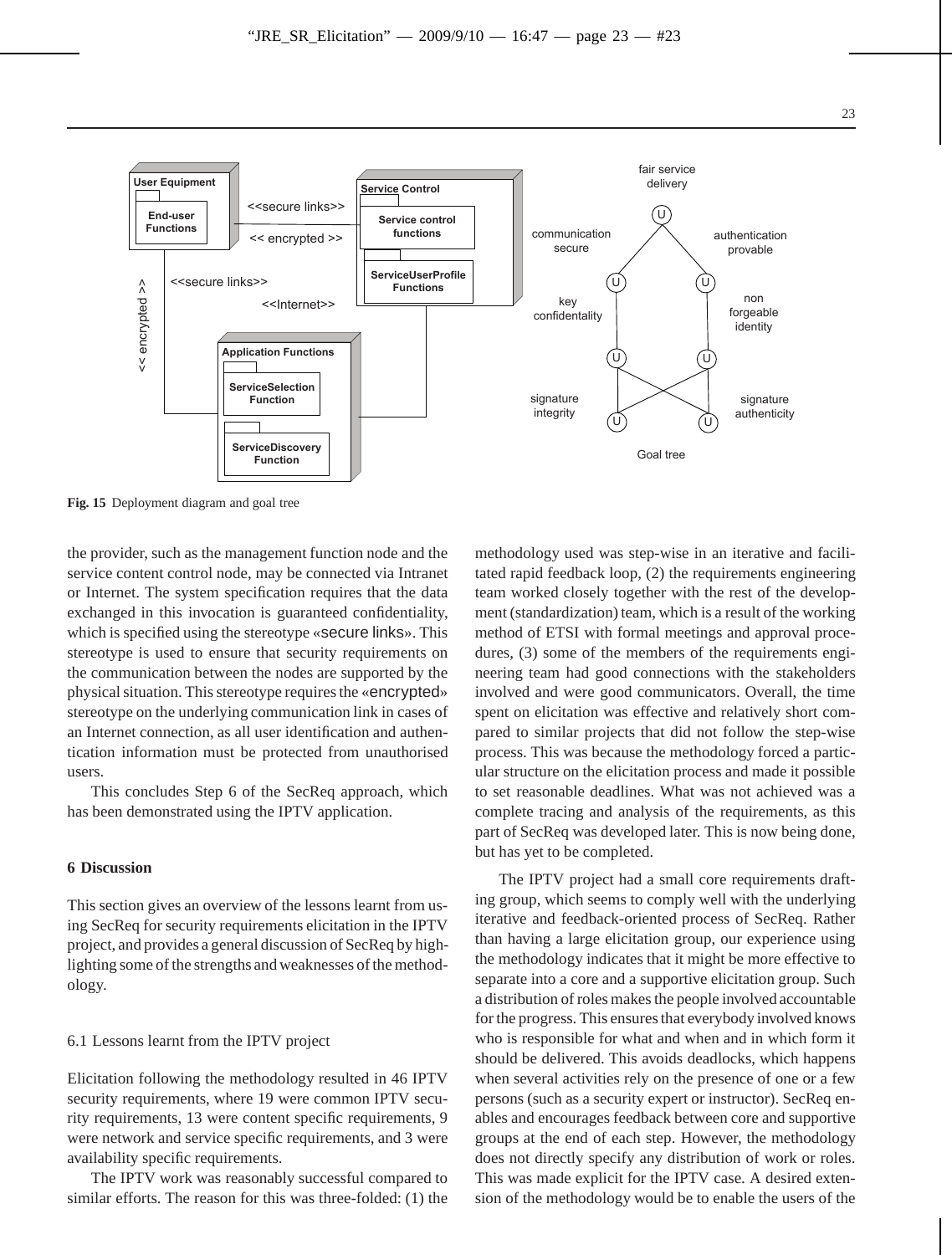methodology to specify and model the distribution of roles and responsibilities, and for SecReq to keep track of these. In addition, it will ease the use of SecReq in practise if the methodology is extended with a precise description of the expected abstraction level of the input and output from each step, and how these relate to the activities of each step.

#### 6.2 Evaluation of strengths and weaknesses of SecReq

From a technical point of view, the most difficult task of the methodology is step 1, where security objectives are identified from functional descriptions, such as functional requirements. This has been the observation from several projects using SecReq to elicit security requirements. Step 1 requires expertise on at least three dimensions: (i) information structuring and analysis, (ii) requirements engineering, and (iii) security. The reason is that it is rarely intuitive what the overall security goals and objectives are, and it is not easy to simply extract these from highly abstract system information, incomplete sets of functional requirements and early draft system architecture. HeRA provides some support, but there is definitively room for improvement. The obvious cases are easy to identify. However, often the security association is not as obvious as that demonstrated in Section 5. Hence, future work includes investigating the details of the activities involved in Step 1 to better understand how this step can be supported, and in particular how HeRA can be extended to provide even better support for identifying potential security aspects from functional descriptions. The success rate of this activity is currently not satisfactory and it is still so that the presence of a security expert or instructor is crucial for the successful execution of this step. However, as more security knowledge and experience are formulated as security-related heuristics in HeRA, we foresee that step 1 will be less dependent on the presence of security expertise.

The disadvantage of the Common Criteria is its size and that it requires security expertise to benefit from its advices. SecReq deals with this problem to some extent by adopting parts of the ETSI method which include guidelines on how to affiliate the security functional component part of the standard (part 2) when eliciting security requirements. However, there is still work to be done before stakeholders with none or little security expertise can take full advantage of the Common Criteria. One possibility is to work out a security requirement repository from the security functional components and formulate these as security-related heuristics in HeRA.

Nevertheless, even if one is able to elicit the correct set of security requirements, there is still no guarantee that these requirements will be correctly represented in first the solution design and then the implementation. This gives rise to the need for tracing security requirements to the solution

design and finally to the implementation. Hence, it is important not only to be able to elicit security requirements, it is equally important to ensure requirements fulfilment at the later stages of the development. The first transformation in this perspective is from security requirements to secure design. SecReq uses UMLsec for requirements tracing and fulfilment analysis. The main advantage of using UMLsec is that it includes tool-support that can automatically verify whether the security requirements are correctly addressed by the design. UMLsec thus extends SecReq from being a pure elicitation technique to become an elicitation and tracing technique. This is a strong benefit for SecReq in practical use, and means that SecReq can be used to bridge the gap between security requirements elicitation activities and development activities. Often these two types of activities are carried out separately with little or no interaction, which may result in that the end product contain few or even none of the identified security requirements.

However, SecReq is limited to supporting the design phase with UML notation, and hence, solution designs must be specified using UML diagrams. This is reasonable as the industry does use UML in development. However, the level of diagram details needed for a proper requirements analysis is not usually provided. E.g., often, only UML class and sequence diagrams are used in industrial development projects. This means that to exploit the full abilities of the UMLsec security analysis tools, the user would need to construct the missing diagrams. However, this additional investment may be worthwhile, depending on the required level of assurance. In terms of industrial application of an approach like SecReq, it is important to keep in mind that development projects often have many both conflicting and political issues that must be dealt with under limited time, resource and budget constraints. On the other hand, in case of limited resources, one can still apply the UMLsec analysis tools at whatever models that are available, which already deliver some (if relatively limited) level of assurance.

Security requirements must be unambiguous to set up a realistic analysis environment. More specifically, security requirements can be usefully categorized according to the SMART principles. This is true even though the current analysis activity in SecReq cannot, in its current version, address the *R* (Realizable) attribute of SMART in its every possible aspect: To check whether a security requirement is realizable the following two core questions are of most interest: (i) can the security requirement be satisfied given the system and physical constraints, and (ii) can the security requirement be satisfied given the project resource and schedule constraints. UMLsec does not cover(ii) and this must be checked otherwise, i.e., by checking resource and time employment estimates against the project resource and schedule plan. UMLsec can however address the first issue: One can for example use UMLsec to check for conflicts between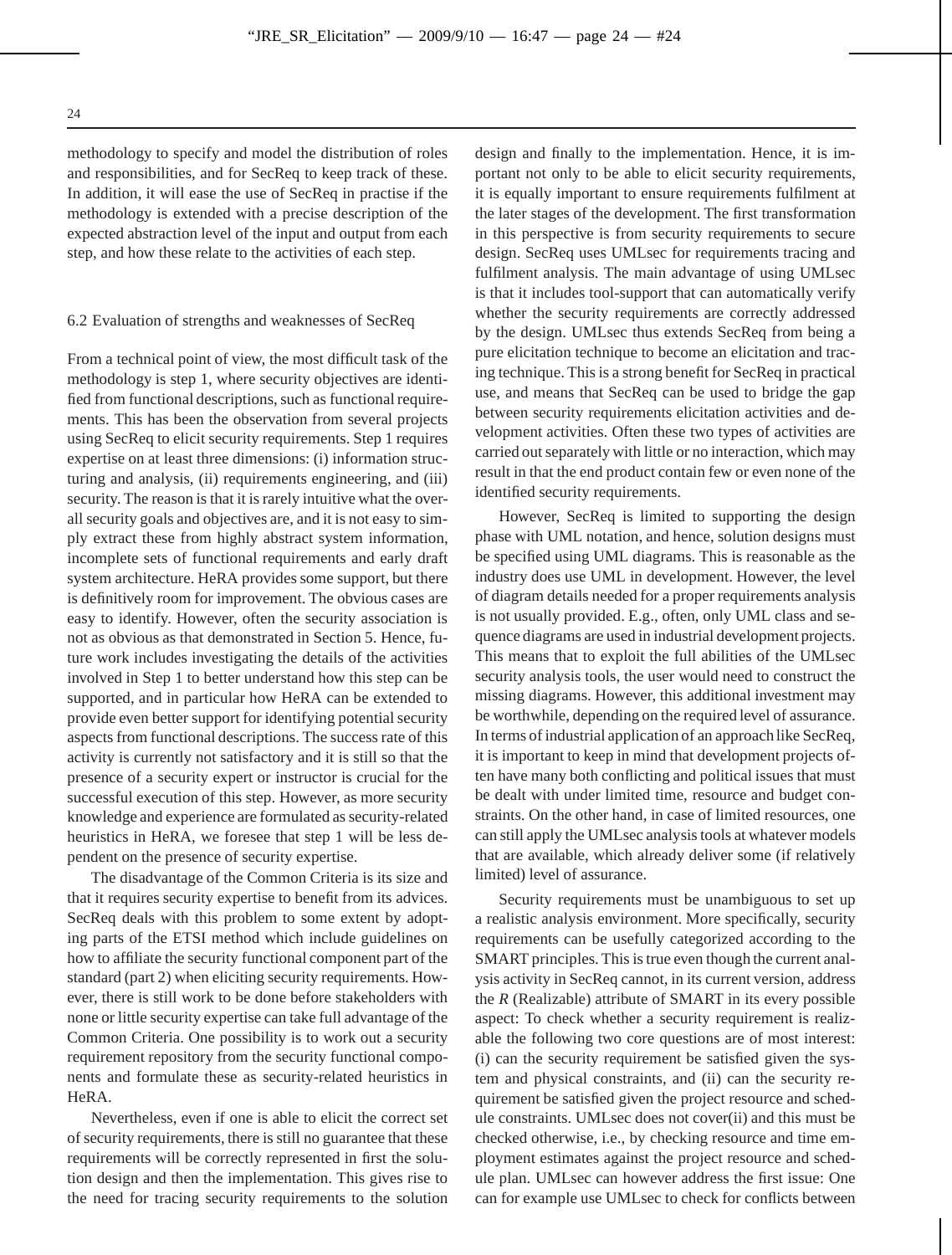the security requirement and the existing design or physical infrastructure (for example modelled using a deployment diagram).

### **7 Related work**

The proposed SecReq combines three different techniques, and this section discusses work of relevance to each of these. We first discuss the security standards, then related work about information flow modeling and heuristics, and finally security requirement elicitation and model based security engineering.

*Security Standards:* Security standards cover security management, risk management and secure systems development. The aims of these standards are either to support the overall and detailed security management in an organisation, or to support secure systems development by providing principles for security requirements specification and composition, building a security architecture, and creating secure code. Security management and risk management are not within the scope of our approach. So, we focus on security standards relating to secure system development.

Security evaluation standards concern the process of secure software development and give recommendation for this task. These standards target the IT product creation process (including requirements elicitation, design, implementation, and maintenance). Trusted Computer System Evaluation Criteria (TCSEC) [25] is the oldest known standard for evaluation and certification of information security in IT products. The standard was developed by the Department of Defence (DoD) in the United States in the 1980s. TCSEC evaluates systems according to the six predefined classes: C1, C2, B1, B2, B3 and A1. These classes are hierarchically arranged, meaning that A1 is the strongest and C1 is the weakest (actually TCSEC groups these classes into four categories; A, B, C and D, but category D is not used for certification). Each class contains both functional and assurance requirements. The functional requirements are divided into authentication, role based access control, obligatory access control and logging and reuse of objects. TCSEC was also known as the Orange Book and targeted military IT systems development. The standard was to some extent also used to evaluate industrial IT products without much success.

The United Kingdom, Germany, France and the Netherlands produced versions of their own national evaluation criteria as a response to the development of TCSEC. These were harmonised and published in 1991 under the name Information Technology Security Evaluation Criteria (ITSEC) [26]. ITSEC certification of a software product means that users can rely on an assured level of security for any product they are about to purchase. As for TCSEC, ITSEC certifies products according to the predefined classes of security (E0, E1, E2, E3, E4, E5 and E6). The standard was mainly a European standard. In addition, there is the Canadian Trusted Computer Product Evaluation Criteria (CTCPEC) [35]. CTCPEC combined the TCSEC and ITSEC approaches and was published in 1993 by the Canadian intelligence agency Communications Security Establishment (CSE).

TCSEC, ITSEC and CTCPEC have since been harmonized into the standard ISO 15408:2005 "Common Criteria for Information Technology Security Evaluation" [17] (or short: Common Criteria) by the International Organization for Standardization (ISO). The idea behind the Common Criteria was to merge the existing approaches into a world-wide framework for evaluating security properties of IT products and systems. The standard incorporates experience from TC-SEC, ITSEC, CTCPEC and other relevant standards and industrial experience, and provides a common set of requirements for the security functions of IT products and systems. The standard also provides a program called "Arrangement on the Recognition of Common Criteria Certificates in the field of IT Security (CCRA)" and an evaluation methodology called "Common Methodology for IT Security Evaluation (CEM)". Together these ensure equality and quality of security evaluations, and that results from independent evaluations can be compared to aid decision makers (e.g. customers) in choosing among alternative IT products.

Lately several attempts have been made on tailoring the Common Criteria to various application domains. ETSI has undertaken several years of work on tailoring the Common Criteria to the Telco domain in the TISPAN program. SecReq builds on this experience and has adapted parts of the ETSI method [73,40]. SecReq extends the ETSI method by making the underlying requirement refinement process explicit in our step-wise process and by semi-automatic requirements identification and formulation support and by requirements tracing to secure design.

*Information flow modelling:* Information flow models were used by Winkler to increase traceability in software projects in [78]. In [23], Damian et al. use social networks to describe communication in software projects. She differentiates media from transfer information, and identifies patterns like "bottleneck". In [65], Schneider et al. propose a simple graphical notation for describing the flow (path) of information such as requirements. Security requirements are a special case of requirements. This work distinguishes between so-called "solid" (document-based) and "fluid" (e.g. spoken, email, informal) representations. Unlike the work of Winkler in [78], fluid information is modelled explicitly. Dashed lines and faces denote flow and storage of fluid information, whereas solid lines and document symbols represent solid information representation. In [70], Stapel et al. show interesting observations on this modelling approach in a financial institution. In [4], Allmann et al. and in [69], Stapel et al.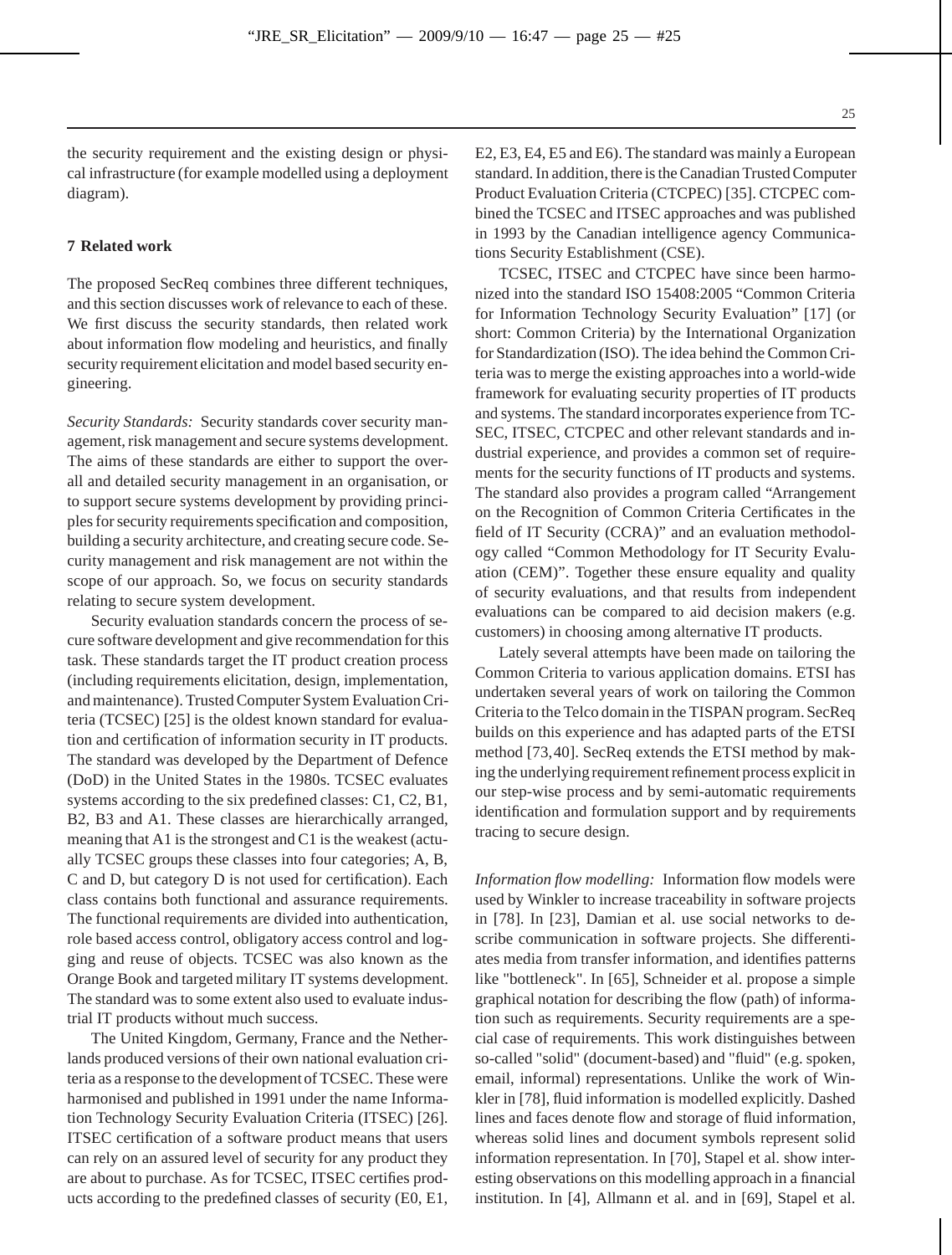further used it in the automotive industry to describe and improve the relationship between a car company (OEM) and its subcontractors. Specific support tools can be built once an information flow problem has been identified [64]. However, making information flow explicit across solid and fluid representations stimulates heuristic approaches that can be applied before any given solid document exists. In this paper, figure 4 shows information flow model, and figures 7 and 8 show solid and fluid information flow within the context of the Common Criteria and the SecReq approach.

*Heuristics:* Computer-based feedback on requirement documents has often been reported to enhance quality of requirements specifications. Most of these approaches are focused on automatic evaluation of the Software Requirements Specifications (SRS) [29,77,58].

In [77], Wilson et al. define this approach as a quality model for the SRS and computer accessible indicators of the quality, as in the ARM tool. These indicators can point to possible issues in the SRS. Indicators are mostly not only based on keyword lists, but also include some more sophisticated natural language (NL) processing (e.g. for detecting under-specification in the QuARS tool [28,29]).

In [28], Fabrini et al. report that QuARS criteria can effectively evaluate SRS's quality. They also claim that QuARS not only helps to assess the quality of the SRS, but also helps to improve it. However, no quantitative evaluation of this aspect can be found. In [58], Melchisedech takes this approach one step further: ADMIRE relies upon specific process and information models that allow one to evaluate the dependencies between requirements more closely. As opposed to these approaches, we do not analyse the requirements after their creation to improve the documentation. Instead, we aim at constructively enhancing the knowledge about the system to construct. In addition, we focus on the narrowed domain of elicitation of security related requirements. This helps to capture experiences of security experts and apply them very early during requirements engineering – potentially even before comprehensive documentation exists that could be reviewed by these experts.

In [10], Breaux et al. work on extracting the security requirements from legal documents. Like our heuristics, their work is also based on analysing natural language. However, their work concentrates on the gap between legal and product requirements. We do consider legal documents to be a valuable source of security requirements, but in this paper we concentrate on another source: implicit security requirements hidden within the product requirements. We also concentrate on capturing the experience of security experts, which leaves us with a heuristic approach as opposed to the systematic analysis of codes of law.

HeRA has been presented in previous work [49,50] by Knauss et al., where the main focus was on using heuris-

tics to constructively improve quality of requirement artefacts. In [49], we showed how HeRA could be integrated with complementing analytical quality assurance measures. In the SecReq approach, we extend the use of HeRA, and in particular HeRA's established mechanisms to identify potential requirements, with security relevant heuristics. In [49], Knauss demonstrated the ability to improve a requirement defect based on local feedback. However, this is not sufficient for SecReq that uses and refines knowledge about possible security requirements at all stages throughout the development process. The Common Criteria help to refine such security requirements candidates, if necessary. These refinement steps can be supported by HeRA for the refinement of the collected additional information. This information is handed to the UMLsec approach, where it is used to consistently insert tagged values in the UMLsec models. Based on this information, we can automatically create traceability links from the initial requirements over the refined security requirements to the UMLsec models.

*Security Patterns* Security patterns help to leverage experiences during design and implementation of systems [67]. By organising these experiences as patterns, developers can judge whether the pattern matches the given situation. This leads to the problem that developers need to know the pattern, which cannot be assumed by non-security-experts. Thus, it could pay off to create heuristics based on the security patterns. This is not currently part of our approach but will be addressed in future work.

*Security Requirement Elicitation:* Over the last few years, a significant amount of work has been carried out on security requirements elicitation. We discuss those approaches that are closely related to our approach.

In [75], Toval et al. discuss the Spanish Public Administration's adaptation of the Common Criteria framework, MAGERIT, and an extension that focuses on requirements reuse, SIREN (SImple REuse of software requiremeNts). While MAGERIT focuses on risk identification and management and includes processes to control such activities, SIREN provides a reuse repository that structures security requirements into categories and hierarchies. Among other things, this repository can be used to support the treatment assignment part of MAGERIT. E.g., security measures used to treat the identified risks in MAGERIT can be translated into reusable security requirements in SIREN. SIREN also provides requirements tracing by means of inclusive and exclusive dependencies, and forwards and backwards tracing. Inclusive dependencies specify 'AND' conditions between two or more requirements, also across requirements documents, while exclusive dependencies specify 'OR' conditions between requirements, i.e., mutually exclusive. Forwards tracing are from requirements to later development artifacts, such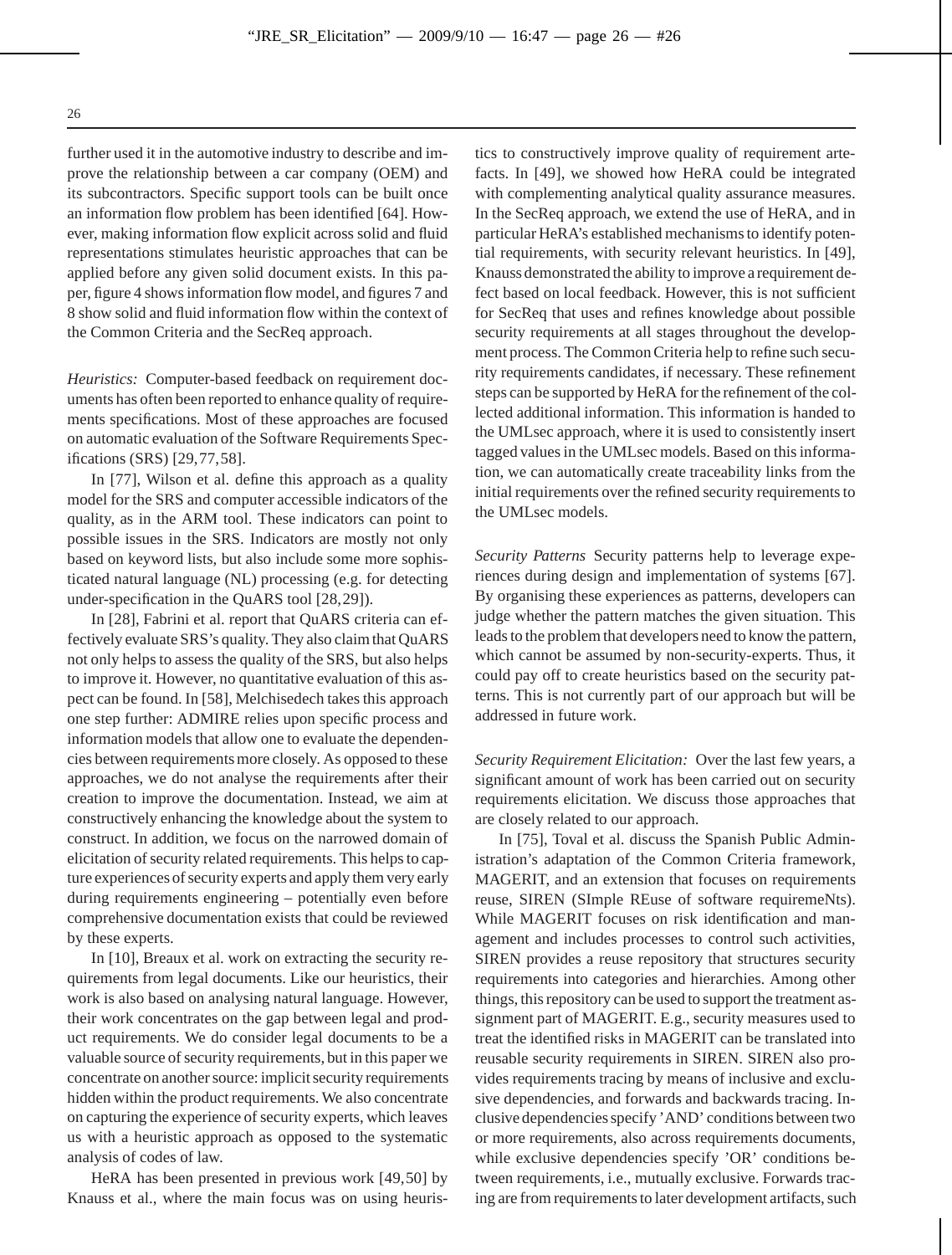as design, and backwards tracing are from lower refinement levels to more abstract expressions. The authors also talk about providing explicit tracing by using UML notation. SecReq is similar to SIREN, but provides requirements reuse by means of security related heuristics stored in HeRA. HeRA also provides semi-automatic requirements elicitation and formulation support, which SIREN does not, and SecReq includes a formal requirements tracing process and notation using the UML notation UMLsec.

In [60], Mouratidis et al. introduce Secure Tropos as a security goal driven approach for integrating security related concepts into the Tropos methodology. The approach considers security constraints such as privacy, integrity, etc. throughout the development stage, from the early requirements analysis to the implementation. These constraints can be effective in eliciting and analysing the security requirements. In [61], Mouratidis et al. combine Secure Tripos with the UML security extension UMLsec [45] and by that advance Secure Tropos from merely dealing with architectural design to also handle detailed design.

In [21], Crook et al. and in [36], Haley et al. formulate a vision for the requirements engineering community towards providing a "bridge between the well-ordered world of the software project informed by conventional requirements and the unexpected world of anti-requirements associated with the malicious user". In [36], Haley et al. propose a framework for representation and analysis of security requirements. It allows the security engineer to represent and analyse security requirements. In [33,34], Giorgini et al. and in [54], Massacci et al. propose an extension of the i\*/Tropos requirements engineering framework to deal with security requirements.

In [68], Sindre et al. propose a misuse case driven approach to elicit security requirements at an early stage. A visual link is established between use cases and misuse cases that are used to guide the analysis of functional requirements against security requirements and the threat environment. In [59], Mellado et al. propose a Common Criteria based Security Requirements Engineering Process (SREP). SREP makes use of several Common Criteria constructs, such as the security functional components, protection profile, and security assurance components to elicit and analysis security requirements. Another approach similar to SREP is the Security Quality Requirement Engineering Methodology (SQUARE) [57]. SREP and SQUARE are asset-based and risk-driven methods both providing a nine steps procedure for eliciting, categorising, and prioritising security requirements. However, SREP differs from SQUARE as it integrates knowledge and experience from the Common Criteria and Information Security Standards, such as ISO/IEC 27001 [1], while eliciting security requirements. In [39], Islam et al. identify a set of security risks and its impact to software quality attributes and investigate how eliciting security requirements at an early stage can address these risks.

Human factors relating to overall organisational security in particular with security risk management are represented by Islam et al. in [38].

In [76], Whittle et al. present an executable misuse case modelling language which allows modellers to specify misuse case scenarios in a formal yet intuitive way and to execute the misuse case model in tandem with a corresponding use case model. In [79], Yskout et al. present an approach for the transformation of security requirements to software architectures. In [5], Arenas et al. discuss the use of requirementsengineering techniques in capturing security requirements for a Grid-based operating system. In [27], Elahi et al. examine how conceptual modelling can provide support for analysing security trade-offs, using an extension to the i\* framework. In [32], Flechais et al. present an approach which integrates security and usability into the requirements and design process, based on a UML meta-model for defining and reasoning over the system's assets.

The work presented here differs from these approaches in that SecReq provides explicit support for tracing security requirements to security design, provides heuristics-based tool-support for reusing security knowledge, and includes Common Criteria best practises developed at ETSI for security requirements elicitation and specification support.

*Model-based Security Engineering:* In [6], Baldwin et al. and in [48], Kearney et al. use UML for risk-driven security analysis that focuses on the assessment of risk and analysis of requirements for operational risk management. In [63] Ray et al. and in [37] Houmb et al. propose to use aspectoriented modelling for addressing access control concerns. Functionality that addresses a pervasive access control concern is defined in an aspect. The remaining functionality is specified in a so-called primary model. Composing access control aspects with a primary model then gives a system model that addresses access control concerns.

In [7], Basin et al. and in [12], Brucker et al. show how UML can be used to specify access control in an application and how one can then generate access control mechanisms from the specifications. The approach is based on role-based access control and gives additional support for specifying authorisation constraints. In [3], Alam et al. present usage scenarios for access control in contemporary health care scenarios and show how to unify them in a single security policy model. Based on this model, the SECTET [2] framework for Model Driven Security is specialised towards a domainspecific approach for the health care scenarios, including the modelling of access control policies, a target architecture for their enforcement, and model-to-code transformations. A formally based process for model-based security engineering was presented in [11].

The approach for model-based security engineering using UML used in this work (namely UMLsec) is presented in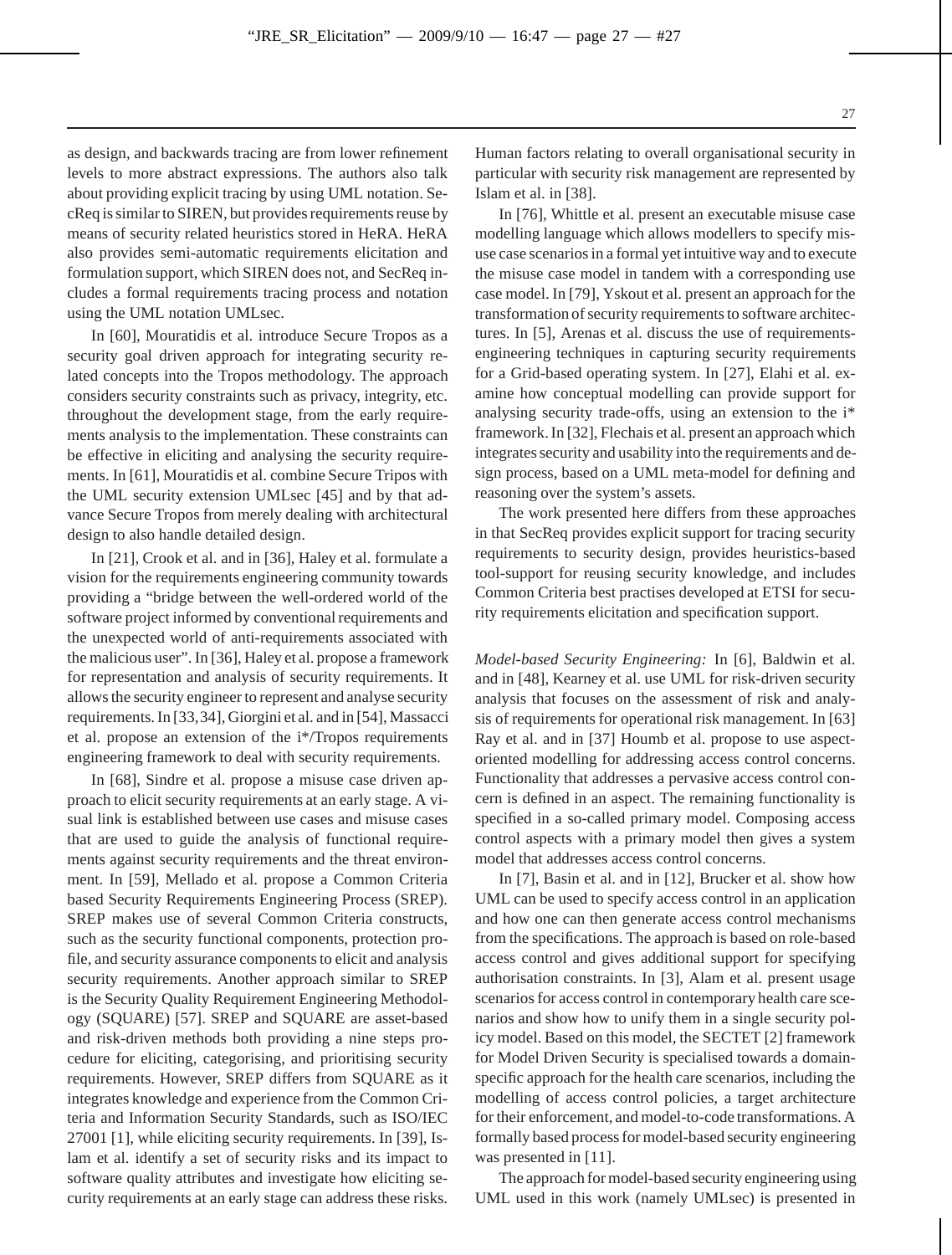[45]. Tool support for UMLsec is presented in [47] and some industrial applications were reported in [9,41,46].

In order to integrate the UMLsec method into the SecReq approach presented in this paper, it had to be adapted and extended in non-trivial ways. For example, linking the UMLsec models to the input from the Common Criteria on the one hand and using the HeRA-toolset as tool-based process on the other, SecReq incrementally develops the UMLsec models in parallel with the incremental development of an associated goal-tree, as explained in Section 2.3. Also, we had to develop an approach which allows the user to trace the security requirements through the SecReq process using the UMLsec models, as visualized in Fig. 9. Finally, to apply UMLsec in the industrial application at hand, we had to extend it with several new stereotypes which deal with specific security requirements in the telecommunication application domain, as explained in Section 5.3 (as is usually the case when applying UMLsec to a new domain; compare [9,41, 46] for similar situations).

### **8 Conclusion and Future work**

The paper presents SecReq, a Common Criteria driven security requirements elicitation and tracing approach. SecReq consists of the following three techniques:

- (i) Common Criteria to support security requirements elicitation, and in particular, the underlying security requirements elicitation process of Common Criteria,
- (ii) The HeRA tool with its security-related heuristics, which are used to discover additional security aspects in functional descriptions that are not covered or simply overlooked, and
- (iii) UMLsec for security requirements fulfilment and traceability analysis.

The main aim of SecReq is to extend security requirements engineering by seamlessly integrating elicitation, traceability and analysis activities. The motivation for this is that requirements engineering activities are often executed by other people than those writing the code, and often without much contact between the two groups. This applies in particular to security requirements, which is a major quality attribute of today's systems. It is therefore important to develop both the ability of the people involved in the development to identify potential security aspects, and the capabilities of the development team to solve these needs in practice through secure design. Currently, SecReq uses UMLsec analysis for tracing between requirements and design and vice versa. Future work includes extending the analysis capabilities into the code development phase, along the lines described in [80].

Future work also includes extending the heuristics with relevant regulatory constraints, such as Sarbanes Oxley (SOX), the EU Privacy Directive and similar. We also plan to look

into how to use the heuristic concepts implemented in the HeRA tool to externalise a generic threat analysis. This can be done to some extent by having heuristics interact with users based on past experiences. Security experts should be able to phrase things like "Every time I have to explain the same threats associated with a fair exchange again" as a heuristic. This way the stakeholders not experts in security will profit as they get feedback at the earliest possible stage. Security experts will also profit, as they then can insert generic security expertise in a reusable manner, which leaves more resources to concentrate on the more project specific issues. Furthermore, SecReq already supports system evolution to some degree by means of a feedback loop. Currently, this helps reusing experience within SecReq and turns the approach into an iterative process for the secure system lifecycle. However, there is still work to be done on making this more seamlessly, and hence we plan to further investigate the challenge of system evolution for the case of secure systems development.

When it comes to the security-related heuristics, both the Common Criteria and UMLsec provide input to these. However, we still have not been able to fully explore the capabilities of Common Criteria. E.g., the security functional components can also be used as a security requirement repository, which would make the elicitation activities in Steps 1- 5 easier. We plan to look into additional ways that we can support the first five steps of SecReq, and particularly the identification of the relevant classes, families, components and elements of the security functional components.

However, SecReq does not yet fully explore the capabilities inherited from the Common Criteria. E.g., the security functional components can also be used as a security requirements repository, which would make the elicitation activities in Steps 1–5 easier. We plan to look into additional ways to support the first five steps of SecReq, and particularly the identification of the relevant classes, families, components and elements from Common Criteria part 2.

# **References**

- 1. ISO/IEC 27001:2005 Specification for Information Security Management, October 2005.
- 2. M. Alam, M. Hafner, and R. Breu. Model-driven security engineering for trust management in SECTET. *Journal of Software*, 2(1), February 2007.
- 3. M. Alam, M. Hafner, M. Memon, and P. Hung. Modeling and enforcing advanced access control policies in healthcare systems with SECTET. In J. Sztipanovits, R. Breu, E. Ammenwerth, R. Bajcsy, J.C. Mitchell, and A. Pretschner, editors, *Workshop on Model-based Trustworthy Health Information Systems (MOTHIS@Models)*, 2007.
- 4. C. Allmann, L. Winkler, and T. Kölzow. The Requirements Engineering Gap in the OEM-Supplier Relationship. *Journal of Universal Knowledge Management*, 1(2):103–111, 2006.
- 5. A. Arenas, B. Aziz, J. Bicarregui, B. Matthews, and E. Y. Yang. Modelling security properties in a grid-based operating system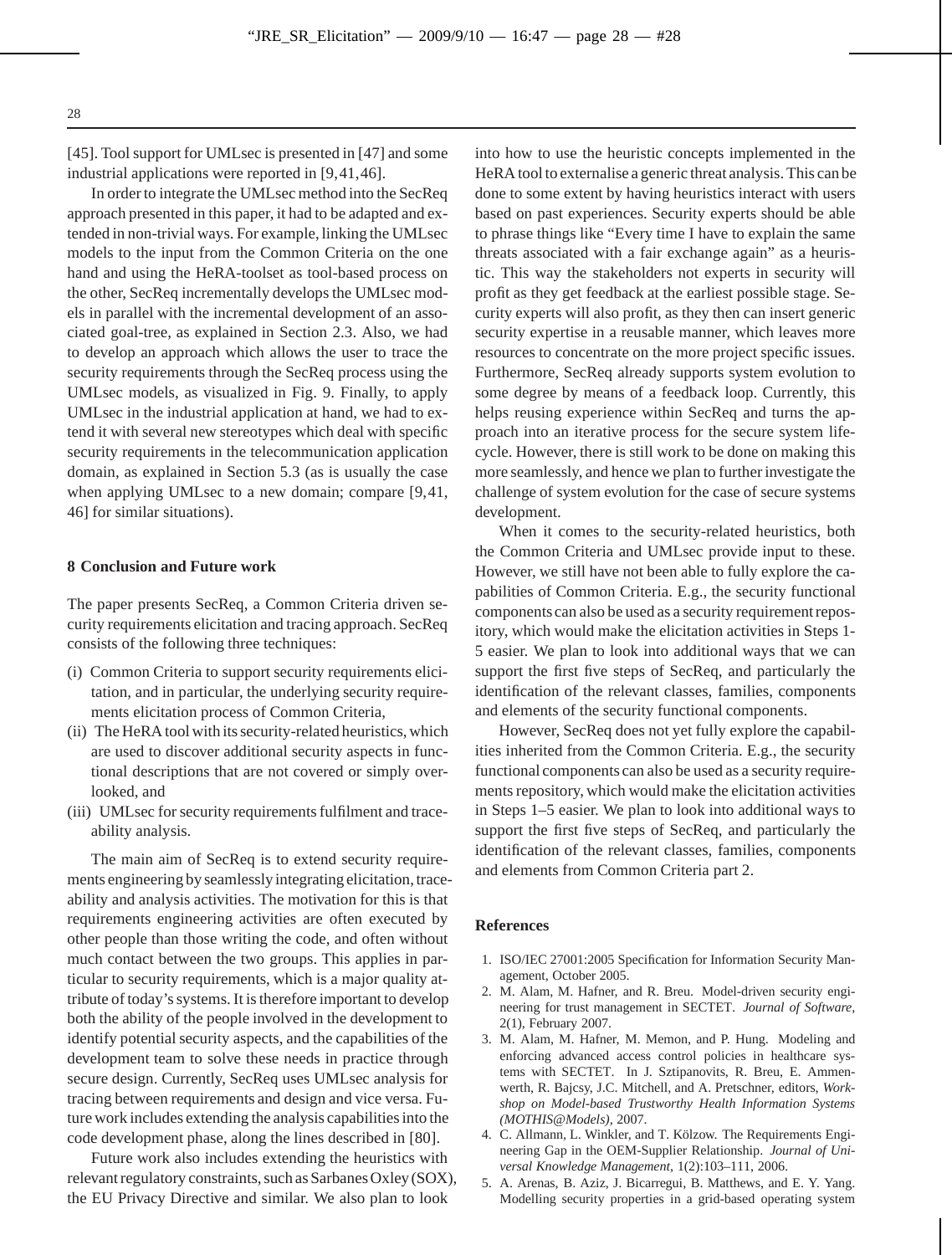with anti-goals. In *Proceedings of the 2008 Third International Conference on Availability, Reliability and Security(ARES)*, pages 1429–1436, 2008.

- 6. A. Baldwin, Y. Beres, S. Shiu, and P. Kearney. A model based approach to trust, security and assurance. *BT Technology Journal*, 24(4):53–68, October 2006.
- 7. D.A. Basin, J. Doser, and T. Lodderstedt. Model driven security: From UML models to access control infrastructures. *ACM Transactions on Software Engineering and Methodology (TOSEM)*, 15(1):39–91, 2006.
- 8. V. Berzins, L. C. Martell, and P. Adams. Innovations in Natural Language Document Processing for Requirements Engineering. In Barbara Paech and C. Martell, editors,*Innovations for Requirement Analysis. From Stakeholders' Needs to Formal Designs: 14th Monterey Workshop 2007*, Lecture Notes In Computer Science, pages 125–146, Berlin, Heidelberg, 2008. Springer-Verlag.
- 9. B. Best, J. Jürjens, and B. Nuseibeh. Model-based security engineering of distributed information systems using UMLsec. In *29th International Conference on Software Engineering (ICSE 2007)*, pages 581–590. ACM, 2007.
- 10. T. D. Breaux and A. I. Antón. Analyzing regulatory rules for privacy and security requirements. *IEEE Transactions on Software Engineering, Special Issue on Software Engineering for Secure Systems*, 34(1):5–20, 2008.
- 11. R. Breu, K. Burger, M. Hafner, J. Jürjens, G. Popp, G. Wimmel, and V. Lotz. Key issues of a formally based process model for security engineering. In *16th International Conference "Software & Systems Engineering & their Applications" (ICSSEA 2003)*, 2003.
- 12. A.D. Brucker, J. Doser, and B. Wolff. A model transformation semantics and analysis methodology for SecureUML. In *MoDELS 2006*, volume 4199 of *Lecture Notes in Computer Science*, pages 306–320. Springer-Verlag, 2006.
- 13. ISO 15408:2007 Common Criteria for Information Technology Security Evaluation: Evaluation Methodology, Version 3.1, Revision 2, CCMB-2007-09-004, September 2007.
- 14. L. Chung. Dealing with Security Requirements During the Development of Information Systems. In *5th International Conference on Advanced Information Systems Engineering (CAiSE 1993)*, pages 234–251. Springer, 1993.
- 15. A. Cockburn. *Writing Effective Use Cases*. Addison-Wesley Professional, January 2000.
- 16. Common Methodology for Information Technology Security Evaluation, Evaluation methodology, Version 3.2, Revision 2, CCMB-2009-09-004, September 2007.
- 17. ISO 15408:2007 Common Criteria for Information Technology Security Evaluation, Version 3.1, Revision 2, CCMB-2007-09-001, CCMB-2007-09-002 and CCMB-2007-09-003, September 2007.
- 18. ISO 15408:2007 Common Criteria for Information Technology Security Evaluation, Version 3.1, Revision 2: Part 1; General Model, CCMB-2007-09-001, September 2007.
- 19. ISO 15408:2007 Common Criteria for Information Technology Security Evaluation, Version 3.1, Revision 2: Part 2; Security Functional Components, CCMB-2007-09-002, September 2007.
- 20. ISO 15408:2007 Common Criteria for Information Technology Security Evaluation, Version 3.1, Revision 2: Part 3; Security Assurance Components, CCMB-2007-09-003, September 2007.
- 21. R. Crook, D.C. Ince, L. Lin, and B. Nuseibeh. Security requirements engineering: When anti-requirements hit the fan. In*Proceedings of the 10th Anniversary IEEE Joint International Conference on Requirements Engineering*, pages 203–205. IEEE Computer Society, 2002.
- 22. D. Damian, L. Izquierdo, J. Singer, and I. Kwan. Awareness in the Wild: Why Communication Breakdowns Occur. In *Proceedings of Second International Conference on Global Software Engineering*, pages 81–90, Munich, Germany, 2007.
- 23. D. Damian, S. Marczak, and I. Kwan. Collaboration Patterns and the Impact of Distance on Awareness in Requirements-Centred

Social Networks. In *Proceedings of 15th IEEE International Requirements Engineering Conference (RE 2007)*, New Delhi, India, 2007.

- 24. A. M. Davis. *Just Enough Requirements Management: Where Software Development meets Marketing*. Dorset House Publishing, 2005.
- 25. Department of Defense. DoD 5200.28-STD: Trusted Computer System Evaluation Criteria, August 15 1985.<br>Department of Trade and Industry. The National Tech-
- 26. Department of Trade and Industry. nical Authority for Information Assurance, June 2003. http://www.itsec.gov.uk/.
- 27. G. Elahi and E. Yu. A goal oriented approach for modeling and analyzing security trade-offs. In *ER 2007*, volume 4801 of *Lecture Notes in Computer Science*, pages 375–390. Springer-Verlag, 2007.
- 28. F. Fabbrini, M. Fusani, S. Gnesi, and G. Lami. An Automatic Quality Evaluation for Natural Lan-guage Requirements. In *Proceedings of the Seventh In-ternational Workshop on RE: Foundation for Software Quality (REFSQ 2001)*, Interlaken, Switzerland, 2001.
- 29. F. Fabbrini, M. Fusani, S. Gnesi, and G. Lami. The Linguistic Approach to the Natural Language Requirements Quality: Benefit of the use of an Automatic Tool. In *SEW '01: Proceedings of the 26th Annual NASA Goddard Software Engineering Workshop*, page 97, Washington, DC, USA, 2001. IEEE Computer Society.
- 30. G. Fischer. Domain-Oriented Design Environments. *Automated Software Engineering*, 1:177–203, 1994.
- 31. G. Fischer. Seeding, Evolutionary Growth and Reseeding: Constructing, Capturing and Evolving Knowledge in Domain-Oriented Design Environments. *Automated Software Engineering*, 5:447– 464, 1998.
- 32. I. Flechais, C. Mascolo, and M. A. Sasse. Integrating security and usability into the requirements and design process. *International Journal of Electronic Security and Digital Forensics*, 1(1):12–26, 2007.
- 33. P. Giorgini, F. Massacci, and J. Mylopoulos. Requirement engineering meets security: A case study on modelling secure electronic transactions by VISA and Mastercard. In I.-Y. Song, S. W. Liddle, T. W. Ling, and P. Scheuermann, editors, *22nd International Conference on Conceptual Modeling (ER 2003)*, volume 2813 of *Lecture Notes in Computer Science*, pages 263–276. Springer-Verlag, 2003.
- 34. P. Giorgini, F. Massacci, J. Mylopoulos, and N. Zannone. Modeling security requirements through ownership, permission and delegation. In *Proceedings of the 13th IEEE International Conference on Requirements Engineering*, pages 167–176. IEEE Computer Society, 2005.
- 35. Government of Canada. The Canadian Trusted Computer Product Evaluation Criteria, January 1993.
- 36. C. B. Haley, R. C. Laney, J. D. Moffett, and B. Nuseibeh. Security requirements engineering: A framework for representation and analysis. *IEEE Transactions on Software Engineering*, 34(1):133– 153, 2008.
- 37. S. H. Houmb., G. Georg, R. B. France, J. M. Bieman, and J. Jürjens. Cost-benefit trade-off analysis using BBN for aspect-oriented riskdriven development. In *Proceedings of the 10th IEEE International Conference on Engineering of Complex Computer Systems*, pages 195–204. IEEE Computer Society, 2005.
- 38. S. Islam and W. Dong. Human factors in software security risk management. In *LMSA '08: Proceedings of the first international workshop on Leadership and management in software architecture*, pages 13–16, New York, NY, USA, 2008. ACM.
- 39. S. Islam and W. Dong. Security Requirements Addressing Security Risks for Improving Software Quality. In *Workshop-Band Software-Qualitätsmodellierung und -bewertung (SQMB '08), Technical Report TUM-I0811, Technische Universität München, 2008,Munich, Germany*, 2008.
- 40. J. E. Rossebø and S. Cadzow and P. Sijben. eTVRA, a Threat, Vulnerability and Risk Assessment Method and Tool for eEurope.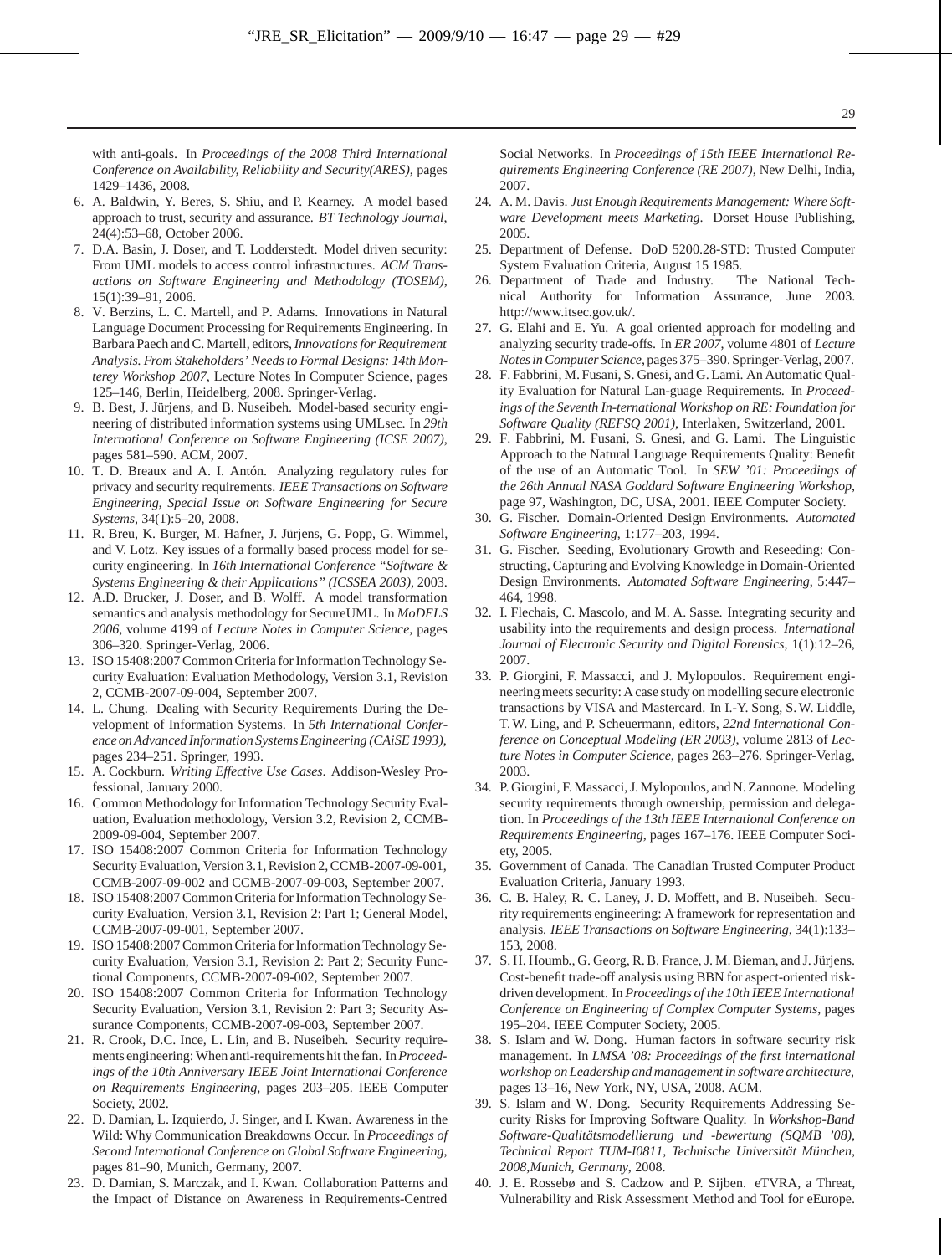In *ARES '07: Proceedings of the The Second International Conference on Availability, Reliability and Security*, pages 925–933. IEEE Computer Society, 2007.

- 41. J.Jürjens and R.Rumm. Model-based Security Analysis of the German Health Card Architecture. *Methods of Information in Medicine*, 47(5):409–416, 2008. Special section on Model-based Development of Trustworthy Health Information Systems.
- 42. J. Jürjens. Secure information flow for concurrent processes. In C. Palamidessi, editor, *CONCUR 2000 (11th International Conference on Concurrency Theory)*, volume 1877 of *Lecture Notes in Computer Science*, pages 395–409. Springer-Verlag, 2000.
- 43. J. Jürjens. Formal semantics for interacting UML subsystems. In B. Jacobs and A. Rensink, editors, *5th International Conference on Formal Methods for Open Object-Based Distributed Systems (FMOODS 2002)*, pages 29–44. International Federation for Information Processing (IFIP), Kluwer Academic Publishers, 2002.
- 44. J. Jürjens. Using UMLsec and goal-trees for secure systems development. In G. B. Lamont, H. Haddad, G. Papadopoulos, and B. Panda, editors, *Proceedings of the 2002 Symposium of Applied Computing (SAC)*, pages 1026–1031. ACM Press, 2002.
- 45. J. Jürjens. *Secure Systems Development with UML*. Springer, 2004.
- 46. J. Jürjens, J. Schreck, and P. Bartmann. Model-based security analysis for mobile communications. In *30th Intern. Conference on Software Engineering (ICSE 2008)*. ACM, 2008.
- 47. J. Jürjens and P. Shabalin. Tools for secure systems development with UML. *Intern. Journal on Software Tools for Technology Transfer*, 9(5–6):527–544, October 2007. Invited submission to the special issue for FASE 2004/05.
- 48. P. Kearney and L. Brügger. A risk-driven security analysis method and modelling language. *BT Technology Journal*, 25(1), January 2007.
- 49. E. Knauss and T. Flohr. Managing Requirement Engineering Processes by Adapted Quality Gateways and critique-based RE-Tools. In*Proceedings of Workshop on Measuring Requirements for Project and Product Success*, Palma de Mallorca, Spain, November 2007. in conjunction with the IWSM-Mensura Conference.
- 50. E. Knauss, D. Lübke, and S. Meyer. Feedback-Driven Requirements Engineering: The Heuristic Requirements Assistant. In *International Conference on Software Engineering (ICSE'09), Formal Research Demonstrations Track*, Vancouver, Canada, 2009.
- 51. E. Knauss, K. Schneider, and K. Stapel. Learning to Write Better Requirements through Heuristic Critiques. In *Proceedings of 17th IEEE Requirementes Engineering Conference (RE 2009)*, Atlanta, USA, 2009.
- 52. S. N. Lindstaedt and K. Schneider. Bridging the Gap between Face-to-Face Communication and Long-term Collaboration. In *Proceedings of the international ACM SIGGROUP conference on Supporting group work*, Phoenix, USA, Nov 1997. ACM.
- 53. M. Mannion and B. Keepence. SMART Requirements. *ACM SIG-SOFT: SE Notes*, 20(2):42–47, April 1995.
- 54. F. Massacci, J. Mylopoulos, and N. Zannone. Computer-aided support for secure tropos. *Automated Software Engineering*, 14(3):341–364, 2007.
- 55. J. P. McDermott and C. Fox. Using Abuse Case Models for Security Requirements Analysis. In *Proceedings of the 15th Annual Computer Security Applications Conference*, pages 55–. IEEE Computer Society, 1999.
- 56. M.Deubler, J.Grünbauer, J.Jürjens, and G.Wimmel. Sound development of secure service-based systems. In Marco Aiello, Mikio Aoyama, Francisco Curbera, and Mike P. Papazoglou, editors, *Proceedings of the 2nd international conference on Service oriented computing(ICSOC)*, pages 115–124. ACM, 2004.
- 57. N.R. Mead and T. Steheny. Security quality requirements engineering (square) methodology. *SIGSOFT Softw. Eng. Notes*, 30(4):1–7, 2005.
- 58. R. Melchisedech. *Verwaltung und Prüfung natürlichsprachlicher Spezifikationen*. PhD thesis, Fakultät Informatik, Universität Stuttgart, Stuttgart, 2000.
- 59. D. Mellado, E. Medina, and M. Piattini. A common criteria based security requirements engineering process for the development of secure information system. *Computer standards & interfaces*, 29:244–253, June 2007.
- 60. H. Mouratidis, P. Giorgini, and G. A. Manson. Integrating security and systems engineering: Towards the modelling of secure information systems. In J. Eder and M. Missikoff, editors, *15th International Conference on Advanced Information Systems Engineering (CAiSE 2003)*, volume 2681 of *Lecture Notes in Computer Science*, pages 63–78. Springer-Verlag, 2003.
- 61. H. Mouratidis, J. Jürjens, and J. Fox. Towards a Comprehensive Framework for Secure Systems Development. In Eric Dubois and Klaus Pohl, editors, *CAiSE*, volume 4001 of *Lecture Notes in Computer Science*, pages 48–62. Springer, 2006.
- 62. M. Polanyi. *The Tacit Dimension*. Doubleday, Garden City, NY, 1966.
- 63. I. Ray, R.B. France, Na Li, and G. Georg. An aspect-based approach to modeling access control concerns. *Information & Software Technology*, 46(9):575–587, 2004.
- 64. K. Schneider. Generating Fast Feedback in Requirements Elicitation. In *Requirements Engineering: Foundation for Software Quality (REFSQ 2007)*, 2007.
- 65. K. Schneider, K. Stapel, and E. Knauss. Beyond Documents: Visualizing Informal Communication. In *Proceedings of Third International Workshop on Requirements Engineering Visualization (REV 08)*, Barcelona, Spain, 9 2008.
- 66. D.A. Schön. *The Reflective Practitioner: How Professionals Think in Action*. Basic Books, New York, 1983.
- 67. M. Schumacher, E. F. Buglioni, D. Hybertson, F. Buschmann, and P. Sommerlad. *Security Patterns: Integrating Security and Systems Engineering*. John Wiley & Sons Ltd., 2006.
- 68. G. Sindre and A. L. Opdahl. Eliciting security requirements with misuse cases. *Requirements Engineering Journal*, 10(1):34–44, 2005.
- 69. K. Stapel, E. Knauss, and C. Allmann. Lightweight Process Documentation: Just Enough Structure in Automotive Pre-Development. In Rory V. O'Connor, Nathan Baddoo, Kari Smolander, and Richard Messnarz, editors, *Proceedings of the 15th European Conference, EuroSPI*, Communications in Computer and Information Science, pages 142–151, Dublin, Ireland, 9 2008. Springer.
- 70. K. Stapel, K. Schneider, D. Lübke, and T. Flohr. Improving an Industrial Reference Process by Information Flow Analysis: A Case Study. In *Proceedings of PROFES 2007*, volume 4589 of *LNCS*, pages 147–159, Riga, Latvia, 2007. Springer-Verlag Berlin Heidelberg.
- 71. ETSI TISPAN. ETSI TS 182 027 V.2.0.0: IPTV Architecture; IPTV functions supported by the IMS subsystem. Standard, February 2008.
- 72. ETSI TISPAN. ETSI TS 182 028 V.2.0.0: IPTV Architecture; Dedicated subsystem for IPTV functions. Standard, January 2008.
- 73. TISPAN, ETSI. Telecommunications and Internet converged Services and Protocols for Advanced Networking (TISPAN): Methods and Protocols; Part 1: Method and Proforma for Threat, Risk, Vulnerability Analysis. Technical Report ETSI TS 102 165-1 V4.2.1, European Telecommunications Standards Institute, 2006.
- 74. UMLsec tool, 2001-08. http://www.umlsec.de.
- 75. A. Toval, J. Nicolás, B. Morosa, and F. García. Requirements Reuse for Improving Information Systems Security: A Practitioner's Approach. *Requirements Engineering Journal*, 6:205–219, 2002.
- 76. J. Whittle, D. Wijesekera, and M. Hartong. Executable misuse cases for modeling security concerns. In *ICSE '08: Proceedings of the 30th international conference on Software engineering*, pages 121–130, New York, NY, USA, 2008. ACM.
- 77. W. M. Wilson, L. H. Rosenberg, and L. E. Hyatt. Automated quality analysis of Natural Language requirement specifications. In *Proceedings of PNSQC Conference*, 1996.

30